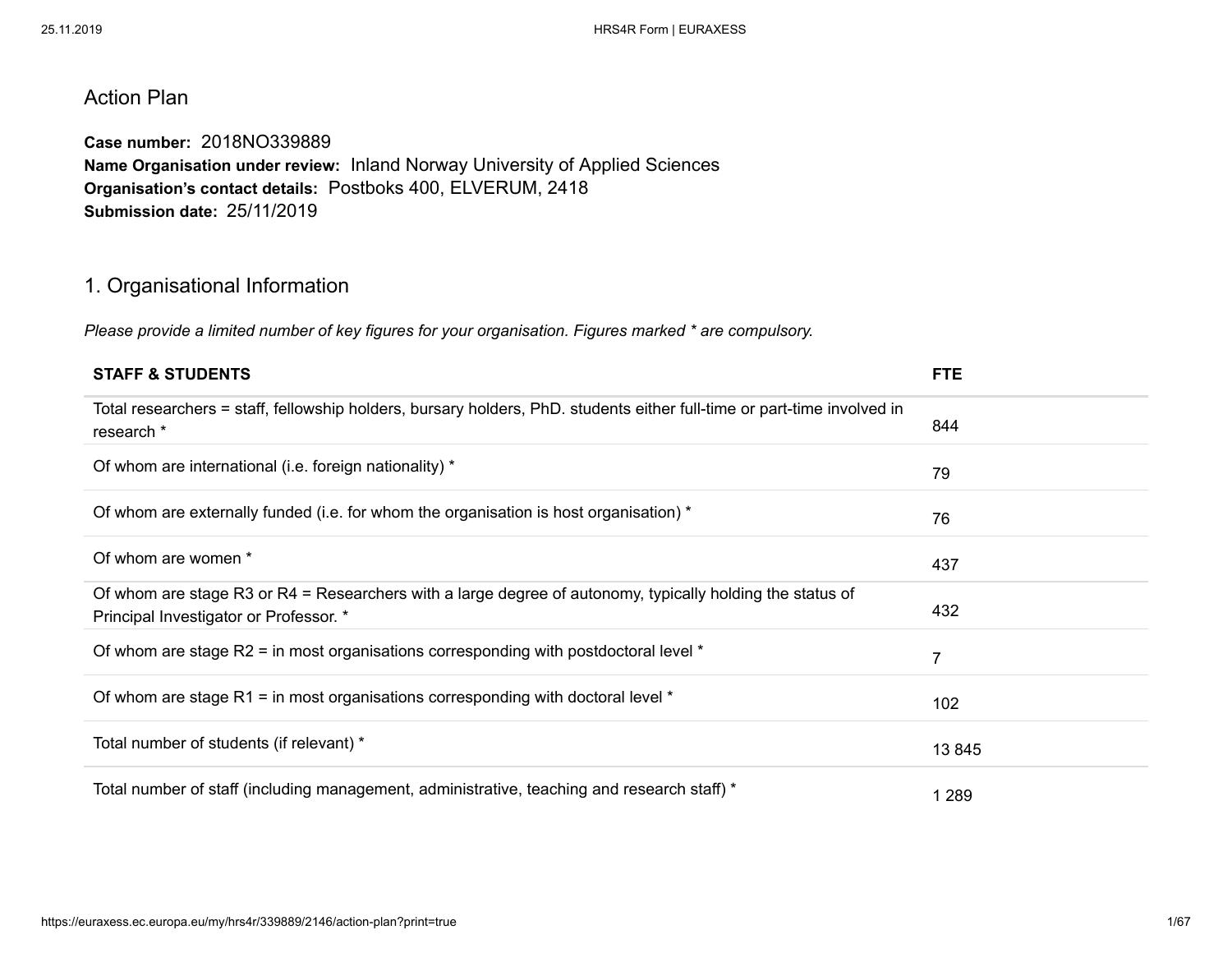| <b>RESEARCH FUNDING (figures for most recent fiscal year)</b>                                                                                       | €         |
|-----------------------------------------------------------------------------------------------------------------------------------------------------|-----------|
| Total annual organisational budget                                                                                                                  | 130260868 |
| Annual organisational direct government funding (designated for research)                                                                           | 112504724 |
| Annual competitive government-sourced funding (designated for research, obtained in competition with other<br>organisations – including EU funding) | 2500000   |
| Annual funding from private, non-government sources, designated for research                                                                        | 500000    |

### **ORGANISATIONAL PROFILE (a very brief description of your organisation, max. 100 words)**

INN University is a public university college established on 1 January 2017, after the merger of Hedmark University of Applied Sciences and Lillehammer University College. It has six campuses in south-eastern Norway, with approximately 14,000 students and 1,300 employees. We have applied to the Ministry of Education and Research for university accreditation, with the aim of becoming a full university by 2020.

INN University offers 48 Bachelor, 30 Master and 4 PhD programmes (plus one in cooperation with the Norwegian University of Science and Technology) and 35 one-year study programmes. The academic offer covers a vast number of subject areas.

# 2. Strengths and weaknesses of the current practice

Please provide an overview of the organisation in terms of the current strengths and weaknesses of the current practice under the four thematic headings of the Charter and Code at your organization.

**Note:**Click on the name of each of the four thematic headings of the Charter and Code to open the editor and provide your answer.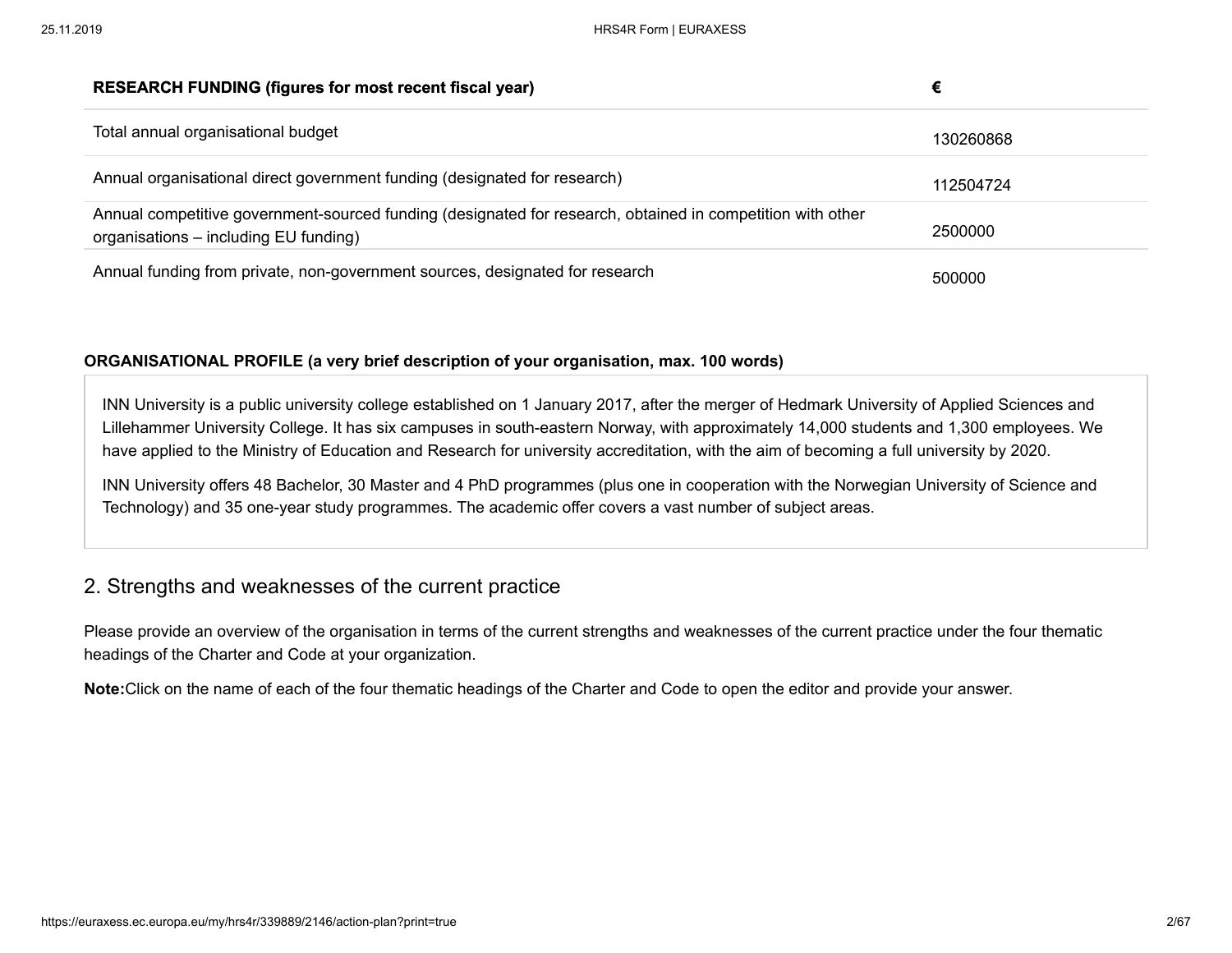Ethical and professional aspects\*

#### Strengths and Weaknesses (max. 800 words)

GENERAL NOTE REGARDING THE GAP ANALYSIS AND ACTION PLAN: In our Gap Analysis, we have defined a gap broadly, so that it also covers areas of improvement and not only real gaps. As mentioned above, INN University is a new institution and the result of a merger between the former Lillehammer University College and Hedmark University of Applied Sciences. Many of the identified gaps and measures proposed in the Charter and Code Action plan are to be seen as part of the ongoing work of building a new institution and harmonising strategies, policies and former practices.

INN University fully complies with national legislation, which largely regulates and covers well all the principles under this thematic heading.

The researchers\* have an ethical and professional responsibility to adhere to standards, laws and regulations and the University's decision-making structures, procedures and guidelines ensure that the researchers' activity is in accordance with national and other relevant legislation, the University's strategy and financial framework.

INN University ensures sound, transparent and efficient research and financial management and operates in compliance with national legislation, supplemented with internal guidelines and provisions in the contract terms for external funders. Researchers receive support from the R&D and external funding administration. The Gap Analysis nonetheless shows a general need to harmonise the level and professionalism of the R&D administration in the various entities with research activities.

Research resources are allocated within the University's priority areas, within which researchers are given a high level of freedom to develop and pursue own research. Most positions combine research and teaching duties. R&D time is distributed in accordance with our general policy (2018 revision) on working hours for different categories of academic staff, including performance-based allocation of research time. An individual yearly work plan is established, agreed by employee and manager. It is desirable to increase the scientific production, including dissemination, and raise the profile of our research. Our Analysis shows that balancing the necessary managerial prerogative against the researchers' individual wishes and needs can be a challenge.

National legislation entitles all research staff to a professional assessment on a regular basis, and ensures transparency and independent evaluation committees.

The University complies with national legislation on equality and anti-discrimination, prohibiting direct and indirect discrimination and harassment and applicable to all aspects of the employment relationship.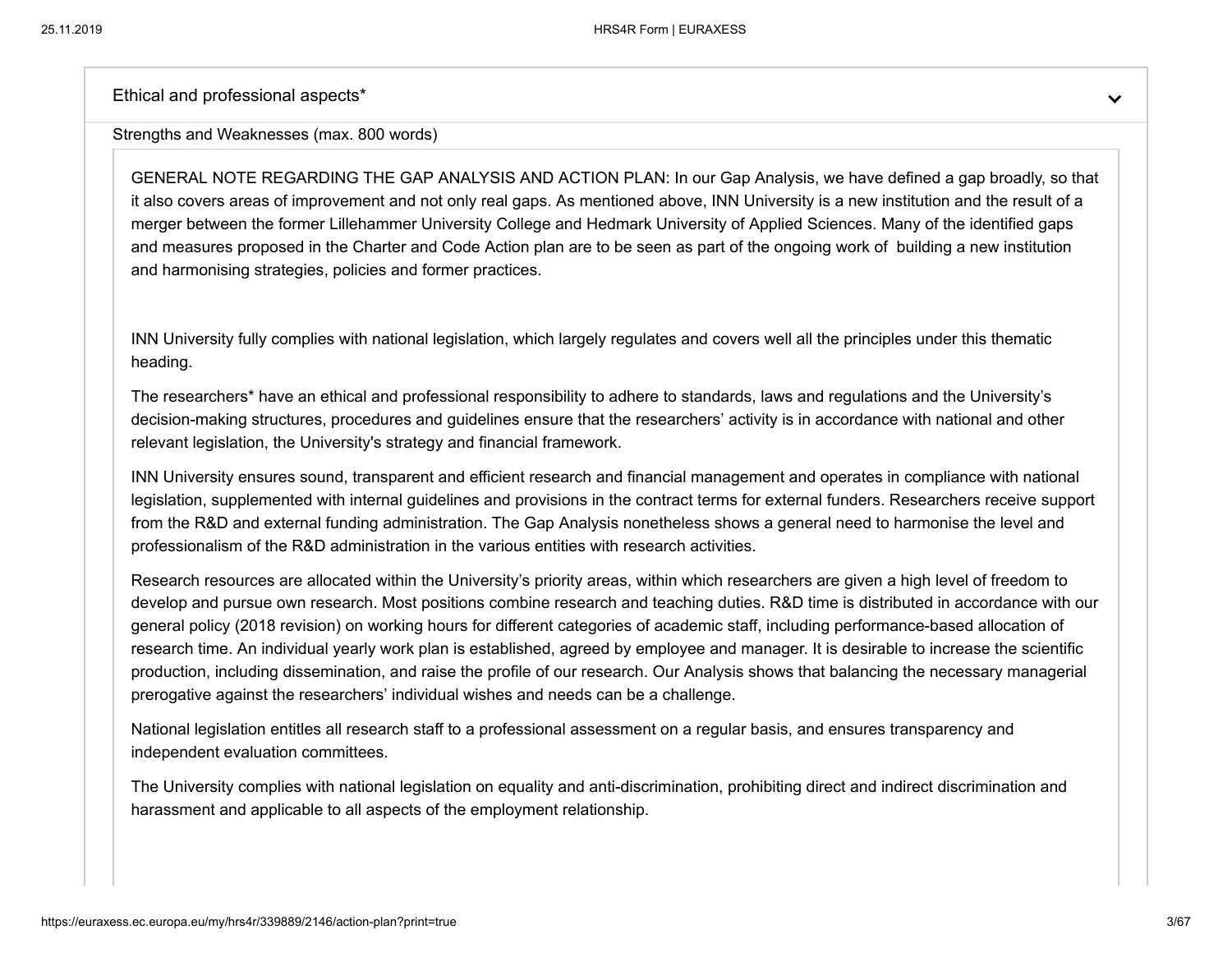25.11.2019 HRS4R Form | EURAXESS

The University complies with national ethics legislation, has its own ethical guidelines and a research ethics committee. The standard employment contract underlines the clear expectancy that staff adhere to these guidelines. There is nonetheless a need for regular staff information regarding ethical principles and related procedures.

The University operates in compliance with national legislation on data and confidentiality protection. The Analysis nonetheless shows a need to ensure consistent practice and good procedures for the life-cycle management of research data.

The University's mandate and social mission includes disseminating research results and contributing to value creation through e.g. scientific publications reported via a national database. It is desirable to increase the rate and quality of publication, also international and co-publication. We aim to ensure 100 % Open Access publication by 2024, in line with national guidelines, and need to create related guidelines and services. Our researchers also carry out extensive popular science dissemination activities. The University has signed the San Francisco Declaration on Research Assessment (DORA) and will implement its criteria on evaluating research output.

\* "Researchers" refer to academic staff. Nearly all academic positions at INN University combine teaching and research. Please note regarding the number of staff detailed under "1. Organisational information" in the Action Plan that the number of staff does not reflect Full Time Equivalents (FTE), but actual number of staff, e.g. total researchers = 844 persons (607,15 FTE). Since 1995, Norwegian universities and colleges have had a predominantly shared academic career structure with two different career tracks: a researchoriented and a teaching-oriented track, and a range of permanent and temporary positions. National legislation strictly regulates the use of temporary positions, and there is also a national political focus on reducing the use of temporary positions in the university sector. The research-oriented academic positions are associate professor (*førsteamanuensis*) and professor, while lecturer (*universitets-/høyskolelektor*), senior lecturer (*førstelektor*) and docent (*dosent*) are teaching-oriented positions, but with the possibility of doing research. The docent position is a relatively newly established top position for senior lecturers. PhD candidates are temporarily employed as academic staff. Postdoc positions are relatively new in the Norwegian context. Senior lecturers and docents do not necessarily have a doctoral degree, but are, in the formal Norwegian system, regarded as equivalent level to doctoral degree holders and professors. Please note therefore regarding the number of researchers detailed under "1. Organisational information" in the Action Plan that these positions have not been counted as R1, R2, R3 or R4, but are reflected in the total number of research staff. With regard to international staff, INN University does currently not systematically register employee nationality, nor do we cross-reference nationality and staff category (i.e.it is currently not possible to differentiate between international staff and other staff). Hence, the number of international staff reported (79) is therefore that which is currently registered out of the total number of staff (both academic and nonacademic staff). Please note that due to the lack of registration, the actual number is assumed to be higher. INN University staff are employed as civil service staff, as per national legislation.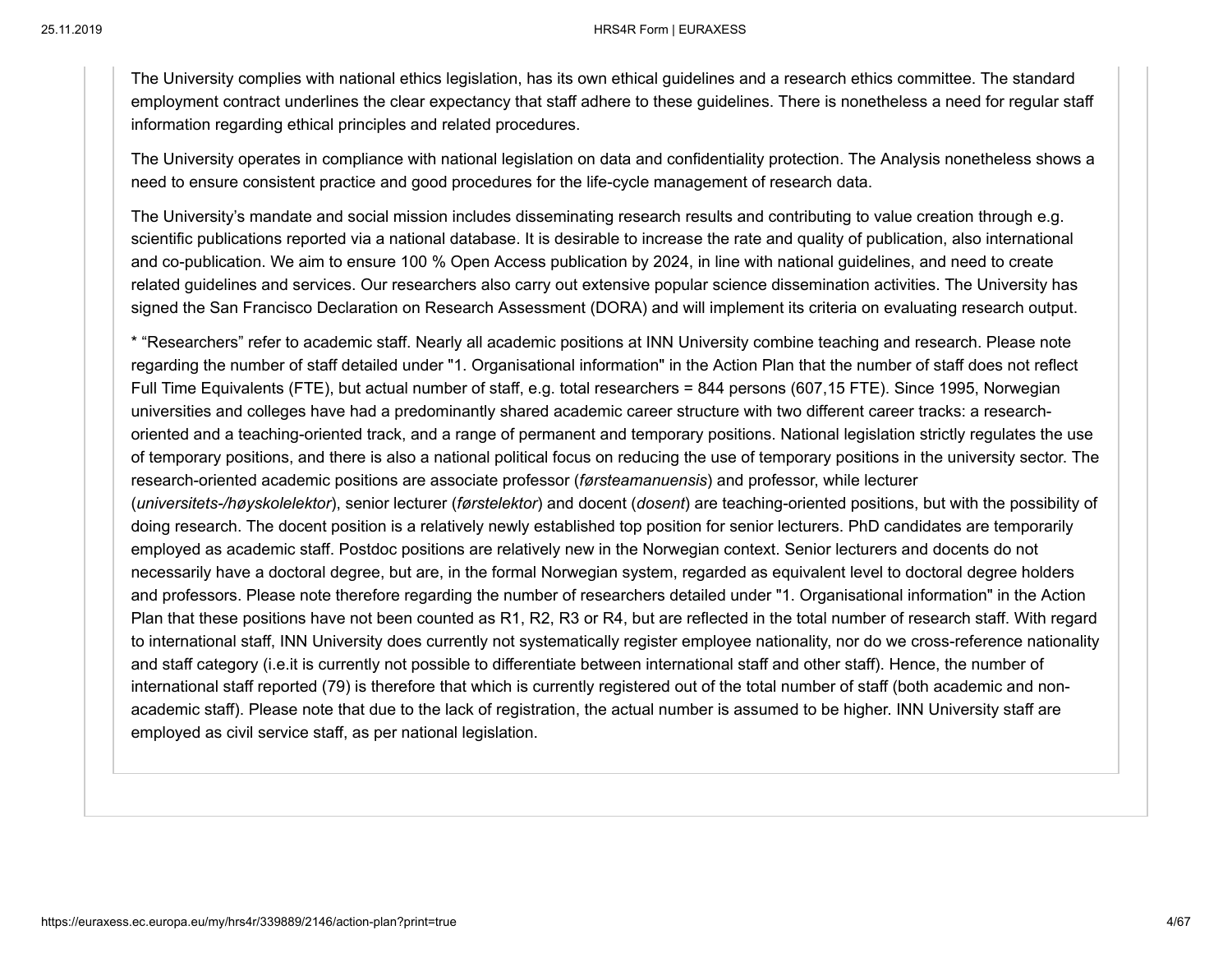Recruitment and selection\*

#### Strengths and Weaknesses (max. 800 words)

As a Norwegian public higher education and research institution, INN University complies with the important principles under this thematic heading. Many of the relevant principles are regulated by national labour laws. The Gap Analysis nevertheless reveals a need for improvement regarding aspects of implementation practices in the recruitment and selection process.

Recruitment and selection is open, transparent and merit-based. In addition to national legislation that largely regulates recruitment, INN University has rules and procedures for appointments through its personnel regulations. Our researchers, including PhD candidates, are civil service employees. In accordance with the Civil Service Act, the non-statutory principle that the best-qualified person be appointed applies. Job advertisements are advertised openly with specified deadlines, clear information on job requirements and working conditions. The process includes documentation of professional qualifications through expert assessment, emphasising also personal suitability for the position through interview, references and often trial lectures. The expert committee includes diverse expertise and ideally different nationalities. Applicants and the public are entitled to transparency in the process according to national legislation. Equality and diversity are handled in accordance with national legislation, ensuring non-discrimination. The same recruitment and selection process applies to international candidates.

INN University has implemented an electronic recruitment system to ensure open recruitment and an equal recruitment process irrespective of nationality. As a rule, research positions are advertised internationally in English. We already employ a number of international researchers, including PhD candidates, but would like to increase the number.

One of the main findings in the Gap Analysis is a need to improve the University's hiring/staffing planning, reduce the recruitment time (from advertisement to appointment), ensure timely information to all stakeholders throughout the process, and harmonise practices, which are open for some local adaptations, throughout the organisation. This includes better information and guidance to members of expert committees, including ensuring international representation, whenever possible, in all recruitments.

Success in international recruitment requires long-term planning, additional budgets and structured work. Another Analysis main finding is the need to improve recruitment, reception and integration of international staff. We acknowledge the need for more capacity in order to focus on international recruitment, better preparing the institution for the opportunities and challenges (such as verifying foreign academic degrees and credentials and English professional language proficiency) relating to international recruitment and employment, and establish support services to foreign staff.

The Analysis also reveals that combined teaching and research positions might present challenges. The overall expectation is that researchers carry out both research and teaching tasks to a high standard, which might prove a challenge when recruiting internationally. International recruitment requires more explanation and clarification of the employer and employee expectations, including language expectations, i.e. Norwegian and/or English.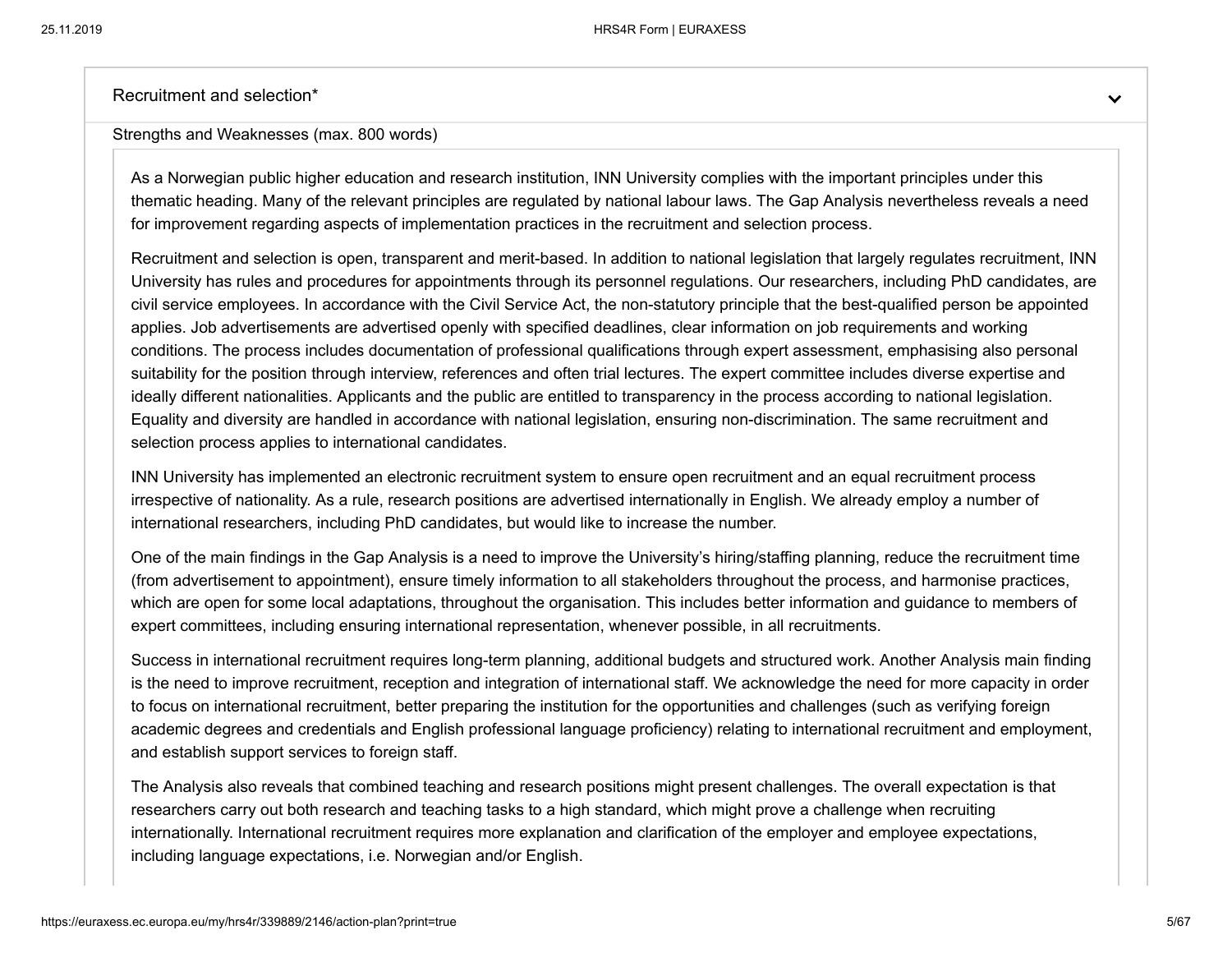Mobility experience is not yet part of standard qualification criteria, although it is evaluated along with other qualifications during the recruitment process. We aim to include mobility as a standard criterion in job advertisements.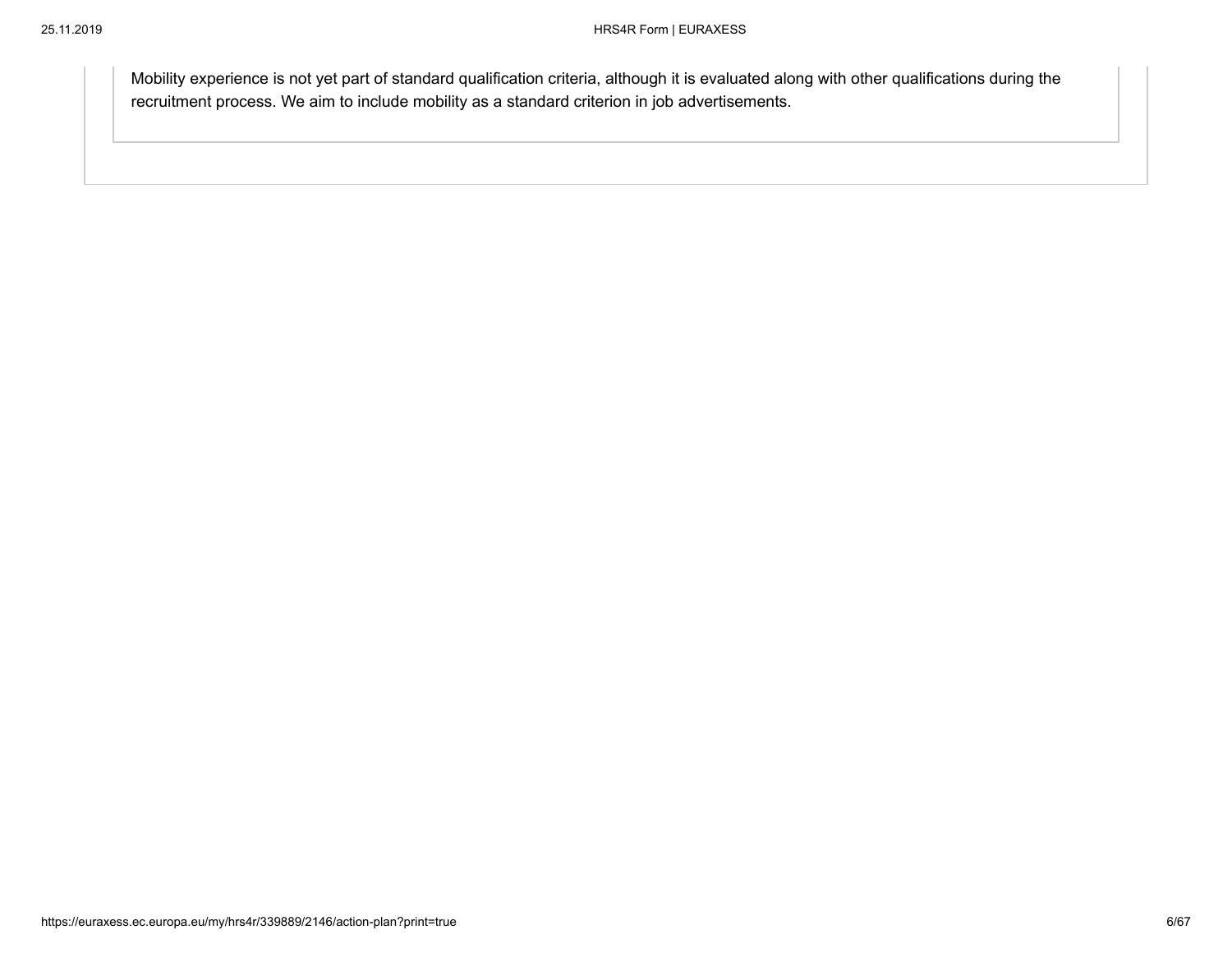Working conditions\*

Strengths and Weaknesses (max. 800 words)

National legislation promotes equality and family values, and there are strict employment laws in place that support fair working conditions. With the exception of some private institutions, all Norwegian higher education institutions are public and staff, irrespective of background, are civil service employees. The labour market conditions in the public sector are embedded in a welfare state tradition. Researchers at INN University are thus well covered by national legislation regarding secure working conditions, including salaries and benefits. The environment is supportive with a good research infrastructure, flexibility adapted to life situations and focus on nondiscrimination and equality. Researchers, through staff representation in all decision-making bodies, have influence in questions relating to working conditions and pay.

As a rule, our researchers are given permanent employment, with research opportunities as part of the conditions of appointment. To enable researchers to focus on research and publication, administrative and practical assistance is in place. Our Analysis nonetheless indicates a need for further support arrangements to encourage researchers to participate more in national and international research groups and/or networks, including mobility opportunities.

Most positions include both research and teaching. National guidelines and policies move in the direction of research and education becoming increasingly interlinked, meaning that also teaching experience and formal pedagogical qualifications will become essential to facilitate career development for researchers.

Research fellows are employees and covered by labour laws to ensure fair pay and working conditions.

Working conditions are evaluated every other year through an employee survey, and managers normally carry out employee evaluations annually where projects and future development opportunities are discussed with staff. A main finding in the Gap Analysis is an inconsistency between managers in the use and content of the annual staff appraisal interview. We also found a need to increase the knowledge among researchers about applicable policies, available tools and what support they are entitled to regarding career development. See also the "Training and development" thematic heading for further information.

We aim to increase the proportion of women in academic positions. All job advertisements for (senior) research positions specify that in case of (relatively) equally qualified applicants, women will be given priority (and vice versa where women might be over-represented). Further measures will be considered to improve gender balance in professor/associate professor positions and within individual specialist fields/units.

INN University is an Inclusive Workplace enterprise, meaning that employees' work situation is adapted to their ability to work and phase of life. The HSE system includes both physical, psychosocial and organisational work environment. There is management training regarding managers' tasks and responsibilities in relation to HSE work. Most information about working conditions and rights is available only in Norwegian. There is a need to translate and adapt information for international staff. INN University has recently adopted (March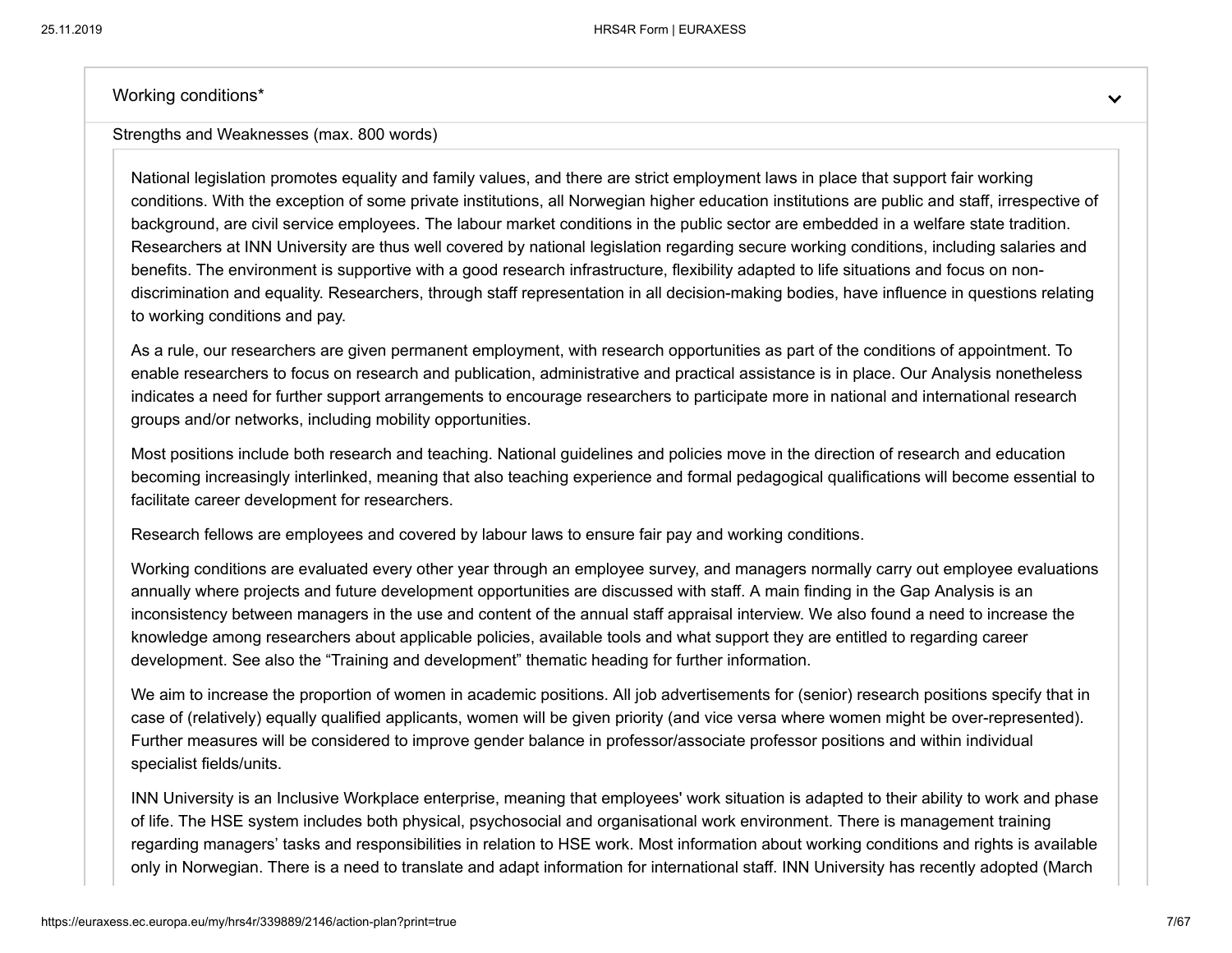2019) a language policy stipulating that Norwegian is the primary working language, with English as the main second language. INN University is reponsible for ensuring that relevant information to all staff is made available also in English.

The buildings and other infrastructure are functional and well maintained, with a view to universal design of physical and other working conditions. The University is developing a digitalisation strategy and maintains high focus on digital work environment, making INN University a modern and attractive place to work.

There is a need for an Intellectual Property Rights policy and due to a general lack of knowledge on patenting consider a partnership with an external Technology Transfer Office.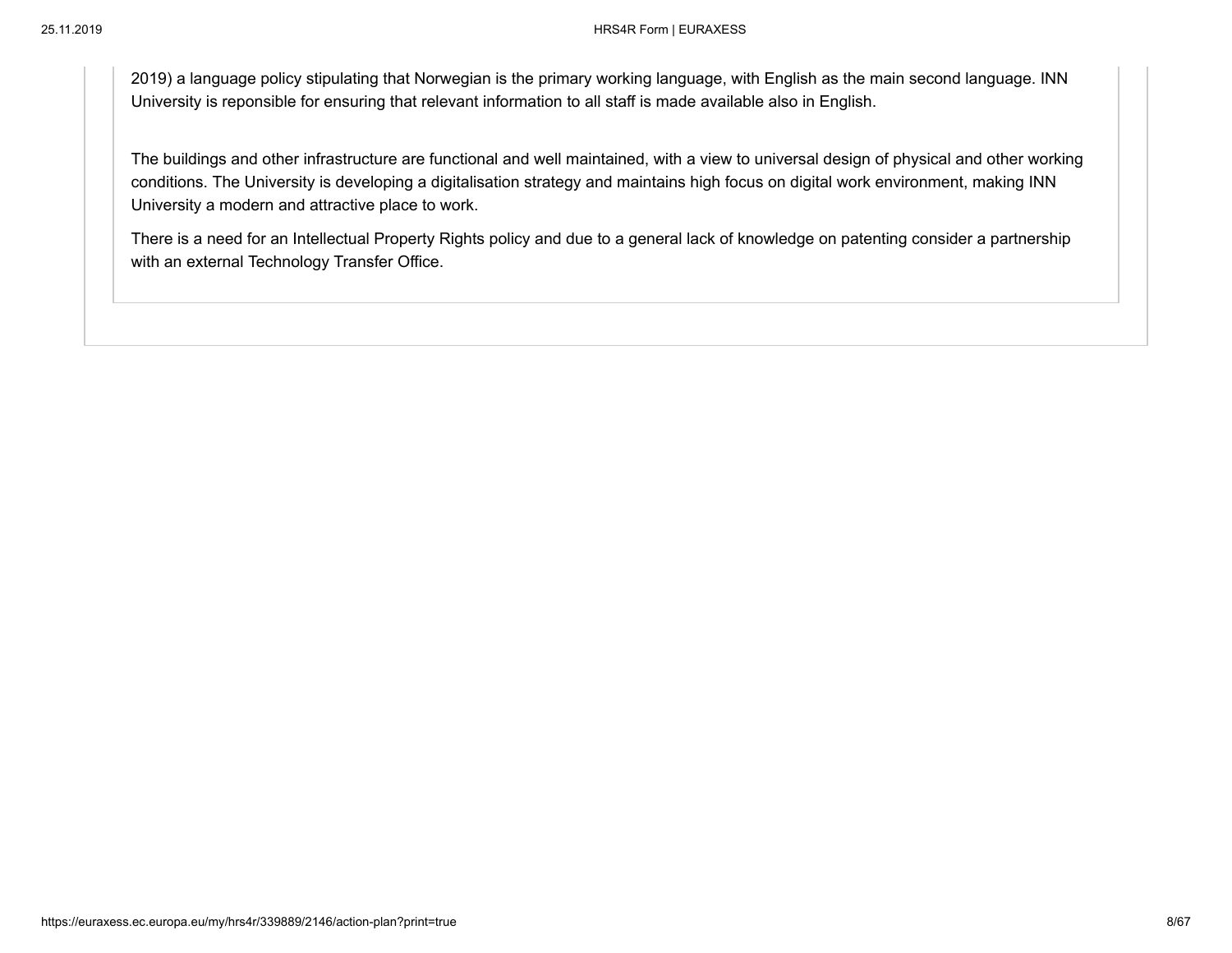Training and development\*

Strengths and Weaknesses (max. 800 words)

The 2008 gap analysis carried out at national level by Universities Norway, a cooperative body for 33 accredited institutions, showed career development and planning as unsatisfactory in relation to the Charter and Code principles. There has been little tradition for career development and planning in Norway, in particular in the academic professions. Notwithstanding, these areas are covered, albeit perhaps not to the ideal level.

Opportunities for professional development are important at all stages of a researcher's career. INN University facilitates researchers in continually improving their skills, competence and employability. Career development is a topic during the yearly staff appraisals between staff and line managers. As part of this system and overall expectations towards continuous career development, all academic staff are expected to strive towards further professional development, through participation in internal and external courses, conferences, etc. Various support schemes and internal funds are available for skills development, including international mobility grants. Our Analysis nonetheless shows challenges and weaknesses in the current practice, see the thematic heading "Working Condition".

Rules for career development for academic staff are laid down at national level. Our Analysis nonetheless shows a need for more systematic work on career development at the institutional level. The University does not yet have a specific career development strategy that describes career opportunities, access to mentors and supervision. Such a policy will be developed. There is also a need to develop a mentorship scheme as a tool for career development, including for guidance of PhD candidates about career opportunities.

INN University prioritises the development of a sound research infrastructure and effective research support systems with emphasis on productive and robust academic communities. To prioritise research activities that lead to increased scientific production, including publication in weighted publication channels and increased external funding, particularly from the Norwegian Research Council and the European Union, researchers are encouraged to join research groups, including international groups. Internal research groups receive funding provided they meet the criteria set by the central R&D committee, one of which is that the group should contain a mix of early career and senior researchers. Such a mix benefits both groups of researchers and seen as important for further career development.

PhD candidates have a structured and regulated relationship with their supervisors, as stipulated in national legislation and the University's PhD regulations. In addition, candidates employed at the University have yearly performance appraisal interviews with their line managers. We regularly organise courses for PhD supervisors, however participation is not yet mandatory. We have a set of different guidelines for supervision, and are currently developing also ethical guidelines for supervision applicable to all levels of supervision.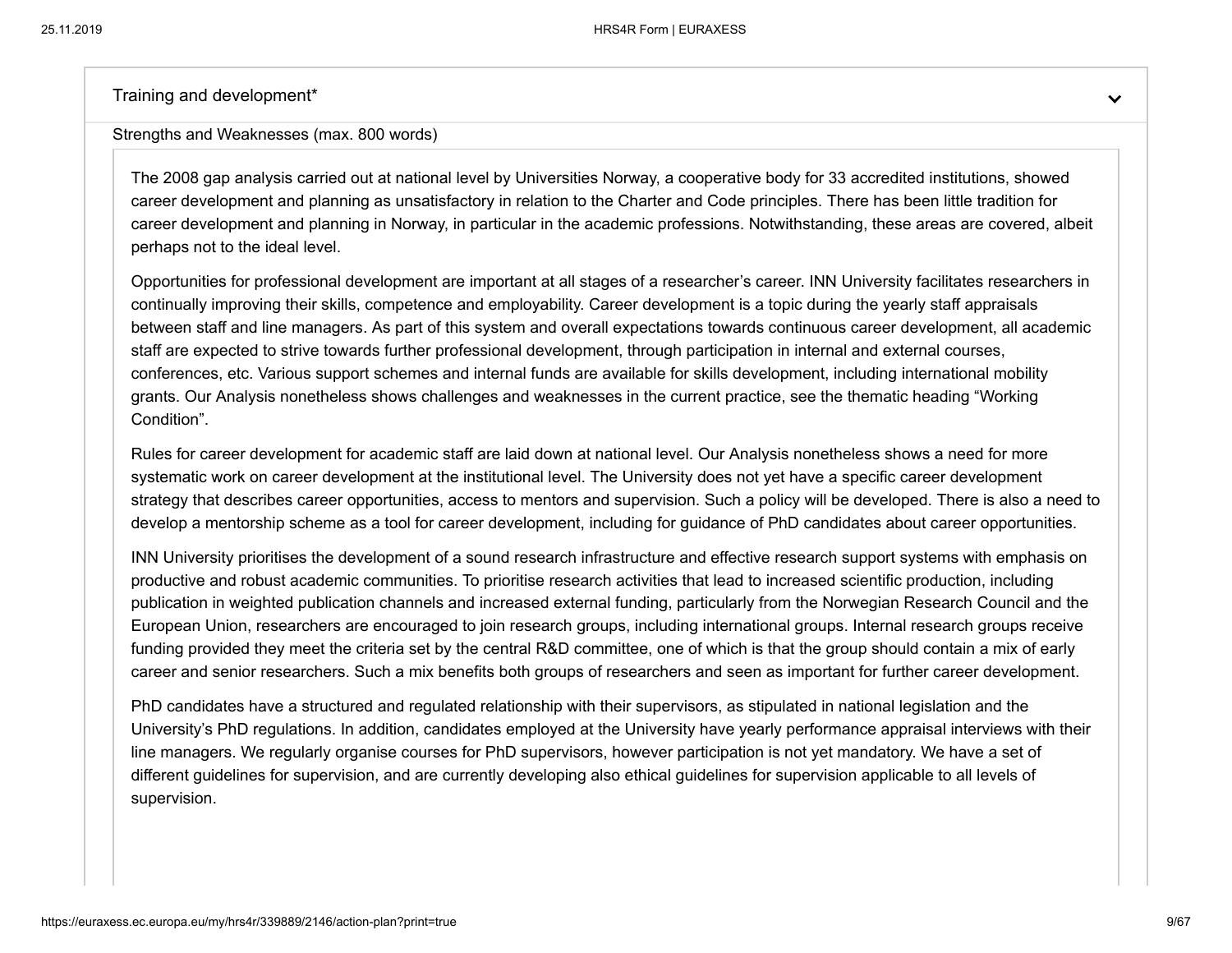Feedback from the PhD candidate focus groups as part of the Gap Analysis shows that most are satisfied with their supervisor and that the system works well. However, there are differences between faculties and a need to harmonise practice and improve follow-up. This includes a strategy to ensure that all PhD candidates are integrated into active research groups. PhD candidates also report the desire to have a standardised induction programme and more links between PhD programmes.

# 3. Actions

The Action Plan and HRS4R strategy must be published on an easily accessible location of the organisation's website.

Please provide the web link to the organization's Action Plan/HR Strategy dedicated webpage(s):

https://eng.inn.no/about-inn-university/working-at-inn-university

Please fill in the list of all individual actions to be undertaken in your organisation's HRS4R to address the weaknesses or strengths identified in the Gap-Analysis. The listed actions should be concise, but detailed enough for the assessors to evaluate the level of ambition, engagement and the expected implementation process. The institution should strive to provide a detailed plan, not just an enumeration of actions.

**Note:** Choose one or more of the principles automatically retrieved from the GAP Analysis with their implementation ratings.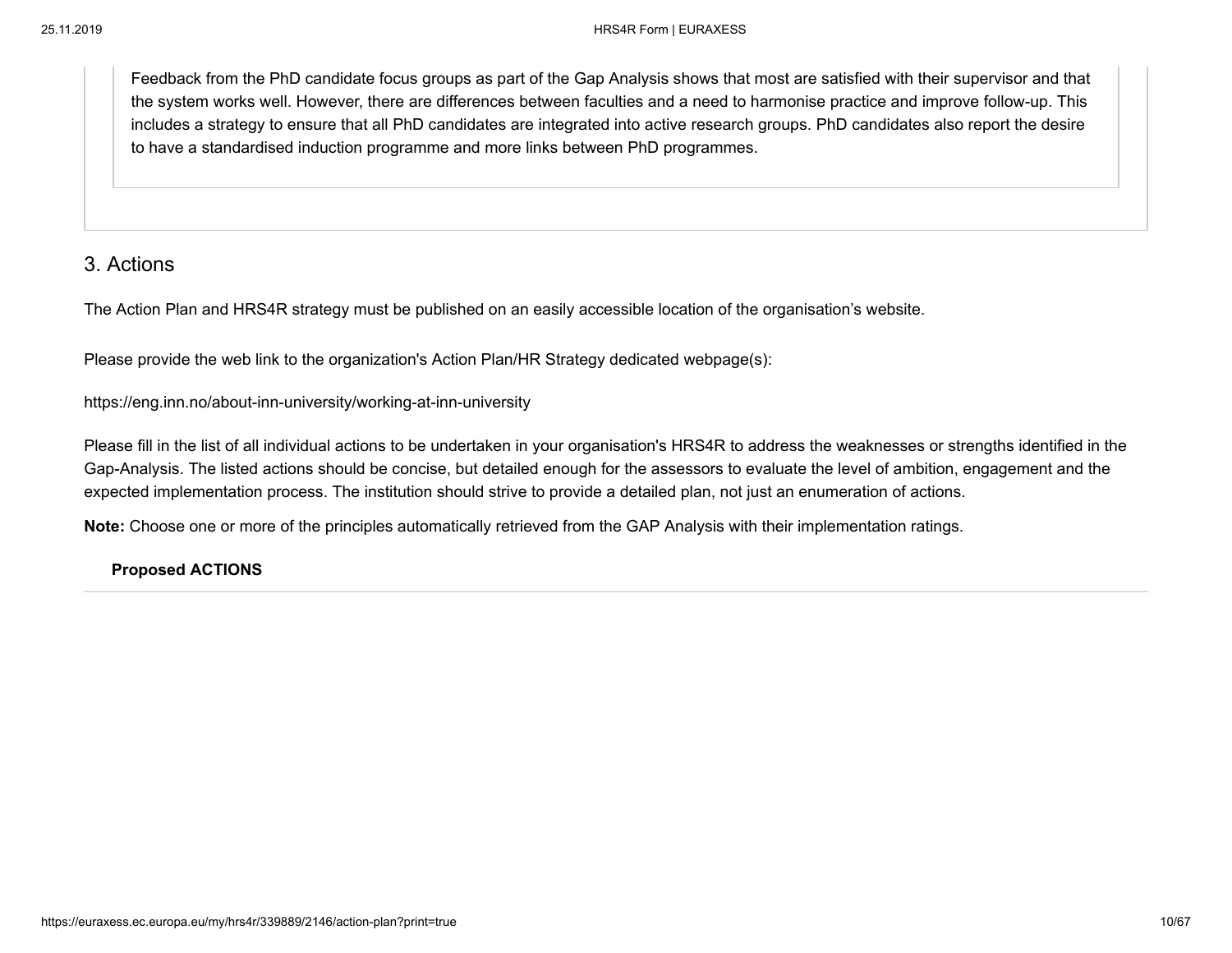### **Action 1**

Improve the infrastructure for supporting researchers in connection with applying for external funding, Intellectual Property Rights (IPR) and data protection, financial reporting and research leadership. Special emphasis on embedding systems and procedures, together with related training and support, at both institutional and faculty levels. A special emphasis on harmonising the level and professionalism of the R&D administration at all levels university-wide.

| <b>GAP Principle(s)</b>                                                                                                                                                                      |                                                                                                                                                                                                                                                                                                                                                                                                                                                  | Timing (at least by<br>year's<br>quarter/semester) |
|----------------------------------------------------------------------------------------------------------------------------------------------------------------------------------------------|--------------------------------------------------------------------------------------------------------------------------------------------------------------------------------------------------------------------------------------------------------------------------------------------------------------------------------------------------------------------------------------------------------------------------------------------------|----------------------------------------------------|
| (+/-) 4. Professional attitude                                                                                                                                                               |                                                                                                                                                                                                                                                                                                                                                                                                                                                  | Completed by 4Q<br>2020                            |
| <b>Responsible</b><br>Unit                                                                                                                                                                   | Indicator(s) / Target(s)                                                                                                                                                                                                                                                                                                                                                                                                                         |                                                    |
| □ - Pro-<br>rector<br>research<br>(overall<br>responsibility<br>and<br>responsibility<br>for the<br>central<br>institutional<br>$level)$ $\Box$ -<br>Faculty<br>deans<br>(faculty<br>level). | 1) Support systems embedded at both institutional and<br>faculty levels for external funding, IPR and data<br>protection, financial reporting and research leadership. 2)<br>Employees are trained and familiar with all related<br>systems and procedures. Staff survey completed. 3)<br>Procedures in place to ensure that new staff members<br>receive training and that "old" staff members have ample<br>opportunity for refresher courses. |                                                    |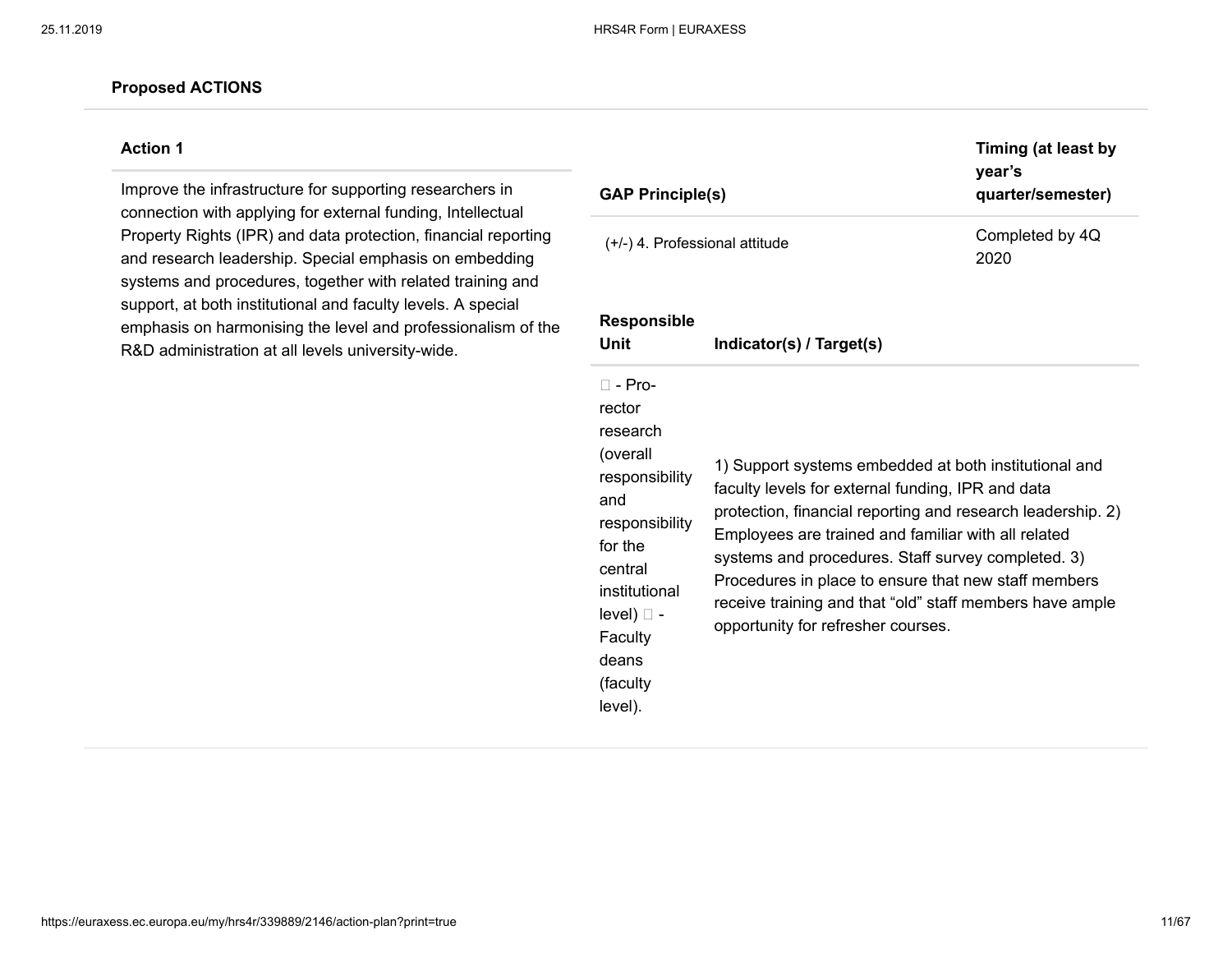### **Action 2**

INN University has institutional guidelines for the repartition of R&D time, including clear priority criteria for R&D time. Keep a constant focus on the implementation of the new 2018 INN University policy on allocation of R&D time, also considering the difficulties in balancing the necessary managerial prerogative against the researchers' individual wishes and needs. We wish to promote a harmonised and predictable HR policy for all INN University staff.

| <b>GAP Principle(s)</b>                                                                                    |                                | Timing (at least by<br>year's<br>quarter/semester) |
|------------------------------------------------------------------------------------------------------------|--------------------------------|----------------------------------------------------|
| $(++)$ 1. Research freedom                                                                                 |                                | Continuous - Internal<br>evaluation by 4Q<br>2021. |
| <b>Responsible</b><br>Unit                                                                                 | Indicator(s) / Target(s)       |                                                    |
| $\Box$ Human<br>Resources<br>Department<br>(Head of<br>Human<br>Resources -<br>overall<br>responsibility). | Internal evaluation completed. |                                                    |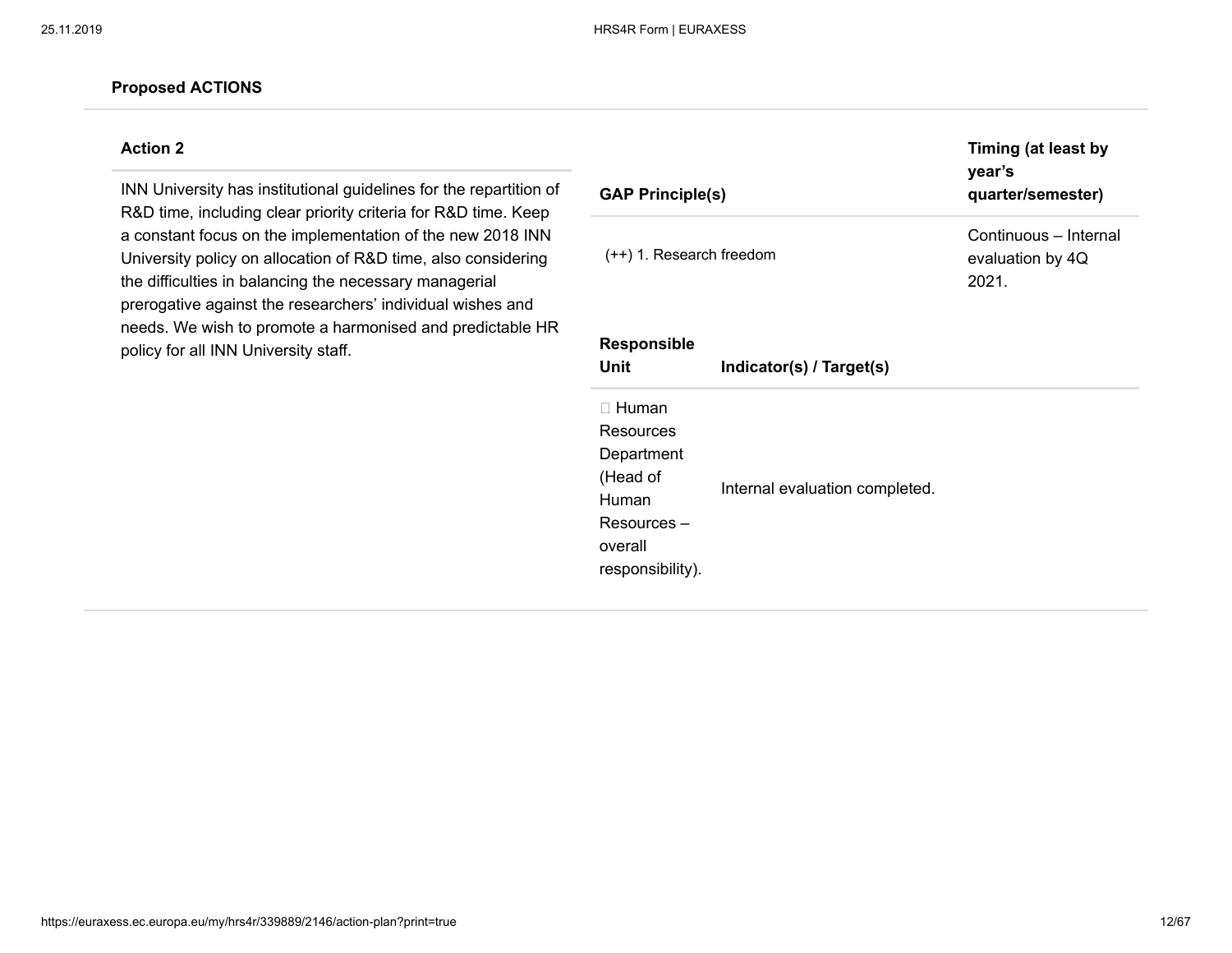### **Action 3**

Follow-up the implementation of the meritorious/performance based system/guidelines for R&D activities, including popular science dissemination/communication, linked to the allocation of R&D time. INN University has institutional guidelines for the repartition of R&D time, including clear priority criteria for R&D time.

| <b>GAP Principle(s)</b>                        | Timing (at least by<br>year's<br>quarter/semester) |
|------------------------------------------------|----------------------------------------------------|
| (++) 8. Dissemination, exploitation of results | Completed by Q4                                    |
| $(+/-)$ 9. Public engagement                   | 2019.                                              |

| <b>Responsible</b><br>Unit                                                                                                                            | Indicator(s) / Target(s)                                                                                                                                                             |
|-------------------------------------------------------------------------------------------------------------------------------------------------------|--------------------------------------------------------------------------------------------------------------------------------------------------------------------------------------|
| □ - Pro-rector<br>research<br>(overall<br>responsibility)<br>$\square$ - Faculty<br>deans<br>(faculty level)<br>□ - Human<br>Resources<br>Department. | 1) System and procedures implemented in the<br>organisation, after review of status-quo. 2) Annual<br>individual work plans include plans for the use of R&D<br>time and production. |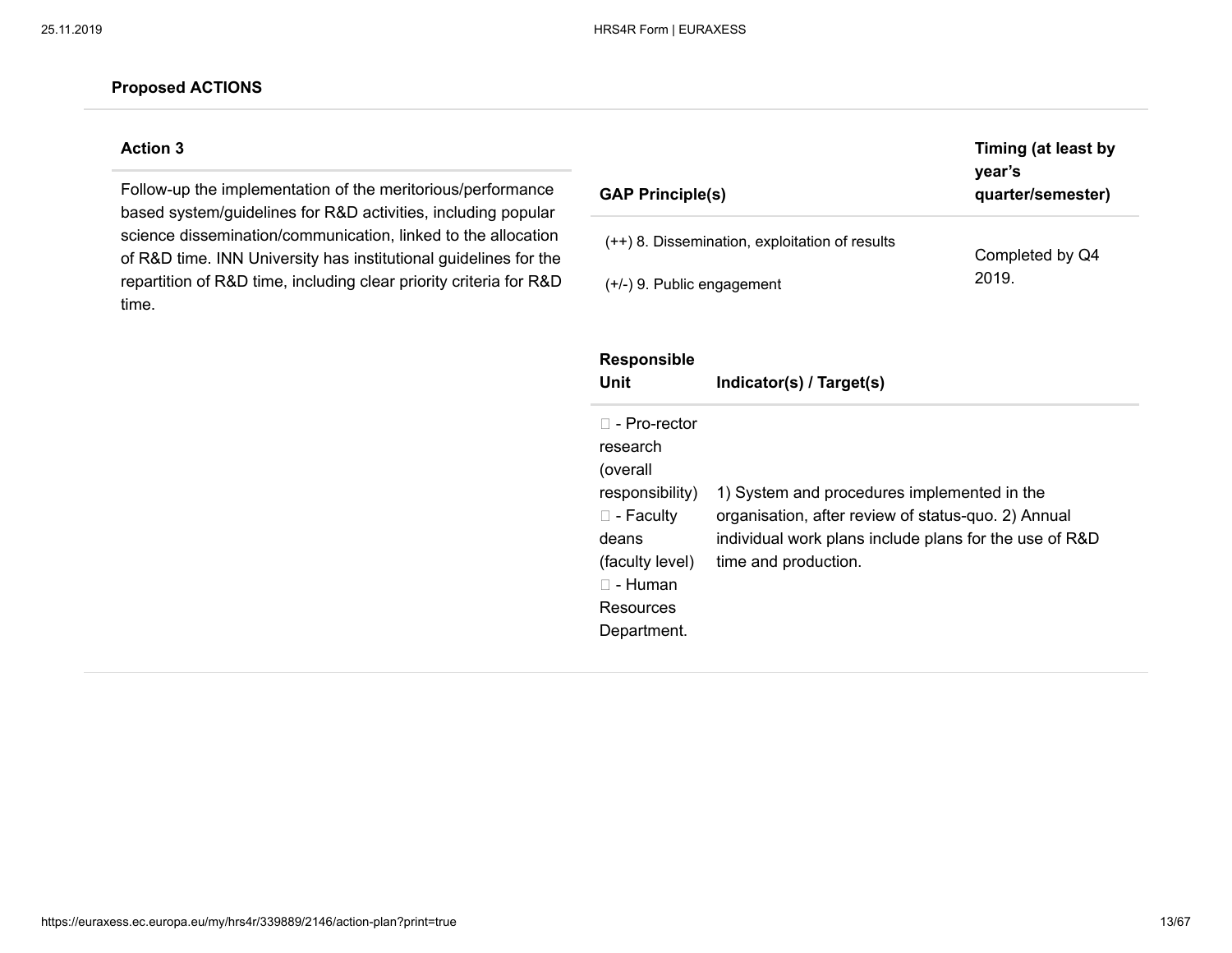### **Action 4**

Follow up R&D time for academic staff with the goal of increasing scientific production and raise the profile of research conducted at INN University. Targeted measures to increase the rate and quality of publication; including national and international scholarly co-publication, especially in certain academic fields where the current level of co-publication is low.

| <b>GAP Principle(s)</b>                        | Timing (at least by<br>year's<br>quarter/semester) |
|------------------------------------------------|----------------------------------------------------|
| (++) 8. Dissemination, exploitation of results | Continuous – Internal                              |
| $(++)$ 32. Co-authorship                       | evaluation by 4Q<br>2020.                          |

| <b>Responsible</b><br>Unit                                                                                                                                                                                                            | Indicator(s) / Target(s)                                                                                                                                                                                                              |
|---------------------------------------------------------------------------------------------------------------------------------------------------------------------------------------------------------------------------------------|---------------------------------------------------------------------------------------------------------------------------------------------------------------------------------------------------------------------------------------|
| $\Box$ - Pro-rector<br>research<br>(overall<br>responsibility)<br>$\Box$ - Pro-rector<br>education $\Box$ -<br><b>Human</b><br>Resources<br>Department<br>(Head of<br>Human<br>Resources) $\square$<br>- Faculty<br>deans<br>(faculty | 1) Increase compared to current (2018) rate of scientific<br>publication (CRISTIN - national database). 2) Annual<br>individual work plans include plans for the use of R&D<br>time and production. 3) Internal evaluation completed. |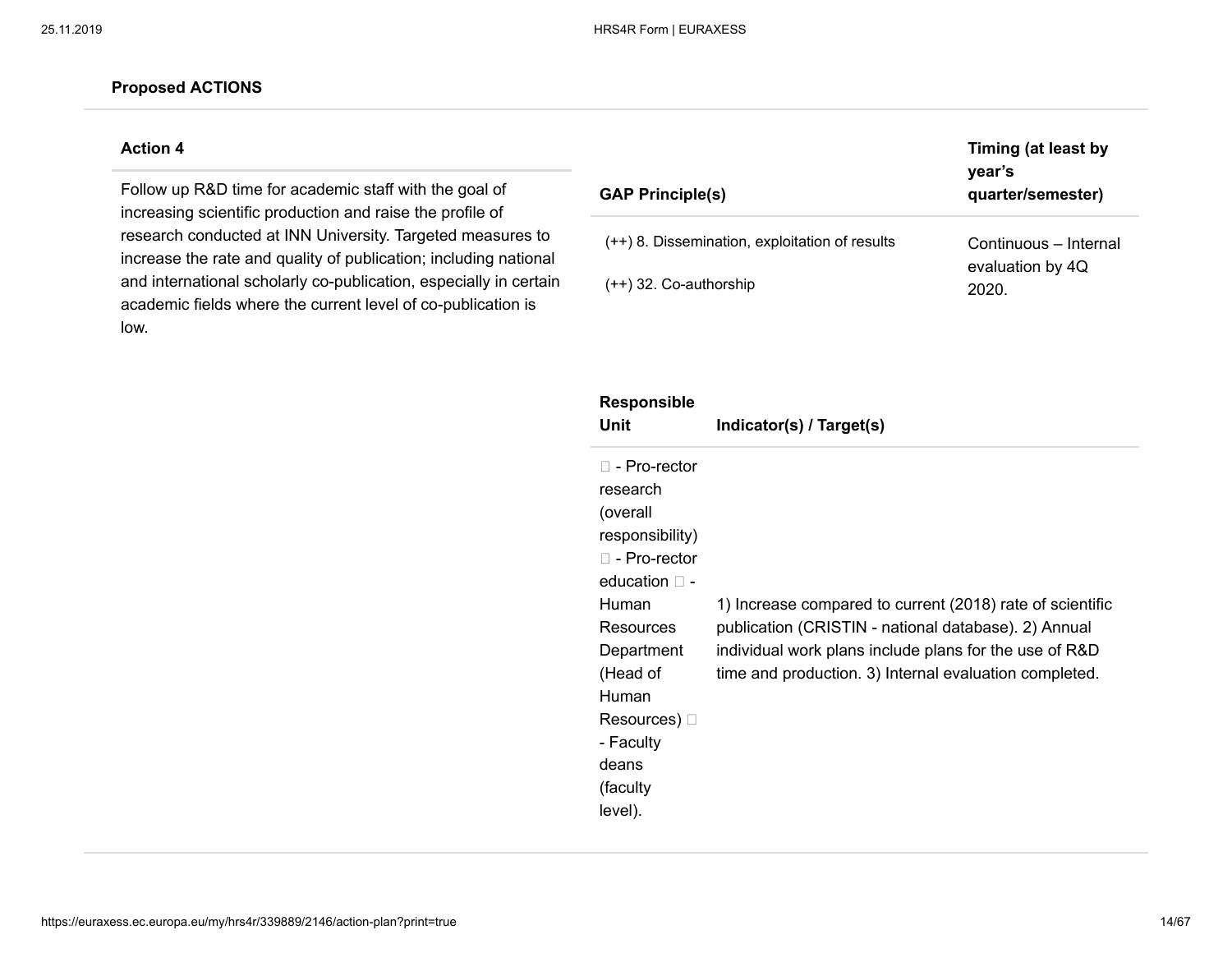### **Action 5**

Ensure good and consistent life-cycle management of research data through introducing good procedures, including support arrangements. Ensure staff is well informed through regular information and awareness raising, including up to date information on the internal website.

| <b>GAP Principle(s)</b>            | Timing (at least by<br>vear's<br>quarter/semester) |
|------------------------------------|----------------------------------------------------|
| $(+/-)$ 6. Accountability          | Completed by 4Q                                    |
| (+/-) 7. Good practice in research | 2019.                                              |

| <b>Responsible</b><br>Unit                                                                         | Indicator(s) / Target(s)                                                                                                                                                                                                                                                                                                                                                                                                                                                                                                                                                  |
|----------------------------------------------------------------------------------------------------|---------------------------------------------------------------------------------------------------------------------------------------------------------------------------------------------------------------------------------------------------------------------------------------------------------------------------------------------------------------------------------------------------------------------------------------------------------------------------------------------------------------------------------------------------------------------------|
| $\Box$ - Pro-rector<br>research<br>(overall<br>responsibility)<br>$\sqcap$ - The IT<br>Department. | 1) System for life-cycle management of research data in<br>place, including related support and training<br>arrangements. 2) Staff awareness raising campaign<br>completed. 3) Workshops on practical use of system for<br>life-cycle management of research data for academic staff<br>completed. 4) Employees are trained and familiar with all<br>related systems and procedures. Procedures in place to<br>ensure that new staff members receive training and that<br>"old" staff members have ample opportunity for refresher<br>courses. 5) Staff survey completed. |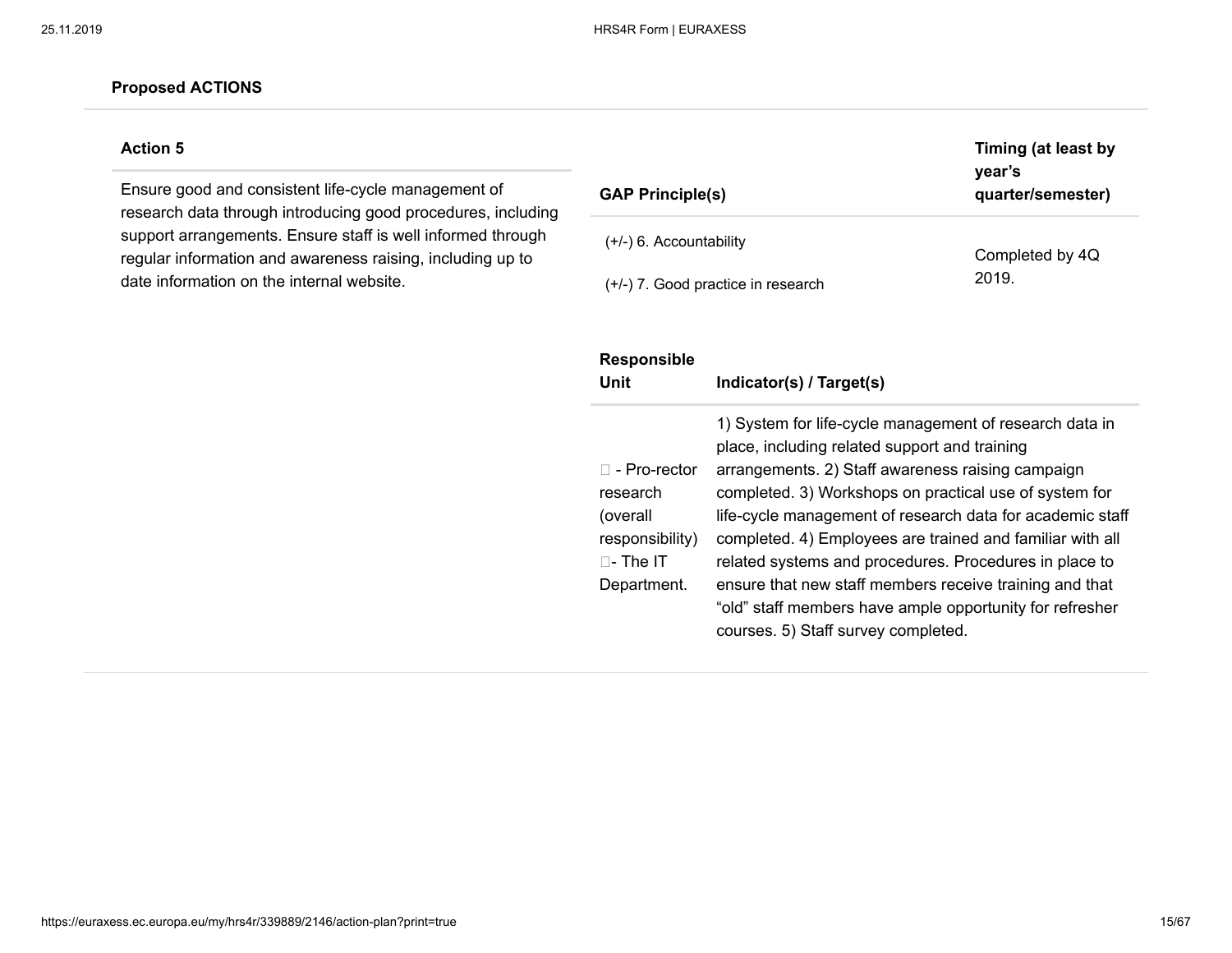### **Action 6**

Ensure that all staff are familiar with the ethical standards and related procedures. Find efficient channels of communication.

| <b>GAP Principle(s)</b>      | Timing (at least by<br>year's<br>quarter/semester) |
|------------------------------|----------------------------------------------------|
| $(++)$ 2. Ethical principles | Continuous – Internal<br>evaluation by 4Q          |
|                              | 2020.                                              |

| <b>Responsible</b><br>Unit                                                                                                                                                                               | Indicator(s) / Target(s)                                                                                                                                                                                                                                                   |
|----------------------------------------------------------------------------------------------------------------------------------------------------------------------------------------------------------|----------------------------------------------------------------------------------------------------------------------------------------------------------------------------------------------------------------------------------------------------------------------------|
| $\Box$ - Pro-Rector<br>Research<br>(overall<br>responsibility)<br>$\Box$ - Human<br>Resources<br>Department $\square$ -<br>Communication<br>Department $\square$ -<br>AII INN<br>University<br>managers. | 1) Ethics included as compulsory topic in annual staff<br>appraisal interviews. 2) Internal R&D website with<br>dedicated ethics page. 3) Awareness raising campaign<br>completed. 4) Ethics embedded in the compulsory<br>supervisor training. 5) Staff survey completed. |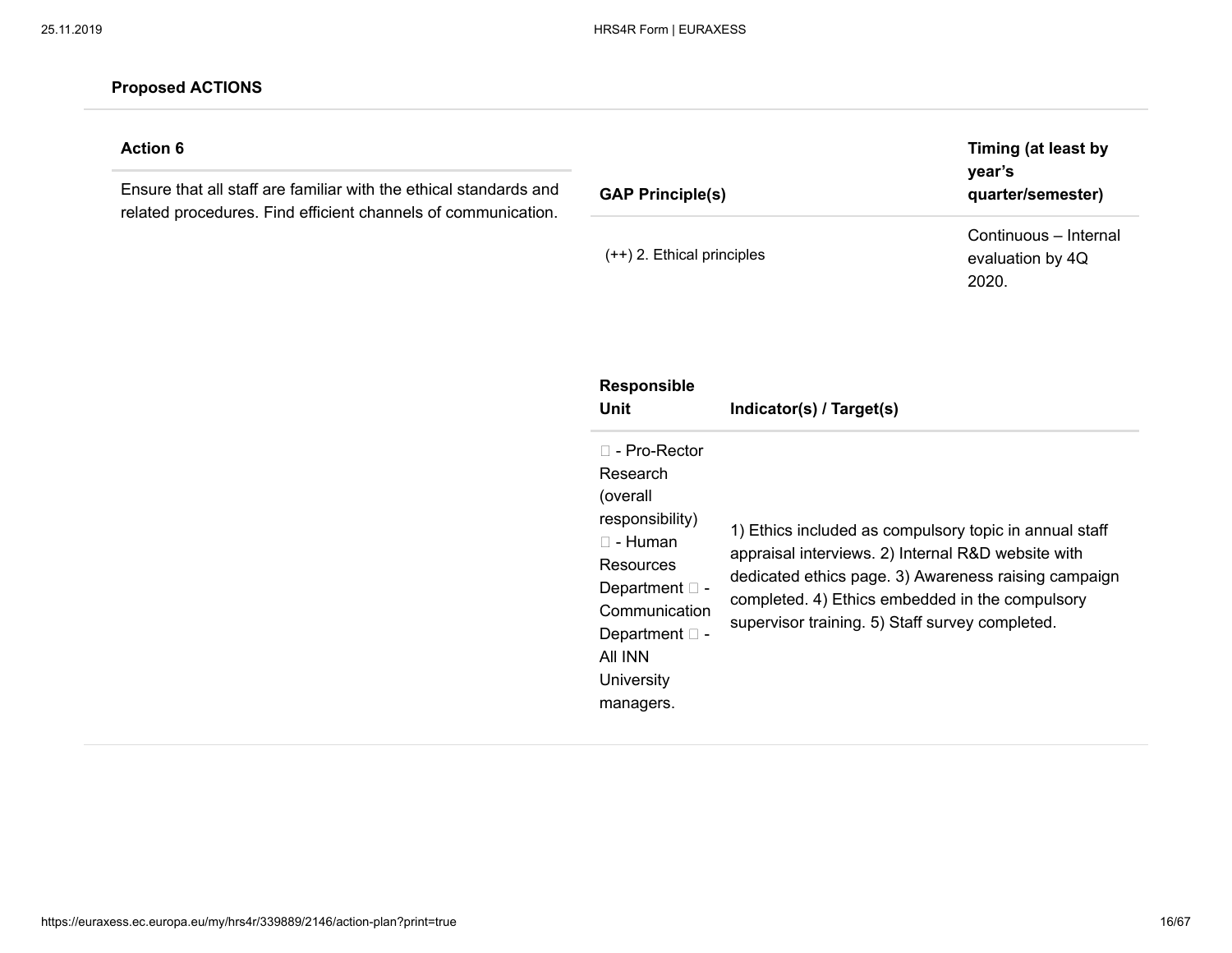| <b>Action 7</b><br>Create good institutional guidelines and services for the use<br>of Open Access. | Timing (at least by<br>year's<br><b>GAP Principle(s)</b><br>quarter/semester)                               |                                                                      |                          |
|-----------------------------------------------------------------------------------------------------|-------------------------------------------------------------------------------------------------------------|----------------------------------------------------------------------|--------------------------|
|                                                                                                     |                                                                                                             | (++) 8. Dissemination, exploitation of results                       | Completed by 4Q<br>2020. |
|                                                                                                     | Responsible<br>Unit                                                                                         | Indicator(s) / Target(s)                                             |                          |
|                                                                                                     | $\square$ - Pro-<br>Rector<br>Research<br>(overall<br>responsibility)<br>$\square$ - University<br>Library. | Guidelines and services for Open Access successfully<br>implemented. |                          |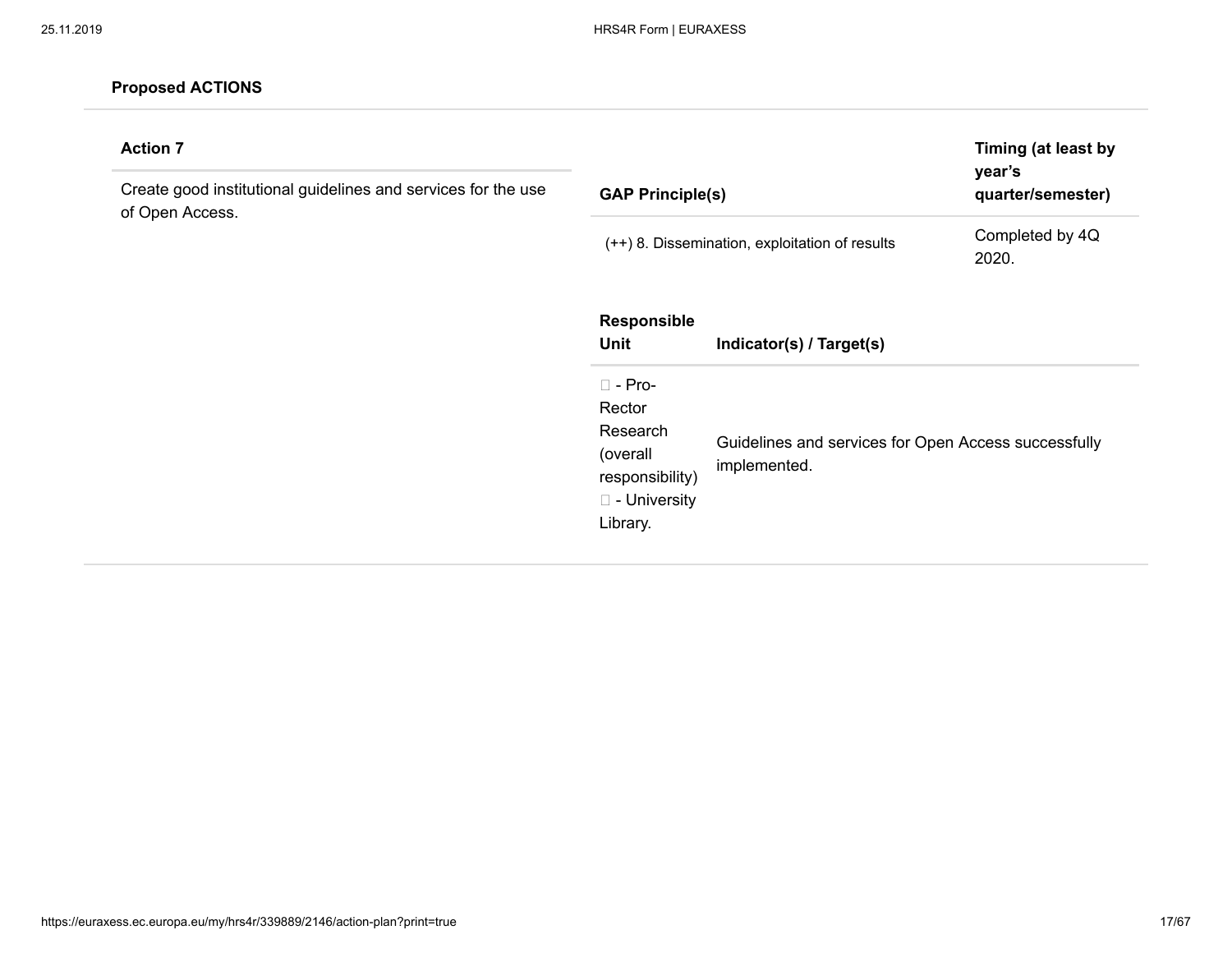# **Action 8**

Ensure regular information for all academic staff about the importance of Intellectual Property Rights (IPR) and patenting. There is a need for a university-wide awareness raising campaign regarding these issues.

| <b>GAP Principle(s)</b>                                                                                                                              |                                                                                                                                                                                                                                                                                                                                                                                                                                                                                                                             | Timing (at least by<br>year's<br>quarter/semester)                                                                                                      |
|------------------------------------------------------------------------------------------------------------------------------------------------------|-----------------------------------------------------------------------------------------------------------------------------------------------------------------------------------------------------------------------------------------------------------------------------------------------------------------------------------------------------------------------------------------------------------------------------------------------------------------------------------------------------------------------------|---------------------------------------------------------------------------------------------------------------------------------------------------------|
|                                                                                                                                                      | (+/-) 31. Intellectual Property Rights                                                                                                                                                                                                                                                                                                                                                                                                                                                                                      | Continuous - Targeted<br>internal information<br>campaign, dedicated<br>section on internal R&D<br>website, and academic<br>staff survey by 4Q<br>2020. |
| <b>Responsible</b><br><b>Unit</b>                                                                                                                    | Indicator(s) / Target(s)                                                                                                                                                                                                                                                                                                                                                                                                                                                                                                    |                                                                                                                                                         |
| $\Box$ - Pro-rector<br>research<br>(overall<br>responsibility)<br>$\square$ - Faculty<br>deans (faculty<br>level) □-<br>Communication<br>Department. | 1) Targeted internal information/awareness campaign<br>completed. 2) Dedicated section on IPR and patenting<br>on internal R&D website. 3) Target all academic staff<br>with general concepts and internal procedures.<br>Procedures in place to ensure that new staff members<br>receive information and that "old" staff members have<br>ample opportunity to refresh information. 4) Academic<br>staff survey to measure general knowledge on IPR and<br>patenting, as well as related internal procedures<br>completed. |                                                                                                                                                         |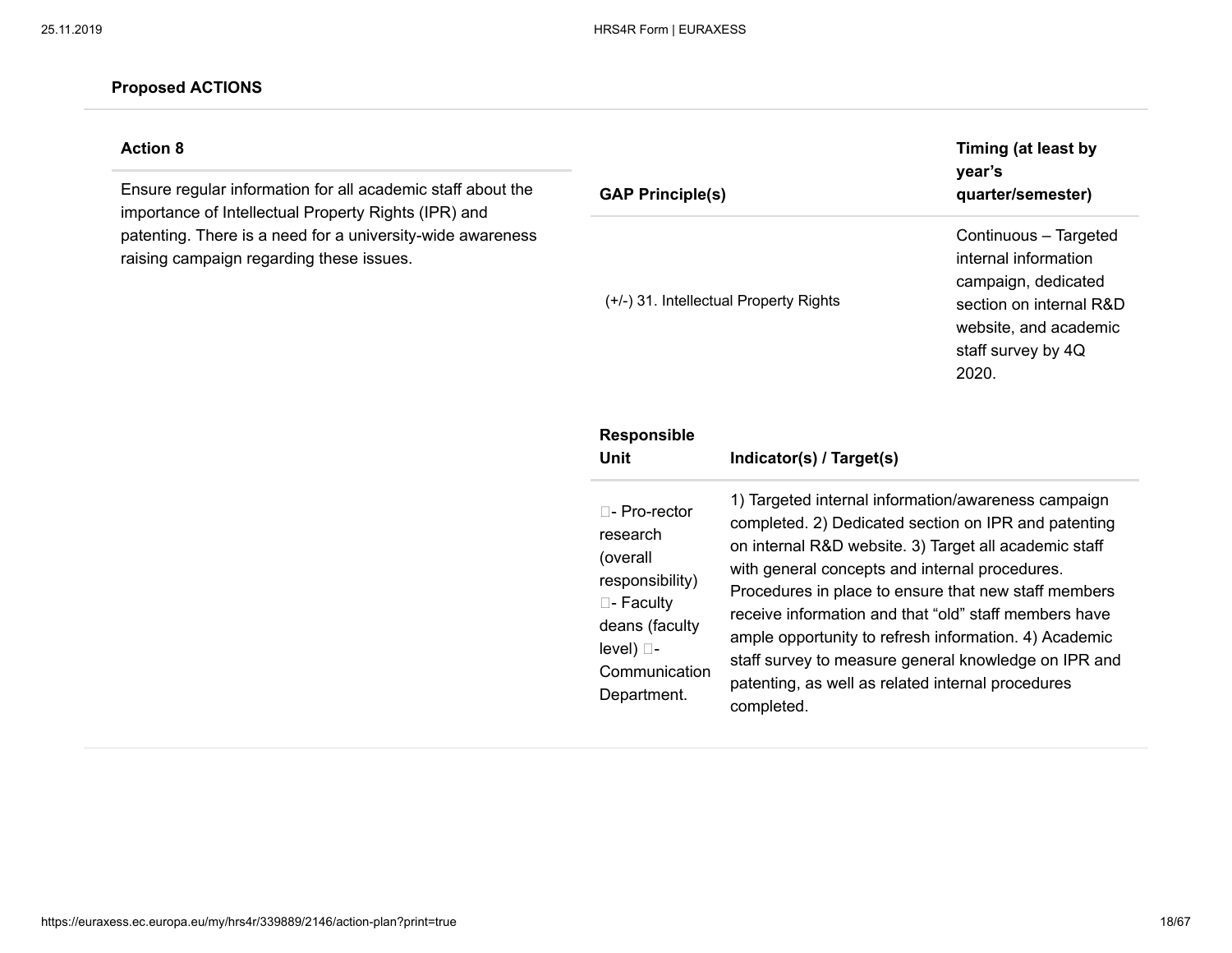| <b>Action 9</b><br>Develop a new Intellectual Property Rights (IPR) policy. | year's<br><b>GAP Principle(s)</b>                             |                                                                        | Timing (at least by<br>quarter/semester) |
|-----------------------------------------------------------------------------|---------------------------------------------------------------|------------------------------------------------------------------------|------------------------------------------|
|                                                                             |                                                               | (+/-) 31. Intellectual Property Rights                                 | Completed by 4Q<br>2019.                 |
|                                                                             | <b>Responsible</b><br>Unit                                    | Indicator(s) / Target(s)                                               |                                          |
|                                                                             | $\Box$ Pro-rector<br>research<br>(overall<br>responsibility). | Intellectual Property Rights (IPR) policy approved and<br>implemented. |                                          |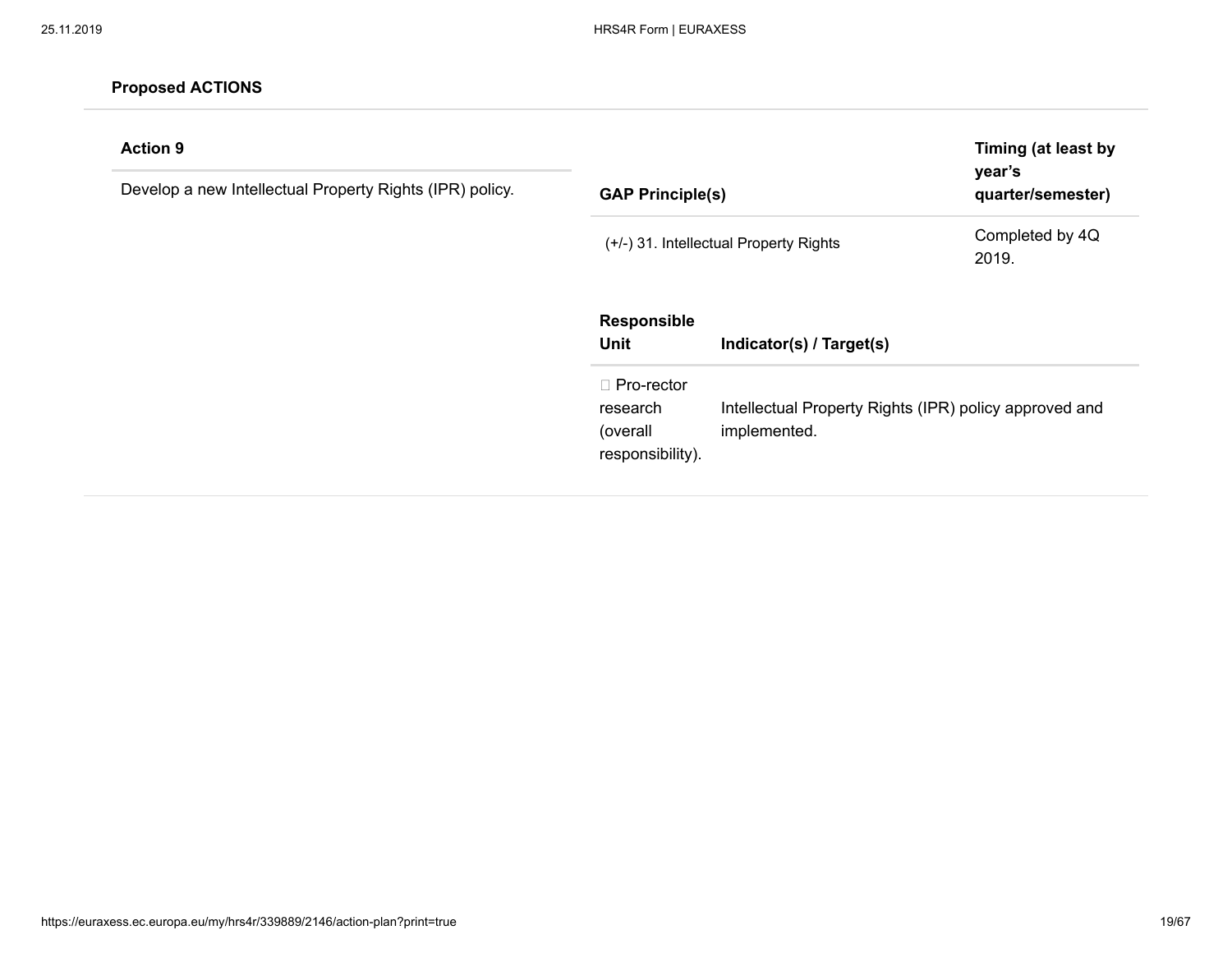### **Action 10**

INN University needs to improve its competence and routines to assess IPR and patenting issues. In this context, there is a need to analyse the feasibility and viability of signing a partnership with an external Technology Transfer Office on patenting matters.

| <b>GAP Principle(s)</b>                                                                         |                                                                                                                                                                  | Timing (at least by<br>year's<br>quarter/semester) |
|-------------------------------------------------------------------------------------------------|------------------------------------------------------------------------------------------------------------------------------------------------------------------|----------------------------------------------------|
|                                                                                                 | (+/-) 31. Intellectual Property Rights                                                                                                                           | Completed by 4Q<br>2019.                           |
| <b>Responsible</b><br>Unit                                                                      | Indicator(s) / Target(s)                                                                                                                                         |                                                    |
| $\Box$ - Pro-rector<br>research<br>(overall<br>responsibility)<br>$\square$ - Faculty<br>deans. | Analysis completed and decision taken regarding the<br>prospective signing of a partnership with an external<br>Technology Transfer Office on patenting matters. |                                                    |

### **Action 11**

Strengthen research leadership through more qualitative use of work plans as a tool. Analyse the use of work plans as an effective tool for human resource planning and balancing different demands.

| <b>GAP Principle(s)</b>        | Timing (at least by<br>year's<br>quarter/semester) |  |
|--------------------------------|----------------------------------------------------|--|
| $(++)$ 1. Research freedom     | Completed by 4Q                                    |  |
| $(+/-)$ 28. Career development | 2019.                                              |  |

#### **Responsible**

| Unit | Indicator(s) / Target(s) |  |
|------|--------------------------|--|
|------|--------------------------|--|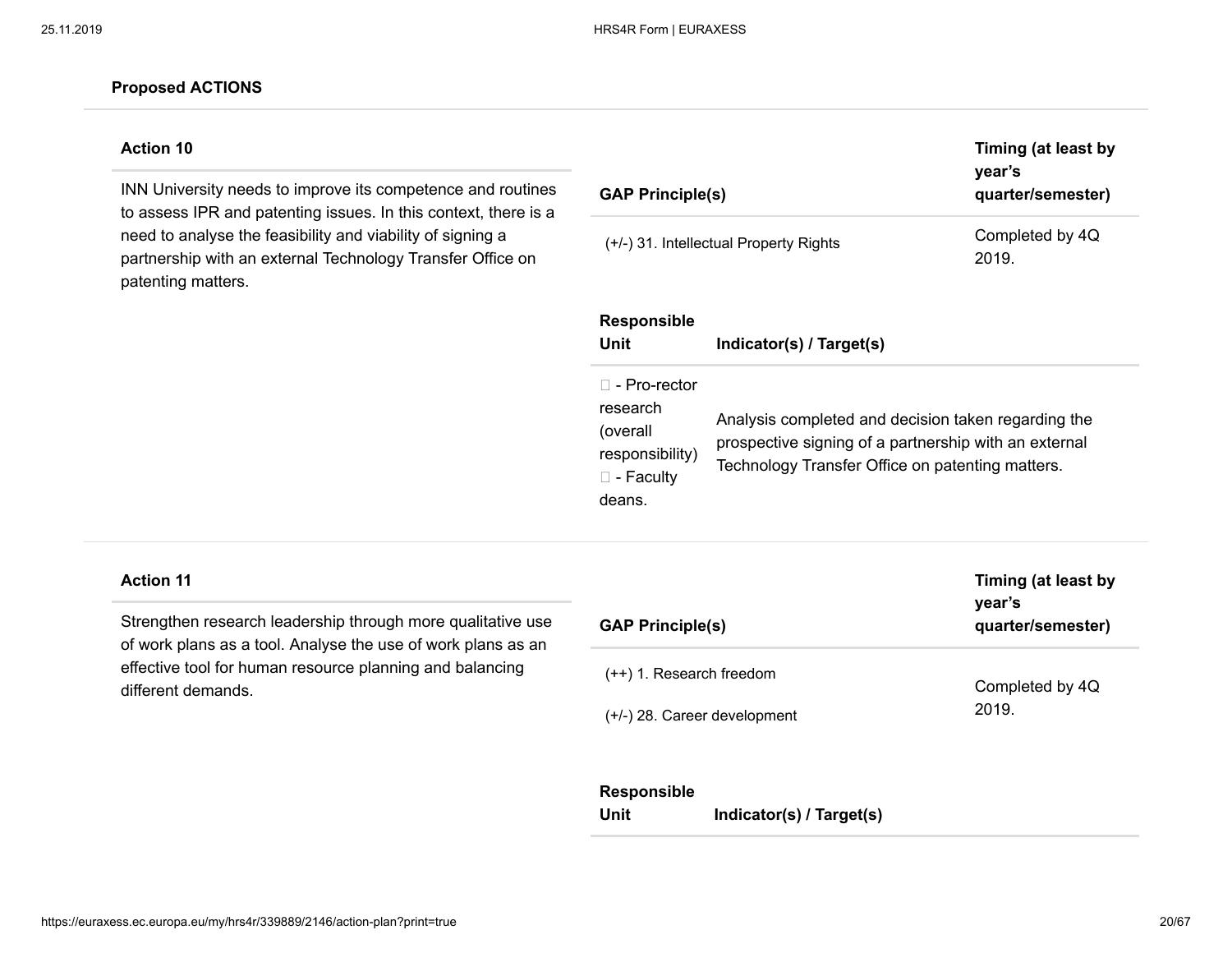| <b>Responsible</b><br>Unit | Indicator(s) / Target(s)                                 |
|----------------------------|----------------------------------------------------------|
| $\square$ - Human          |                                                          |
| <b>Resources</b>           |                                                          |
| Department                 |                                                          |
| (overall                   |                                                          |
| responsibility             |                                                          |
| Head of                    |                                                          |
| Human                      | 1) System in place for effective use of work plans for   |
| Resources)                 | human resource planning. 2) Annual individual work plans |
| $\Box$ - Pro-              | include plans for the use of R&D time and production.    |
| rector                     |                                                          |
| research $\sqcap$ -        |                                                          |
| Faculty                    |                                                          |
| deans                      |                                                          |
| (faculty                   |                                                          |
| level).                    |                                                          |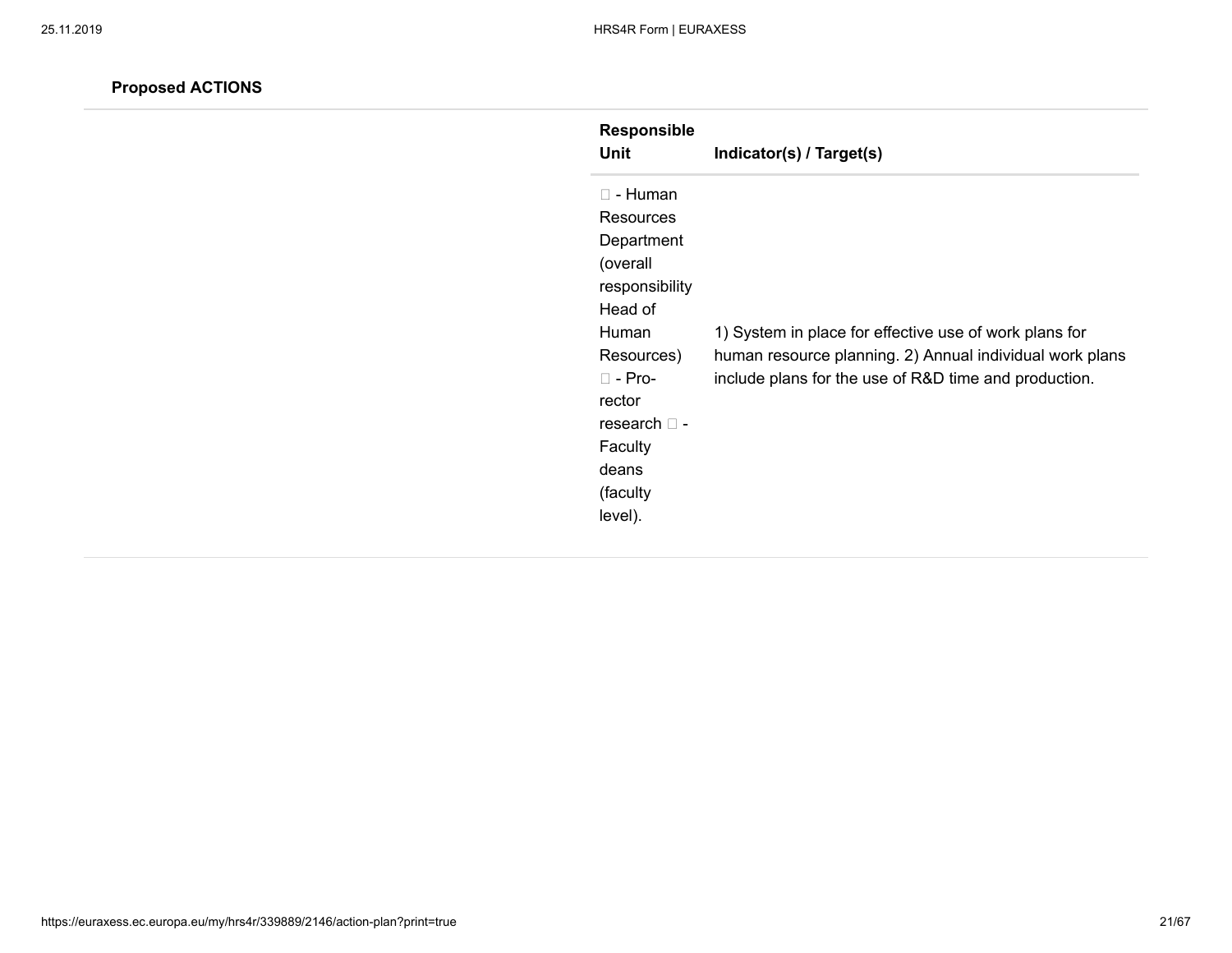### **Action 12**

Initiate a project aimed at reducing the recruitment time and making recruitment more efficient, by reducing the time from publication of a job advertisement through to the actual appointment by a target of 30 %. Ensuring harmonising of practices throughout the University is an integral part of the project. As is ensuring consistent practices for timely information to all stakeholders in the recruitment process.

| <b>GAP Principle(s)</b>                                                                                                                                             |                                                                                            | Timing (at least by<br>year's<br>quarter/semester) |
|---------------------------------------------------------------------------------------------------------------------------------------------------------------------|--------------------------------------------------------------------------------------------|----------------------------------------------------|
| $(+/-)$ 13. Recruitment (Code)                                                                                                                                      |                                                                                            | Start: Immediate -<br>Completed by 1Q<br>2021.     |
| <b>Responsible</b><br>Unit                                                                                                                                          | Indicator(s) / Target(s)                                                                   |                                                    |
| $\square$ - Human<br>Resources<br>Department<br>(overall<br>responsibility<br>Head of<br>Human<br>Resources)<br>$\square$ - Faculty<br>deans<br>(faculty<br>level). | Recruitment time (from publication of advertisement to<br>appointment) is reduced by 30 %. |                                                    |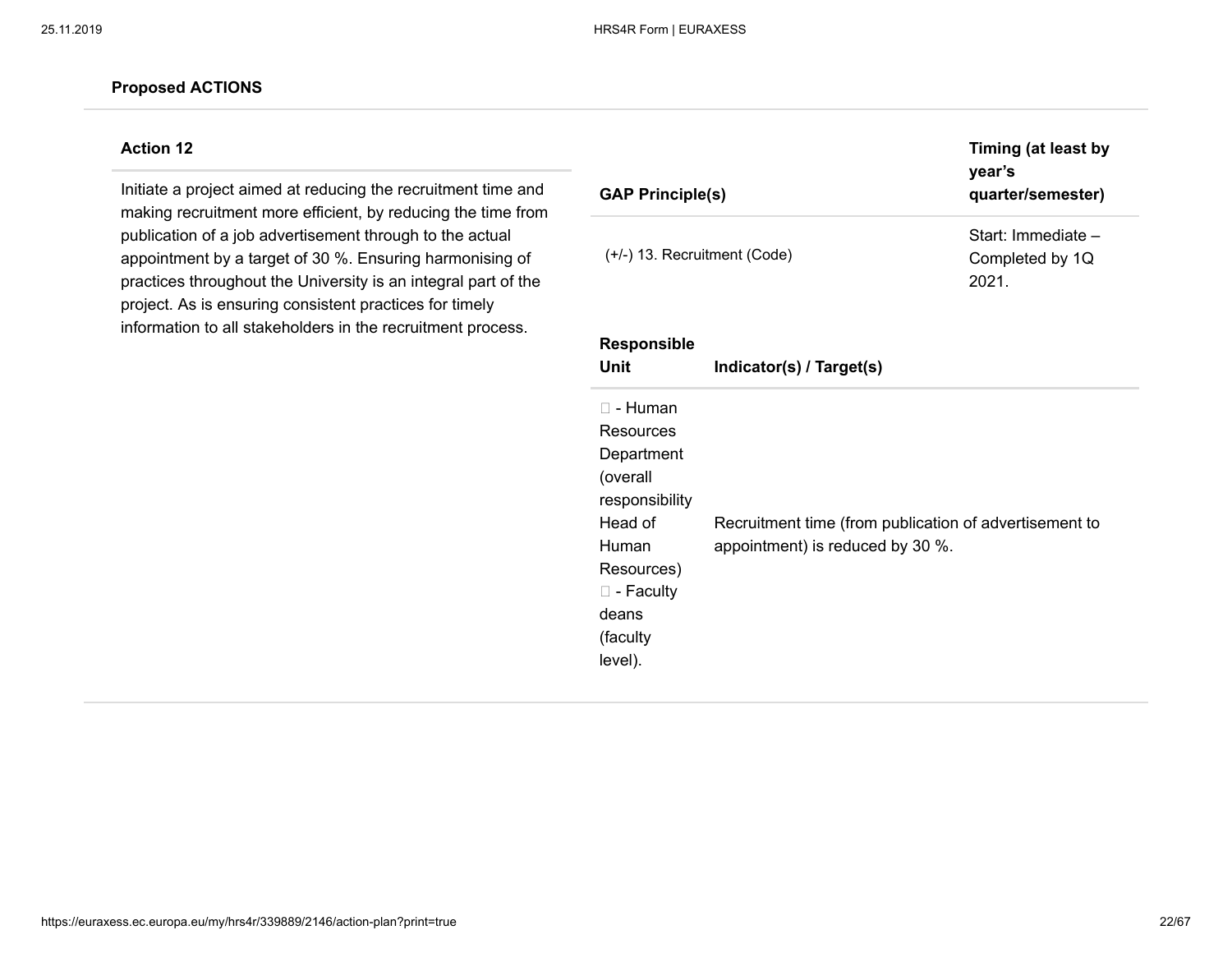### **Action 13**

Training of all INN University managers and HR teams throughout the organisation in recruitment (including diversity recruitment), selection and interviewing techniques to ensure harmonised practices throughout the organisation. This includes ensuring standardised guidance and information to members of the selection expert committees.

| <b>GAP Principle(s)</b>        | Timing (at least by<br>year's<br>quarter/semester) |  |
|--------------------------------|----------------------------------------------------|--|
| $(+/-)$ 13. Recruitment (Code) | Completed by 4Q                                    |  |
| $(+/-)$ 14. Selection (Code)   | 2019.                                              |  |

**Timing (at least by**

| <b>Responsible</b><br>Unit                                                                               | Indicator(s) / Target(s)                                                                                                                                                                                                                                                                                                                                                                                                                                                                                             |
|----------------------------------------------------------------------------------------------------------|----------------------------------------------------------------------------------------------------------------------------------------------------------------------------------------------------------------------------------------------------------------------------------------------------------------------------------------------------------------------------------------------------------------------------------------------------------------------------------------------------------------------|
| $\Box$ Human<br>Resources<br>Department<br>(overall<br>responsibility<br>Head of<br>Human<br>Resources). | 1) All INN University managers and HR teams have<br>completed recruitment training. Training will include both<br>information on policies and procedures and practical skill<br>set development. Procedures in place to ensure that new<br>managers and HR team members receive training and<br>that "old" staff members have ample opportunity for<br>refresher courses. 2) Procedures in place to ensure that<br>selection expert committees are routinely provided with<br>standardised guidance and information. |

| <b>Action 14</b>                                                                                                              |                         | Timing (at least by         |
|-------------------------------------------------------------------------------------------------------------------------------|-------------------------|-----------------------------|
| Initiate a project to assess means of introducing assistance<br>and systems for better strategic personnel/staffing planning. | <b>GAP Principle(s)</b> | vear's<br>quarter/semester) |
|                                                                                                                               |                         |                             |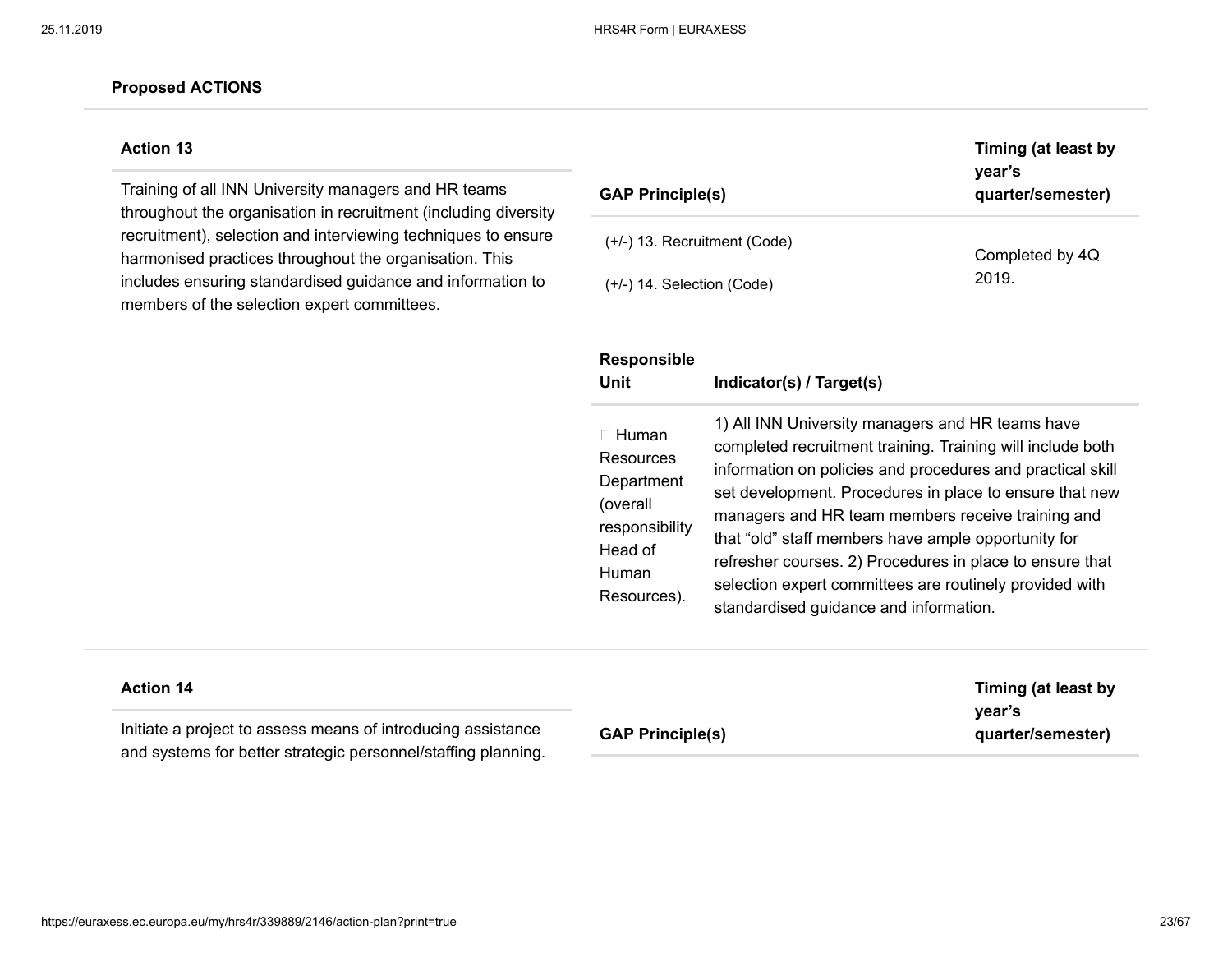| <b>GAP Principle(s)</b>                        | Timing (at least by<br>year's<br>quarter/semester) |
|------------------------------------------------|----------------------------------------------------|
| $(+/-)$ 14. Selection (Code)                   |                                                    |
| $(+/-)$ 16. Judging merit (Code)               | Completed by 2Q<br>2020.                           |
| (+/-) 19. Recognition of qualifications (Code) |                                                    |
|                                                |                                                    |

| <b>Responsible</b><br>Unit                                                                                                                                  | Indicator(s) / Target(s)                                                                                                        |
|-------------------------------------------------------------------------------------------------------------------------------------------------------------|---------------------------------------------------------------------------------------------------------------------------------|
| □ - Human<br>Resources<br>Department<br>(overall<br>responsibility<br>Head of<br>Human<br>Resources)<br>$\square$ - Faculty<br>deans<br>(faculty<br>level). | Project started and completed. Desired result is better<br>assistance and systems for strategic personnel/staffing<br>planning. |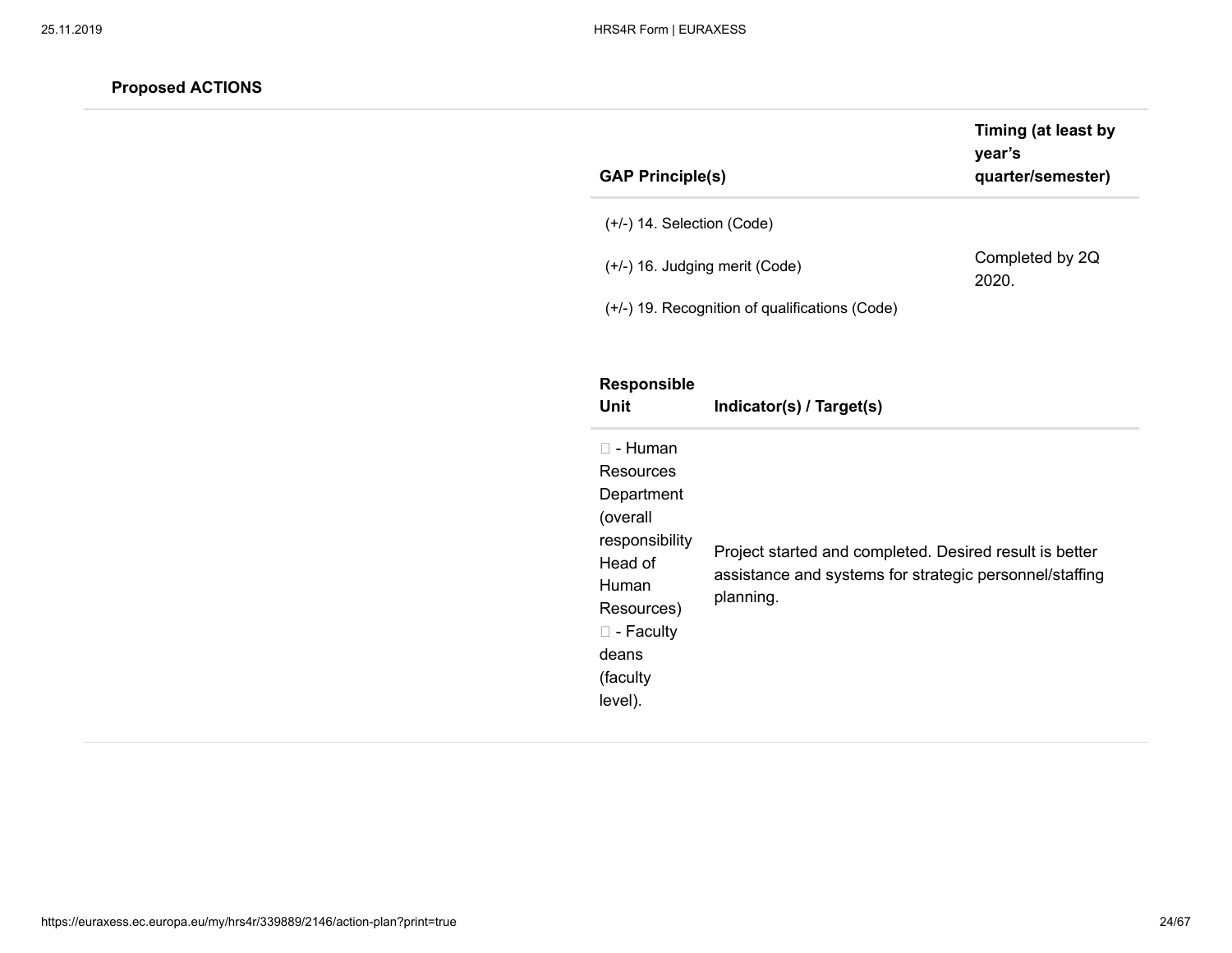| <b>Action 15</b><br>Establish university-wide standard, uniform systems and<br>practices for the reception of new employees. | <b>GAP Principle(s)</b>                                                                                                                                             |                                                                        | Timing (at least by<br>year's<br>quarter/semester) |
|------------------------------------------------------------------------------------------------------------------------------|---------------------------------------------------------------------------------------------------------------------------------------------------------------------|------------------------------------------------------------------------|----------------------------------------------------|
|                                                                                                                              | (+/-) 13. Recruitment (Code)                                                                                                                                        |                                                                        | Completed by 4Q<br>2019.                           |
|                                                                                                                              | Responsible<br><b>Unit</b>                                                                                                                                          | Indicator(s) / Target(s)                                               |                                                    |
|                                                                                                                              | $\square$ - Human<br>Resources<br>Department<br>(overall<br>responsibility<br>Head of<br>Human<br>Resources)<br>$\square$ - Faculty<br>deans<br>(faculty<br>level). | 1) New system is in place and operative. 2) Staff survey<br>completed. |                                                    |

**Action 16**

**GAP Principle(s)**

**Timing (at least by year's quarter/semester)**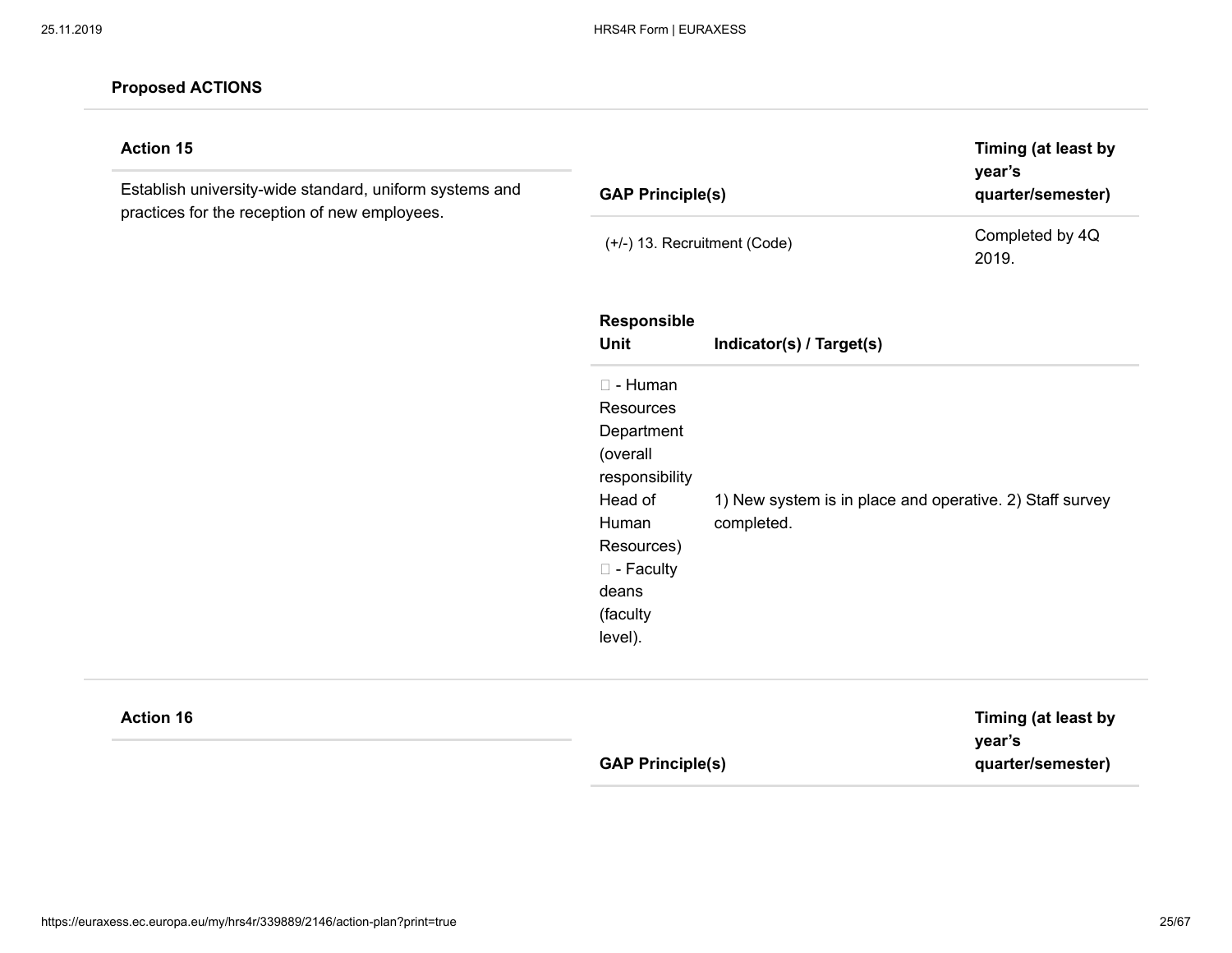#### **Action 16**

Increase internal competence and capacity and improve the support system for international recruitment in the HR department in order to help prepare the institution for the opportunities and challenges (such as verifying foreign academic degrees and credentials and English professional language proficiency) relating to international recruitment and employment. This measure includes streamlining the cooperation with NOKUT (the Norwegian Agency for Quality Assurance in Education), an independent expert body under the Ministry of Education and Research, which provides expert advice regarding foreign academic degrees. INN University will need to improve the system of support services and channels of communication with international researchers.

| <b>GAP Principle(s)</b>                        | . <i>.</i> .<br>year's<br>quarter/semester) |
|------------------------------------------------|---------------------------------------------|
| $(+/-)$ 13. Recruitment (Code)                 |                                             |
| (+/-) 19. Recognition of qualifications (Code) | Completed by 2Q                             |
| $(+/-)$ 26. Funding and salaries               | 2020.                                       |
| $(+/-)$ 34. Complains/ appeals                 |                                             |
|                                                |                                             |
| <b>Responsible</b>                             |                                             |

**Timing (at least by**

**Unit Indicator(s) / Target(s)**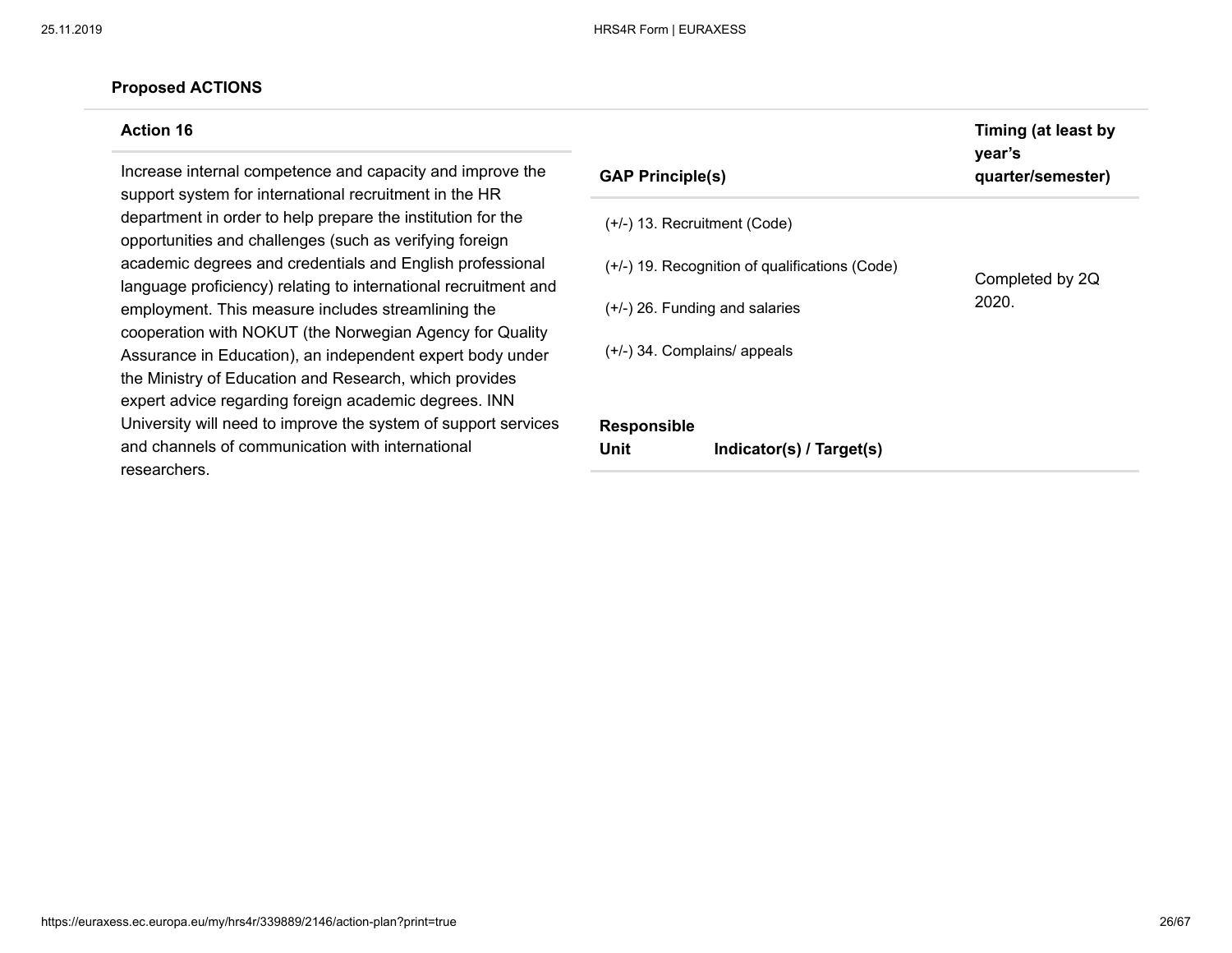| <b>Responsible</b><br>Unit                                                                                                                                                                                                                                                                                             | Indicator(s) / Target(s)                                                                                                                                                                                                                                                                                                |
|------------------------------------------------------------------------------------------------------------------------------------------------------------------------------------------------------------------------------------------------------------------------------------------------------------------------|-------------------------------------------------------------------------------------------------------------------------------------------------------------------------------------------------------------------------------------------------------------------------------------------------------------------------|
| $\Box$ - Human<br><b>Resources</b><br>Department<br>(overall<br>responsibility<br>Head of<br>Human<br>Resources,<br>including<br>overall<br>responsibility<br>regarding<br>verification of<br>foreign<br>academic<br>degrees) $\square$ -<br>Pro-rectors<br>Education<br>and<br>Research $\Box$ -<br>Faculty<br>deans. | 1) Increased internal support for international recruitment<br>is in place and operative, supporting both the institutional<br>and faculty levels. 2) Targeted information available to<br>international researchers on the INN University website,<br>including access to further information and support<br>services. |

| <b>Action 17</b> |                         | Timing (at least by         |
|------------------|-------------------------|-----------------------------|
|                  | <b>GAP Principle(s)</b> | year's<br>quarter/semester) |
|                  |                         |                             |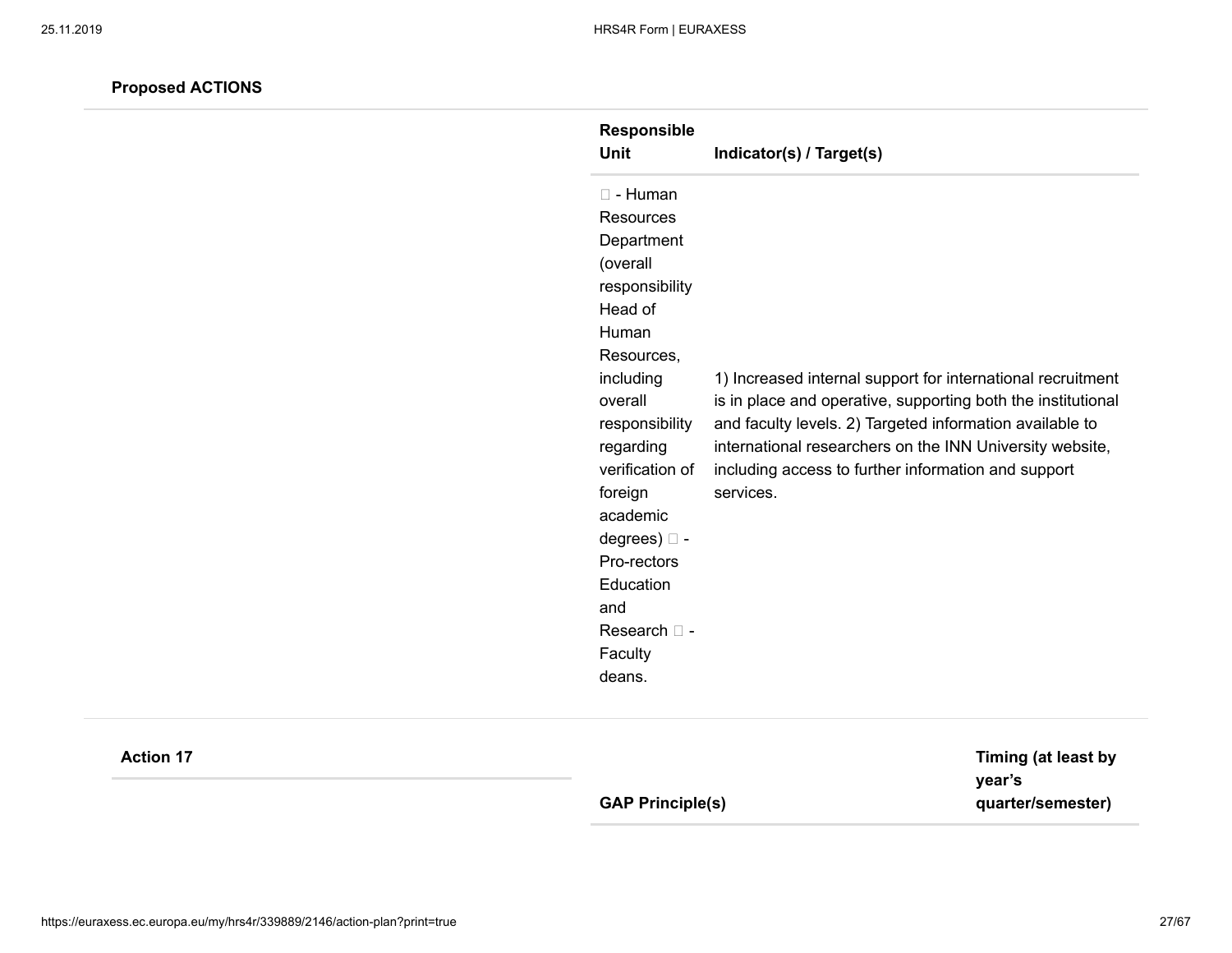### **Action 17**

Increase the collaboration between HR and the central R&D department to provide information about mobility options and to make procedures as smooth as possible for both outgoing and incoming researchers. Our focus groups showed that many researchers felt that it was up to them to make contact rather than services being offered directly to them.

| <b>GAP Principle(s)</b>                               | Timing (at least by<br>year's<br>quarter/semester) |
|-------------------------------------------------------|----------------------------------------------------|
| $(+/-)$ 18. Recognition of mobility experience (Code) | Completed by 4Q                                    |
| $(+/-)$ 29. Value of mobility                         | 2021.                                              |

| <b>Responsible</b><br>Unit                                                                                                                                                                                                                                      | Indicator(s) / Target(s)                                                                                                                                                                                                                                                                                                                                                       |
|-----------------------------------------------------------------------------------------------------------------------------------------------------------------------------------------------------------------------------------------------------------------|--------------------------------------------------------------------------------------------------------------------------------------------------------------------------------------------------------------------------------------------------------------------------------------------------------------------------------------------------------------------------------|
| $\Box$ - Human<br>Resources<br>Department<br>(overall<br>responsibility<br>Head of<br>Human<br>Resources)<br>$\Box$ - Pro-<br>rector<br>research<br>(overall<br>responsibility<br>for central<br>R&D level)<br>$\Box$ - Faculty<br>deans<br>(faculty<br>level). | 1) All researchers routinely informed of mobility<br>opportunities and related procedures through the annual<br>staff appraisal interviews. Harmonised support<br>arrangements in place at faculty level. 2) Targeted<br>information available to international researchers on the<br>INN University website, including access to further<br>information and support services. |
|                                                                                                                                                                                                                                                                 |                                                                                                                                                                                                                                                                                                                                                                                |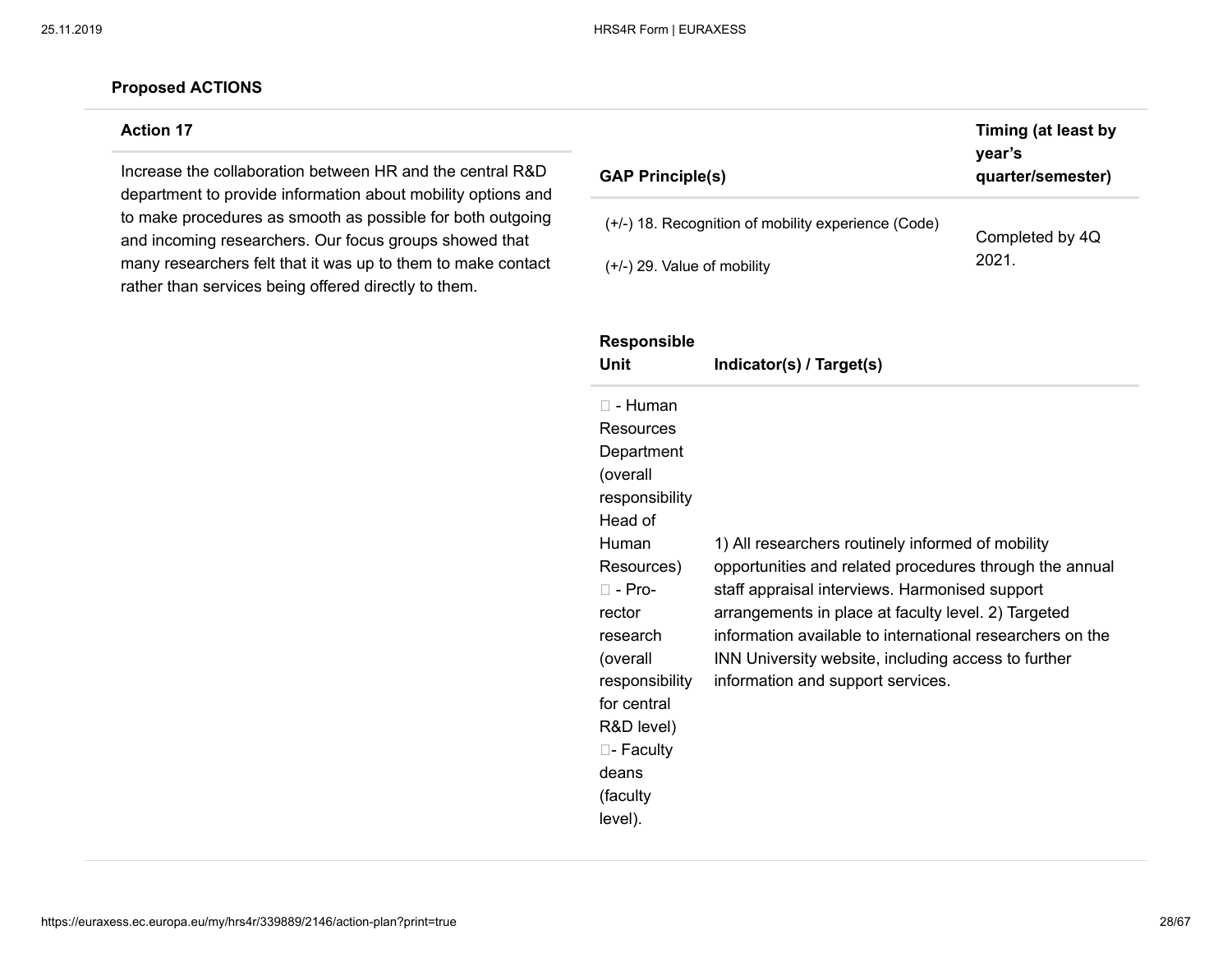#### **Action 18**

We need to look more closely at allocating resources to international recruitment in order to succeed in establishing more onboarding services and making INN University more attractive for international researchers and their families. Consider establishing a concept for onboarding and relocation for international hires. There is demand for assistance with dual careers, family needs and a better structure for housing, visas and banking. There is also a need for better and more adapted language courses.

| <b>GAP Principle(s)</b>                                                                                    |                                                                                                                                                                                                                                        | Timing (at least by<br>year's<br>quarter/semester) |
|------------------------------------------------------------------------------------------------------------|----------------------------------------------------------------------------------------------------------------------------------------------------------------------------------------------------------------------------------------|----------------------------------------------------|
| $(++)$ 12. Recruitment                                                                                     |                                                                                                                                                                                                                                        | Completed by 2Q                                    |
| $(+/-)$ 13. Recruitment (Code)                                                                             |                                                                                                                                                                                                                                        | 2020.                                              |
| <b>Responsible</b><br>Unit                                                                                 | Indicator(s) / Target(s)                                                                                                                                                                                                               |                                                    |
| $\sqcap$ Human<br>Resources<br>Department<br>(overall<br>responsibility<br>Head of<br>Human<br>Resources). | 1) Increased support for international hires is in place and<br>operative, supporting both the institutional and faculty<br>levels. 2) Peer support system introduced for international<br>hires. 3) Adapted language courses offered. |                                                    |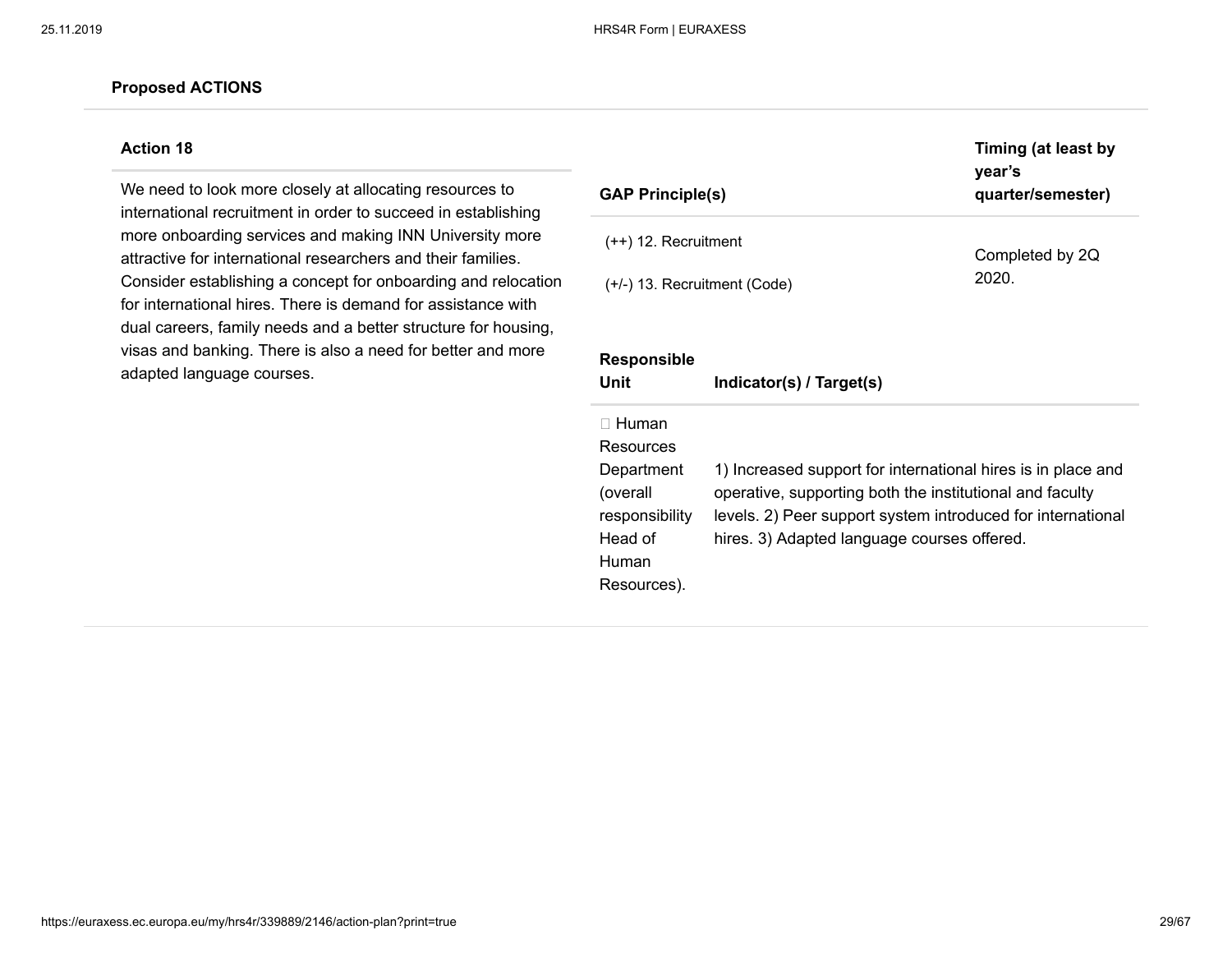| (+/-) 16. Judging merit (Code)<br>Completed by 2Q<br>(+/-) 18. Recognition of mobility experience (Code)<br>2019.<br>$(+/-)$ 29. Value of mobility<br>Responsible<br><b>Unit</b><br>Indicator(s) / Target(s)<br>$\Box$ Human<br>Resources<br>Department<br>(overall<br>Mobility is included as a standard desirable criterion in all<br>INN University academic staff job advertisements.<br>responsibility<br>Head of<br>Human | <b>Action 19</b><br>Include mobility experience as a standard desirable criterion<br>in all academic staff job advertisements. | <b>GAP Principle(s)</b> | Timing (at least by<br>year's<br>quarter/semester) |
|---------------------------------------------------------------------------------------------------------------------------------------------------------------------------------------------------------------------------------------------------------------------------------------------------------------------------------------------------------------------------------------------------------------------------------|--------------------------------------------------------------------------------------------------------------------------------|-------------------------|----------------------------------------------------|
|                                                                                                                                                                                                                                                                                                                                                                                                                                 |                                                                                                                                |                         |                                                    |
|                                                                                                                                                                                                                                                                                                                                                                                                                                 |                                                                                                                                |                         |                                                    |
|                                                                                                                                                                                                                                                                                                                                                                                                                                 |                                                                                                                                |                         |                                                    |
|                                                                                                                                                                                                                                                                                                                                                                                                                                 |                                                                                                                                |                         |                                                    |
|                                                                                                                                                                                                                                                                                                                                                                                                                                 |                                                                                                                                |                         |                                                    |
|                                                                                                                                                                                                                                                                                                                                                                                                                                 |                                                                                                                                |                         |                                                    |
|                                                                                                                                                                                                                                                                                                                                                                                                                                 |                                                                                                                                |                         |                                                    |
|                                                                                                                                                                                                                                                                                                                                                                                                                                 |                                                                                                                                |                         |                                                    |
|                                                                                                                                                                                                                                                                                                                                                                                                                                 |                                                                                                                                |                         |                                                    |
|                                                                                                                                                                                                                                                                                                                                                                                                                                 |                                                                                                                                |                         |                                                    |
|                                                                                                                                                                                                                                                                                                                                                                                                                                 |                                                                                                                                | Resources).             |                                                    |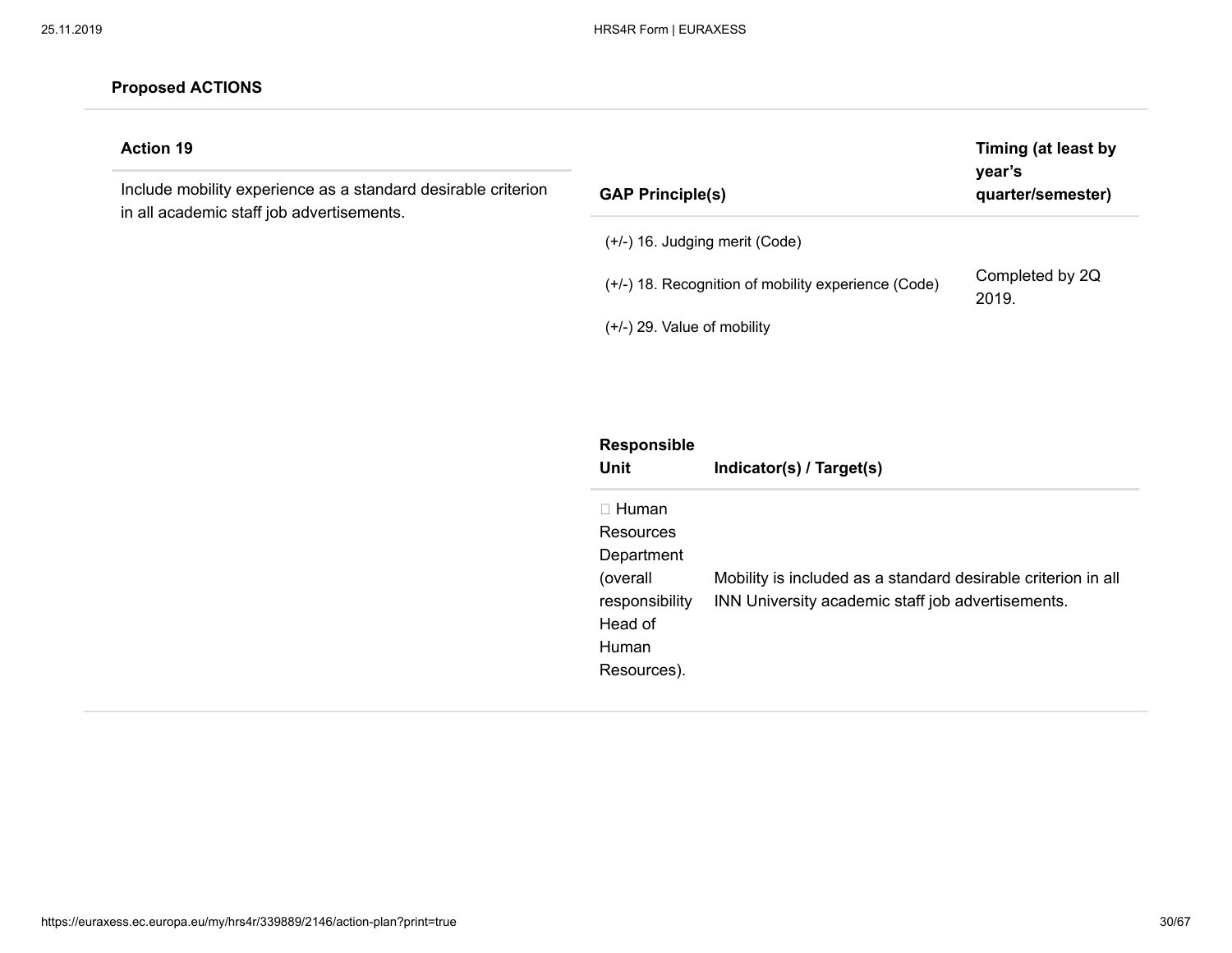### **Action 20**

With regard to combined research and teaching positions, specify both the repartition of research and teaching duties and language requirements in all academic staff job advertisements, to facilitate international recruitment.

| <b>GAP Principle(s)</b>                                                                                  |                                                                                                                                                 | Timing (at least by<br>year's<br>quarter/semester) |
|----------------------------------------------------------------------------------------------------------|-------------------------------------------------------------------------------------------------------------------------------------------------|----------------------------------------------------|
| $(+/-)$ 13. Recruitment (Code)                                                                           | (++) 15. Transparency (Code)                                                                                                                    | Completed by 2Q<br>2019.                           |
| <b>Responsible</b><br>Unit                                                                               | Indicator(s) / Target(s)                                                                                                                        |                                                    |
| $\Box$ Human<br>Resources<br>Department<br>(overall<br>responsibility<br>Head of<br>Human<br>Resources). | The repartition of research and teaching duties, as well as<br>language requirements, are included in all academic staff<br>job advertisements. |                                                    |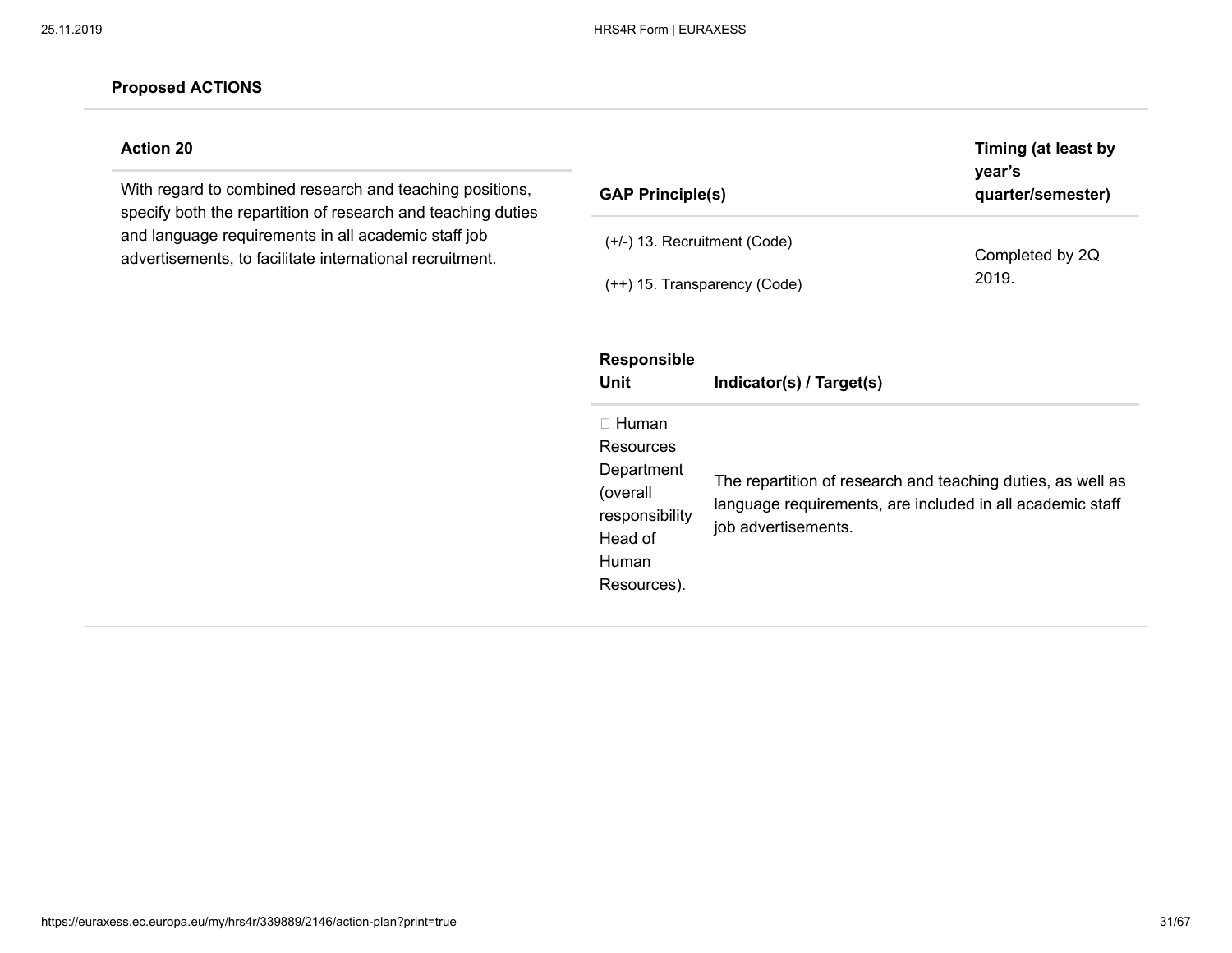# **Action 21**

Management training through quality assurance of the performance appraisal interview as a tool, including career development.

| <b>GAP Principle(s)</b>                       | Timing (at least by<br>year's<br>quarter/semester) |
|-----------------------------------------------|----------------------------------------------------|
| $(+/-)$ 28. Career development                |                                                    |
| $(+/-)$ 30. Access to career advice           | Completed by 4Q<br>2019.                           |
| (+/-) 38. Continuing Professional Development |                                                    |

| <b>Responsible</b><br>Unit                                                                               | Indicator(s) / Target(s)                                                                                                                                                                           |
|----------------------------------------------------------------------------------------------------------|----------------------------------------------------------------------------------------------------------------------------------------------------------------------------------------------------|
| $\Box$ Human<br>Resources<br>Department<br>(overall<br>responsibility<br>Head of<br>Human<br>Resources). | Management training system and procedures in place.<br>Managers continuously trained. Training will include both<br>information on policies and procedures and practical skill<br>set development. |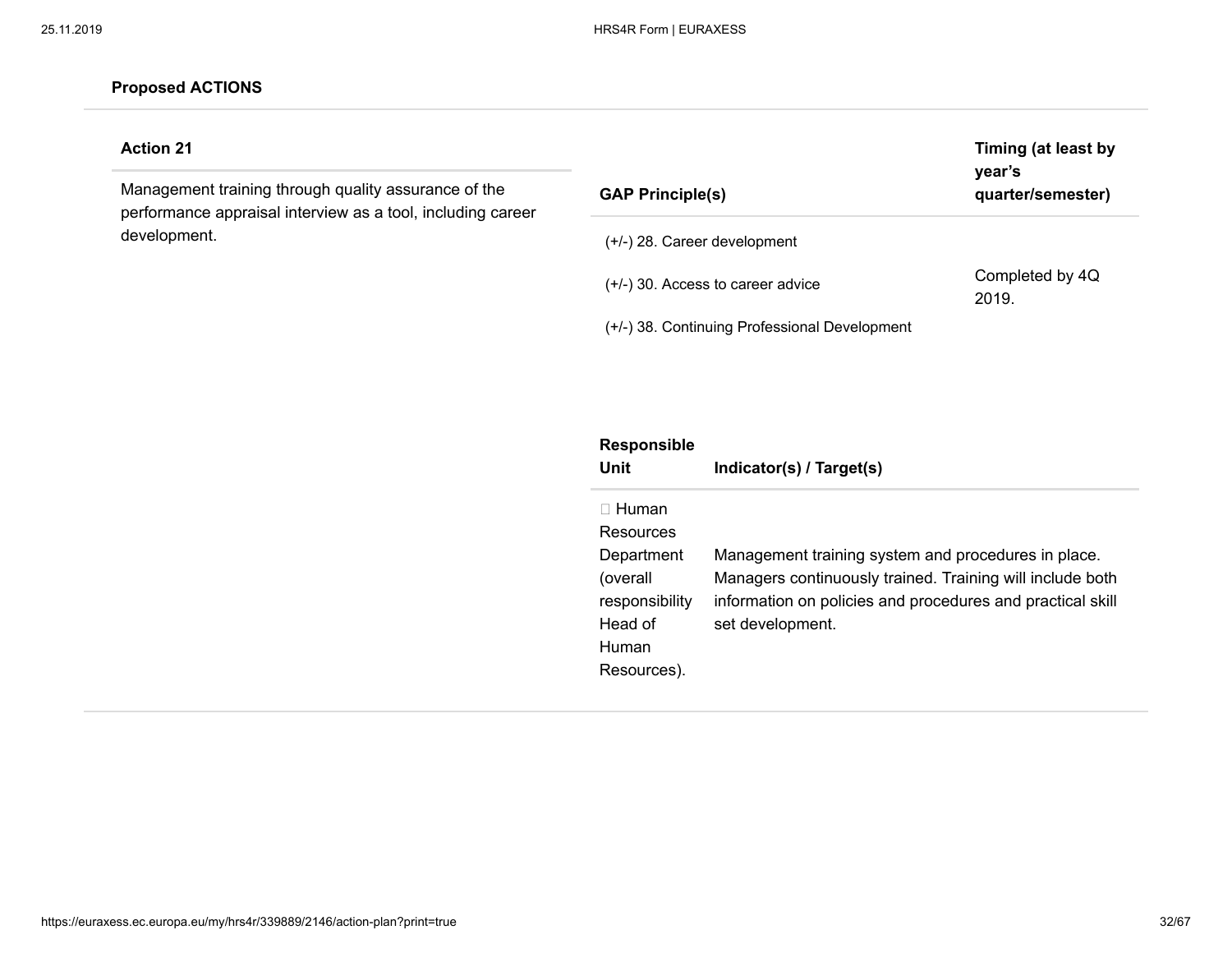Resources).

#### **Proposed ACTIONS**

### **Action 22**

Introduce a system that reminds managers of performance appraisal interviews. Career plans must be discussed and documented annually. This is linked to INN University's institutional guidelines for the repartition of R&D time, including clear priority criteria for R&D time.

| <b>GAP Principle(s)</b>                                                                   |                                                                                                                      | Timing (at least by<br>year's<br>quarter/semester) |  |  |
|-------------------------------------------------------------------------------------------|----------------------------------------------------------------------------------------------------------------------|----------------------------------------------------|--|--|
| $(++)$ 1. Research freedom                                                                |                                                                                                                      |                                                    |  |  |
| $(+/-)$ 28. Career development                                                            | Completed by 4Q<br>2020.                                                                                             |                                                    |  |  |
| $(+/-)$ 30. Access to career advice                                                       |                                                                                                                      |                                                    |  |  |
| Responsible<br>Unit                                                                       | Indicator(s) / Target(s)                                                                                             |                                                    |  |  |
| $\Box$ Human<br>Resources<br>Department<br>(overall<br>responsibility<br>Head of<br>Human | All managers document annual performance appraisal<br>interviews and career development plans for academic<br>staff. |                                                    |  |  |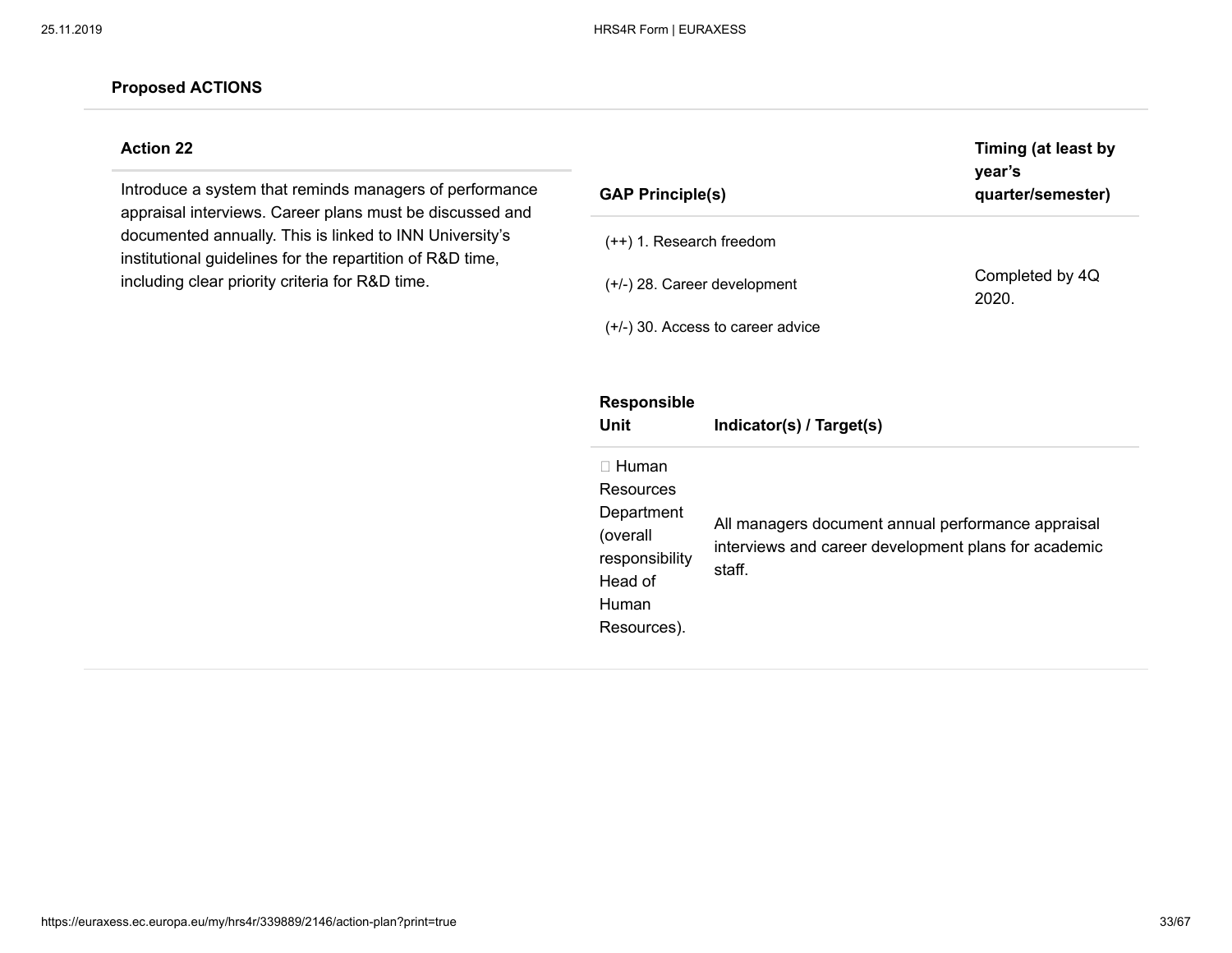# **Action 23**

Information and further support arrangements to encourage researchers to participate more in national and international research groups and/or networks, including mobility opportunities.

| <b>GAP Principle(s)</b>                                                                                               |                                                                                                                                                                                                                                                                                                                                                                                                             | Timing (at least by<br>year's<br>quarter/semester) |
|-----------------------------------------------------------------------------------------------------------------------|-------------------------------------------------------------------------------------------------------------------------------------------------------------------------------------------------------------------------------------------------------------------------------------------------------------------------------------------------------------------------------------------------------------|----------------------------------------------------|
| $(+/-)$ 29. Value of mobility                                                                                         |                                                                                                                                                                                                                                                                                                                                                                                                             | Completed by 4Q<br>2021.                           |
| <b>Responsible</b><br>Unit                                                                                            | Indicator(s) / Target(s)                                                                                                                                                                                                                                                                                                                                                                                    |                                                    |
| $\Box$ - Pro-rector<br>research<br>(overall<br>responsibility)<br>$\square$ - Faculty<br>deans<br>(faculty<br>level). | 1) All researchers routinely informed of opportunities. 2)<br>Awareness raising campaign among academic staff and<br>managers completed. 3) Specific skill set training<br>programmes regarding e.g. international project writing,<br>international impact etc. developed and operational. 4)<br>Increased numbers of researchers engaged in national or<br>international research groups and/or networks. |                                                    |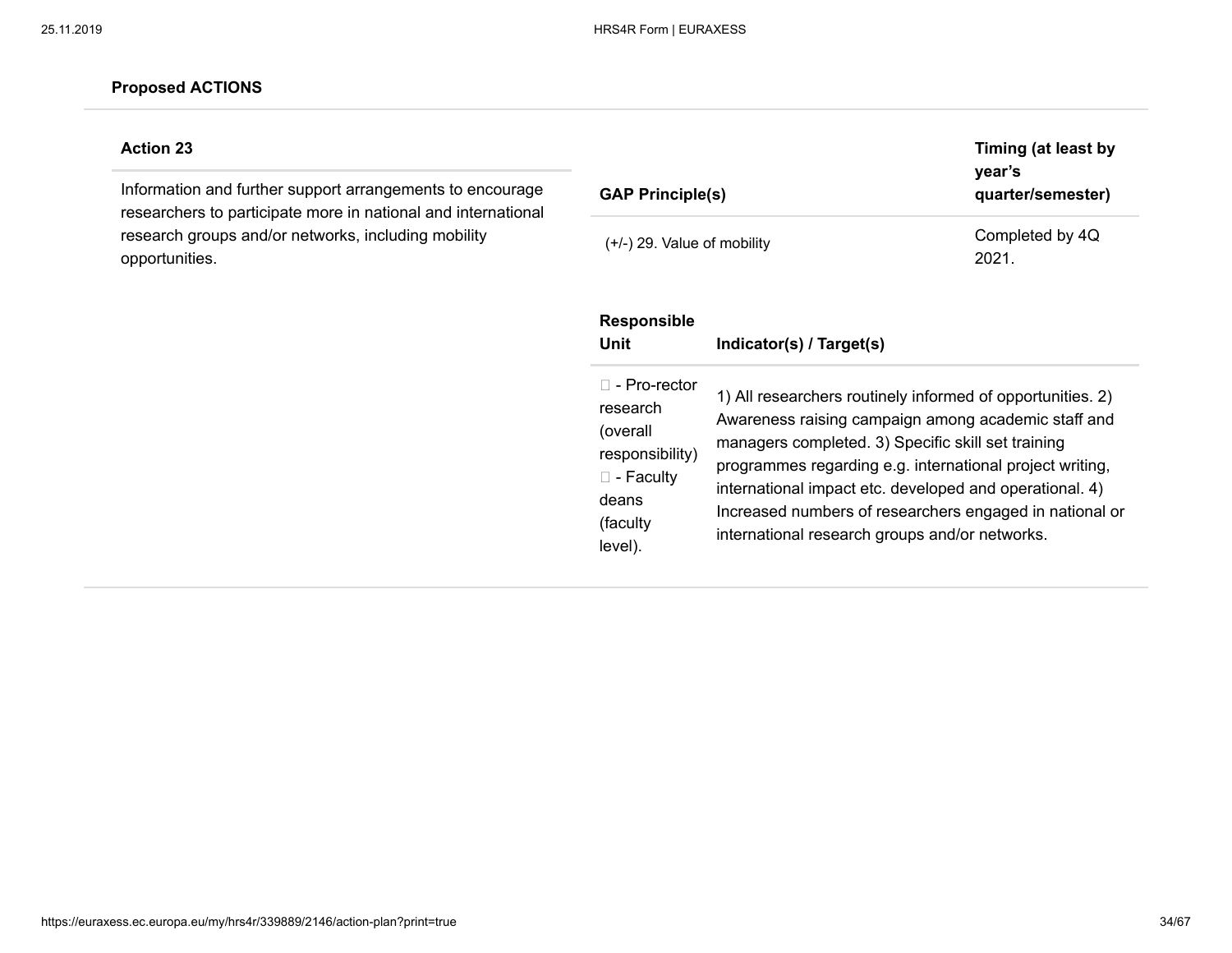# **Action 24**

All central policy documents and guidelines should be routinely available in English; e.g. English language translations and adapted information regarding working conditions, employee rights and HSE for international staff.

| <b>GAP Principle(s)</b>          | year's<br>quarter/semester) |
|----------------------------------|-----------------------------|
| $(++)$ 12. Recruitment           |                             |
| $(+/-)$ 13. Recruitment (Code)   | Completed by 4Q             |
| $(+/-)$ 23. Research environment | 2019.                       |
| $(++)$ 24. Working conditions    |                             |

**Timing (at least by**

| <b>Responsible</b><br>Unit                                                                               | Indicator(s) / Target(s)                                                       |
|----------------------------------------------------------------------------------------------------------|--------------------------------------------------------------------------------|
| $\Box$ Human<br>Resources<br>Department<br>(overall<br>responsibility<br>Head of<br>Human<br>Resources). | All central policy documents and guidelines routinely<br>available in English. |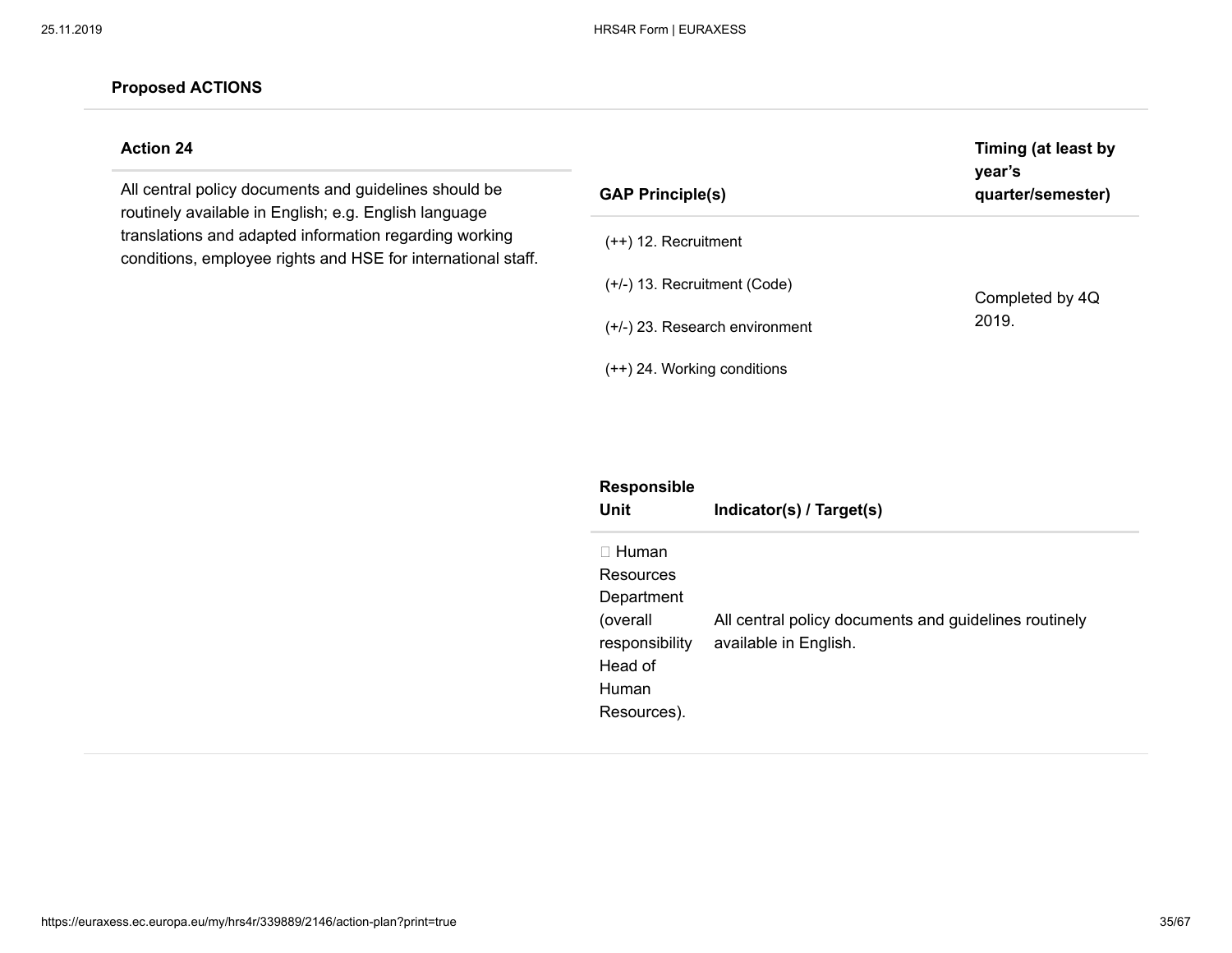### **Action 25**

Increase the proportion of women in top academic positions. All job advertisements for (senior) research positions specify that in case of otherwise approximately equal qualifications, women will be given priority (and vice versa where women might be over-represented). Further measures will be considered to improve gender balance in professor/associate professor positions and within individual specialist fields/units.

| <b>GAP Principle(s)</b>                                                                                                                                          |                                                                                                                                                                                                                                                                                                                                       | Timing (at least by<br>year's<br>quarter/semester) |
|------------------------------------------------------------------------------------------------------------------------------------------------------------------|---------------------------------------------------------------------------------------------------------------------------------------------------------------------------------------------------------------------------------------------------------------------------------------------------------------------------------------|----------------------------------------------------|
| $(++)$ 27. Gender balance                                                                                                                                        |                                                                                                                                                                                                                                                                                                                                       | Completed 2Q 2020.                                 |
| <b>Responsible</b><br>Unit                                                                                                                                       | Indicator(s) / Target(s)                                                                                                                                                                                                                                                                                                              |                                                    |
| $\Box$ - Human<br>Resources<br>Department<br>(overall<br>responsibility<br>Head of<br>Human<br>Resources)<br>$\square$ - Faculty<br>deans<br>(faculty<br>level). | 1) Reintroduced "search and find" committees for aiding<br>targeted recruitment. 2) Awareness-raising campaign at<br>institutional and faculty levels. 3) Increase knowledge in<br>HR on how specific wording in e.g. job advertisements<br>appeal differently to men and women through training and<br>awareness raising activities. |                                                    |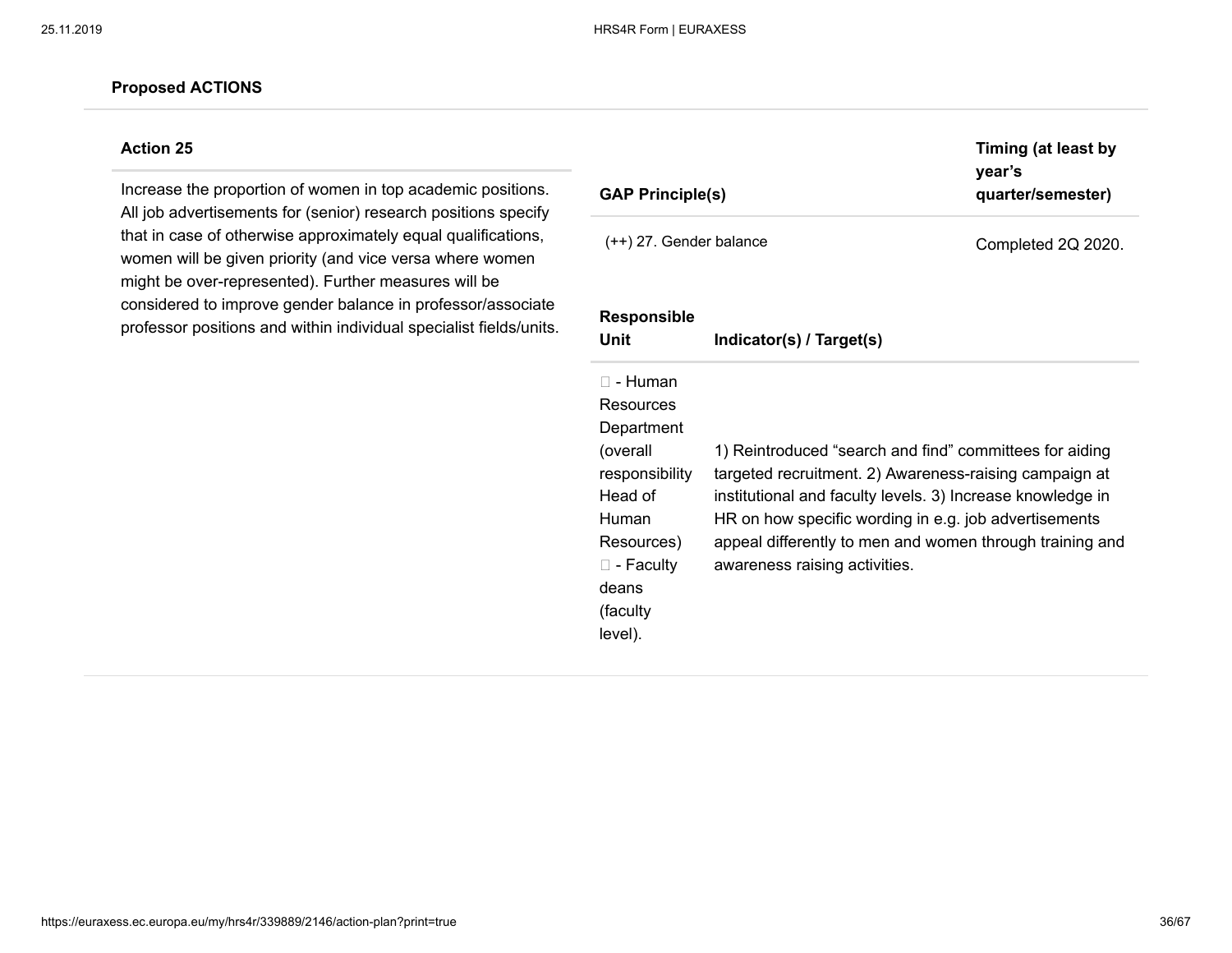# **Action 26**

Introduce more systematic work at the institutional level on career development. Develop a specific career development strategy and policy that describes career opportunities, access to mentors and supervision.

| <b>GAP Principle(s)</b>                                                                                  |                                                                                                                                                        | Timing (at least by<br>year's<br>quarter/semester) |
|----------------------------------------------------------------------------------------------------------|--------------------------------------------------------------------------------------------------------------------------------------------------------|----------------------------------------------------|
| $(++)$ 1. Research freedom                                                                               |                                                                                                                                                        |                                                    |
| (+/-) 28. Career development                                                                             |                                                                                                                                                        | Completed by 4Q<br>2019/2Q 2020.                   |
|                                                                                                          | (+/-) 38. Continuing Professional Development                                                                                                          |                                                    |
| <b>Responsible</b><br>Unit                                                                               | Indicator(s) / Target(s)                                                                                                                               |                                                    |
| $\Box$ Human<br>Resources<br>Department<br>(overall<br>responsibility<br>Head of<br>Human<br>Resources). | 1) Strategy and policy approved and implemented (4Q)<br>2019). 2) System for mentors and supervision for different<br>career paths in place (2Q 2020). |                                                    |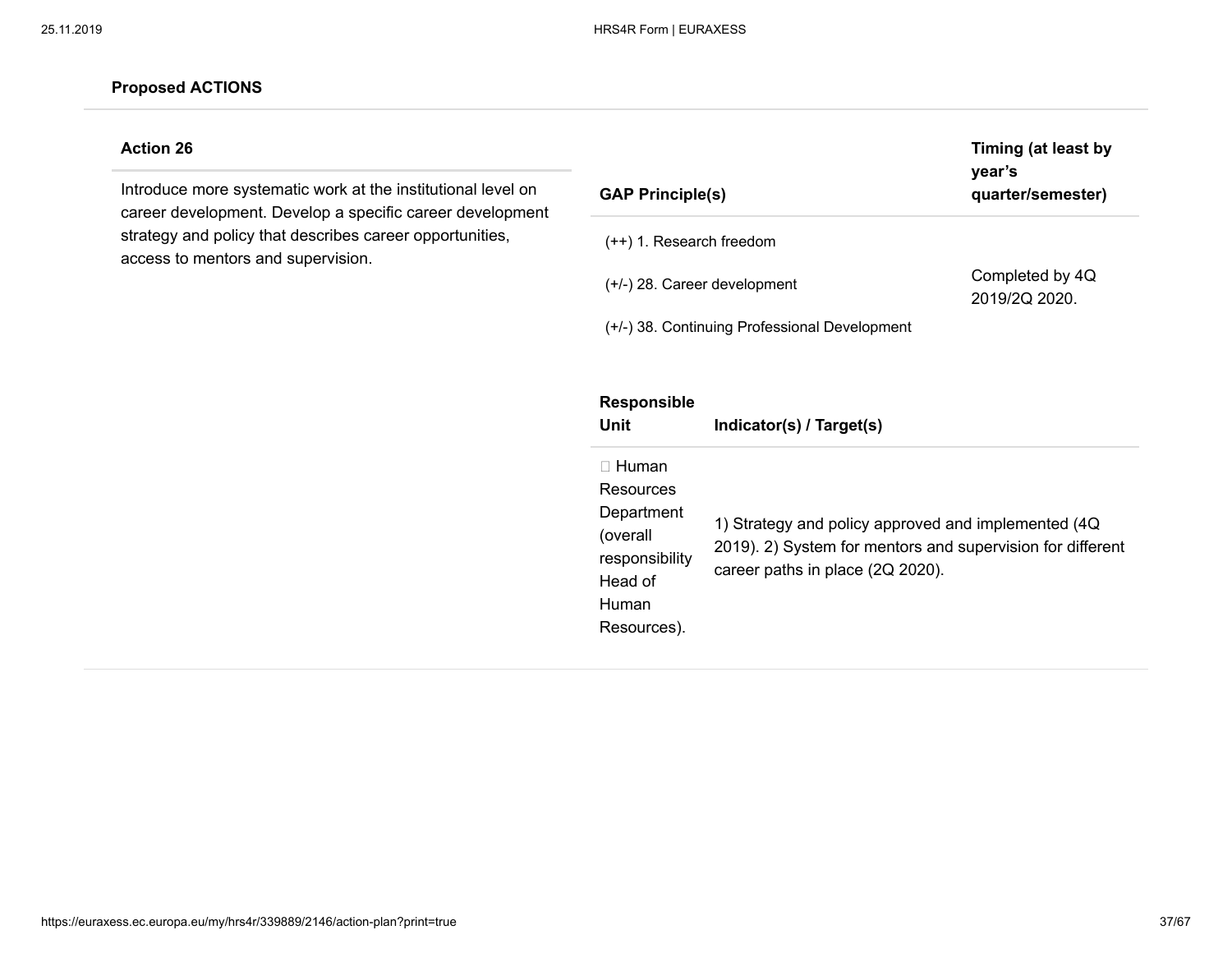### **Action 27**

Establish a mentorship scheme as a tool for career development for young researchers, including for guidance of PhD candidates about career opportunities, linking younger researchers with senior researchers.

| <b>GAP Principle(s)</b>                       | Timing (at least by<br>year's<br>quarter/semester) |
|-----------------------------------------------|----------------------------------------------------|
| $(+/-)$ 36. Relation with supervisors         | Completed by 4Q                                    |
| (+/-) 38. Continuing Professional Development | 2020.                                              |

| <b>Responsible</b><br>Unit                                                                                                                                   | Indicator(s) / Target(s)                                                                                                                                                                                 |
|--------------------------------------------------------------------------------------------------------------------------------------------------------------|----------------------------------------------------------------------------------------------------------------------------------------------------------------------------------------------------------|
| □- Pro-rector<br>research<br>(overall<br>responsibility)<br>$\Box$ - Human<br>Resources<br>Department<br>$\square$ - Faculty<br>deans<br>(faculty<br>level). | 1) Mentorship scheme in place. 2) Career guidance<br>included as topic in the annual internal seminar for young<br>researchers. 3) Increased number of younger researchers<br>in active research groups. |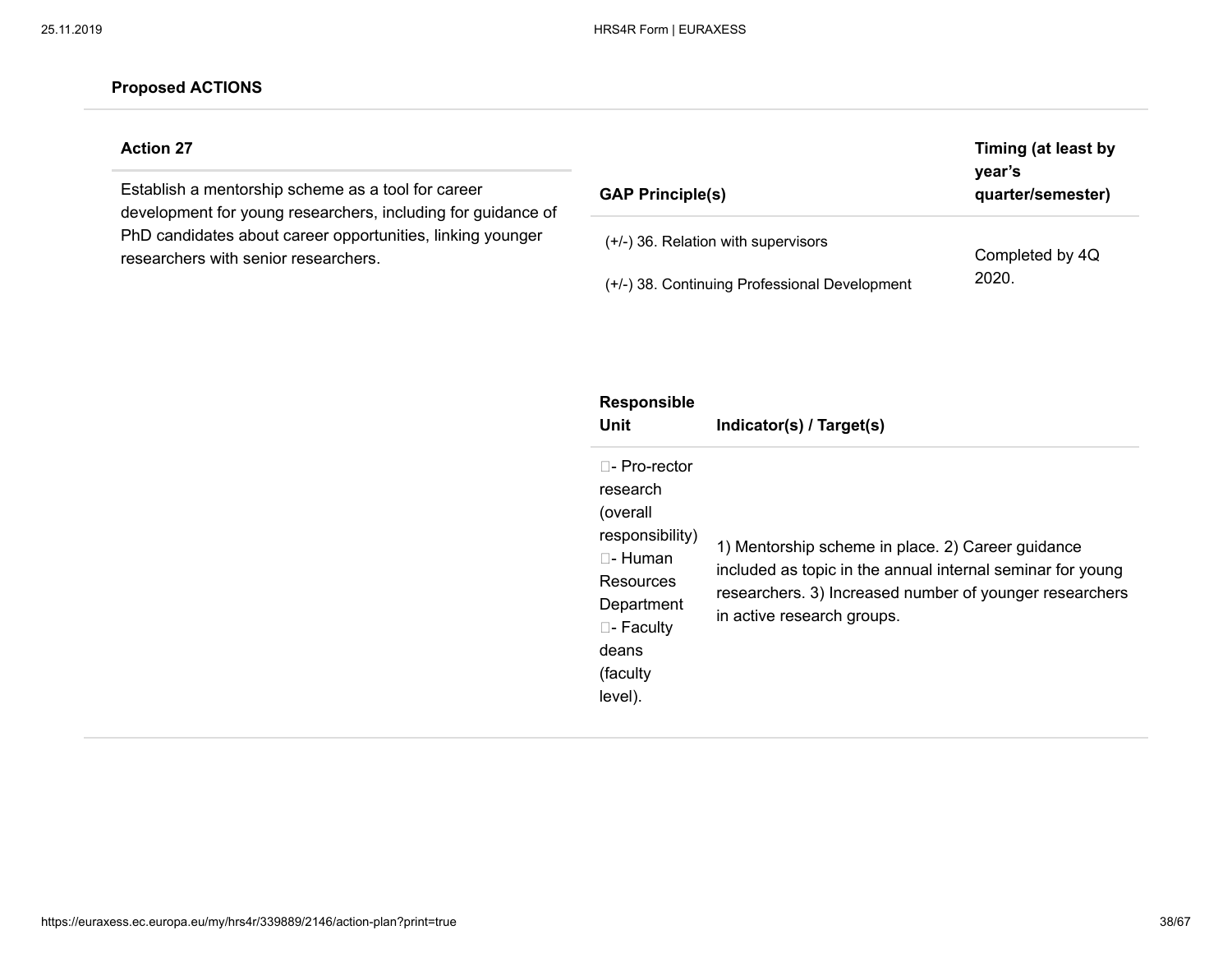| <b>Action 28</b><br>Establish a mandatory training for PhD supervisors. | year's<br><b>GAP Principle(s)</b>                                                                                                                        |                                                                          | Timing (at least by<br>quarter/semester) |
|-------------------------------------------------------------------------|----------------------------------------------------------------------------------------------------------------------------------------------------------|--------------------------------------------------------------------------|------------------------------------------|
|                                                                         |                                                                                                                                                          | (+/-) 37. Supervision and managerial duties                              | Completed by 4Q<br>2019.                 |
|                                                                         | Responsible<br>Unit                                                                                                                                      | Indicator(s) / Target(s)                                                 |                                          |
|                                                                         | □- Human<br><b>Resources</b><br>Department<br>(overall<br>responsibility<br>Head of<br>Human<br>Resources)<br>□- Faculty<br>deans<br>(faculty<br>level). | Mandatory training in place and PhD supervisors<br>continuously trained. |                                          |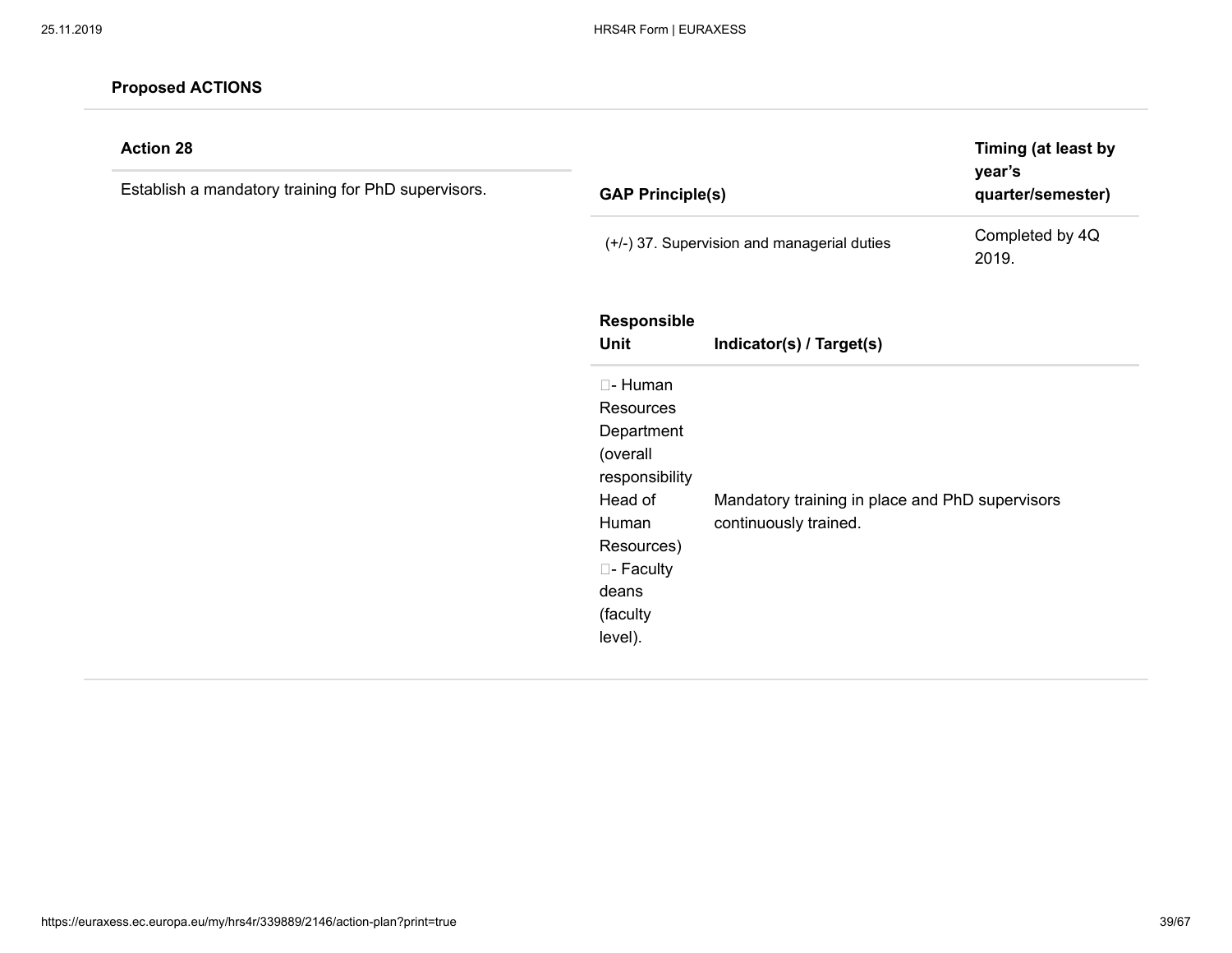### **Action 29**

Organise workshops and meetings for supervisors regarding the different guidelines for supervision, topics of common interest, etc. The events will also allow for experience sharing between supervisors and vis-à-vis HR and faculties/PhDprogrammes. The purpose is to ensure the best possible supervision, improve follow-up and harmonise practice between faculties/PhD-programmes.

| <b>GAP Principle(s)</b>                                                                                                                           |                                                                    | Timing (at least by<br>year's<br>quarter/semester) |
|---------------------------------------------------------------------------------------------------------------------------------------------------|--------------------------------------------------------------------|----------------------------------------------------|
|                                                                                                                                                   | (+/-) 37. Supervision and managerial duties                        | Completed by 4Q<br>2019.                           |
| <b>Responsible</b><br>Unit                                                                                                                        | Indicator(s) / Target(s)                                           |                                                    |
| □- Human<br>Resources<br>Department<br>(overall<br>responsibility<br>Head of<br>Human<br>Resources)<br>□- Faculty<br>deans<br>(faculty<br>level). | Workshops and meetings routinely organised for PhD<br>supervisors. |                                                    |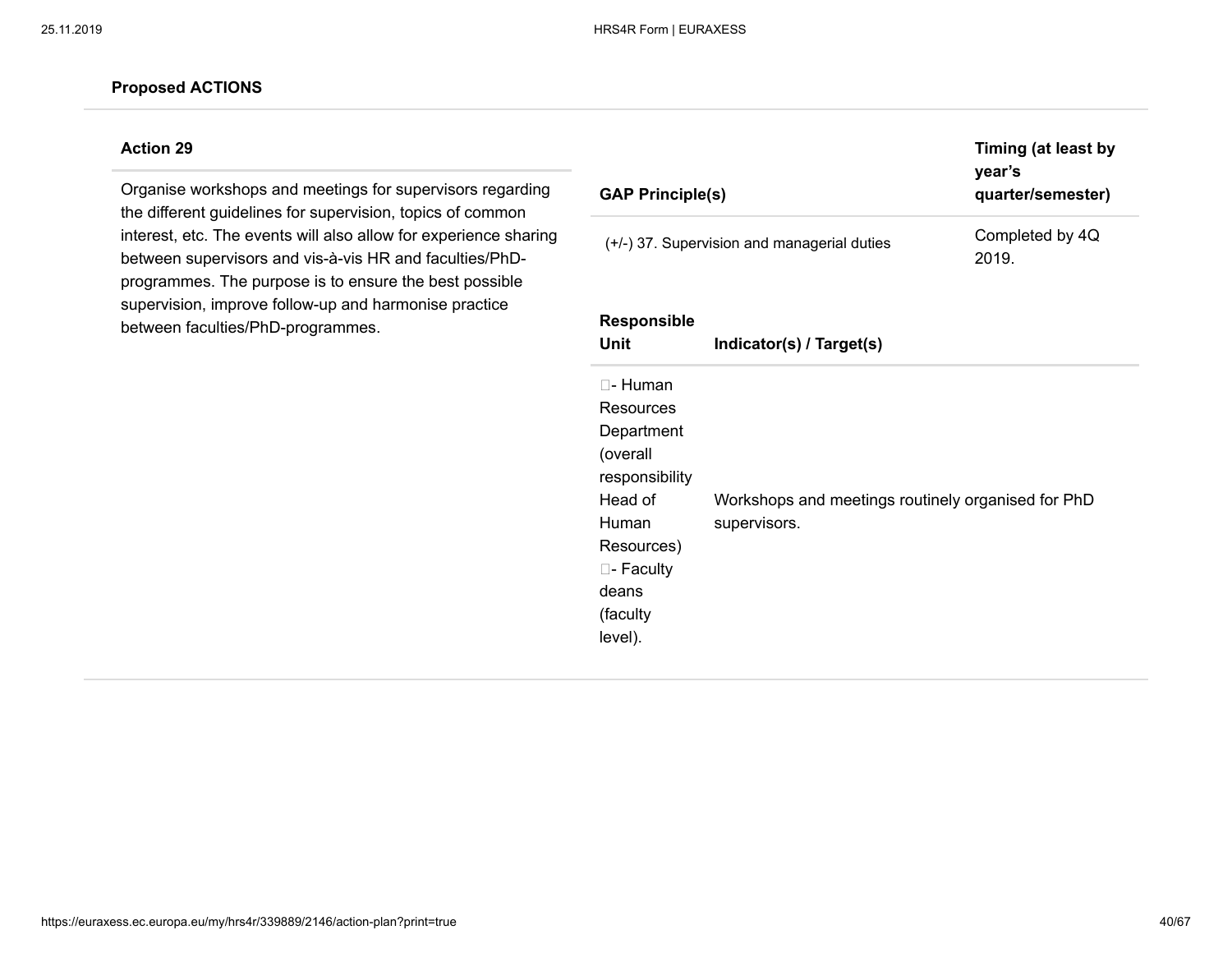| <b>Action 30</b><br>Introduce a standard induction programme for all PhD<br>candidates. | <b>GAP Principle(s)</b>                                                                                                                                                                |                                                                                                | Timing (at least by<br>year's<br>quarter/semester) |
|-----------------------------------------------------------------------------------------|----------------------------------------------------------------------------------------------------------------------------------------------------------------------------------------|------------------------------------------------------------------------------------------------|----------------------------------------------------|
|                                                                                         |                                                                                                                                                                                        | (+/-) 36. Relation with supervisors                                                            | Completed by 4Q<br>2019.                           |
|                                                                                         | Responsible<br><b>Unit</b>                                                                                                                                                             | Indicator(s) / Target(s)                                                                       |                                                    |
|                                                                                         | □- Human<br><b>Resources</b><br>Department<br>(overall<br>responsibility<br>Head of<br>Human<br>Resources)<br>□- Faculty<br>deans<br>(faculty<br>level). □-<br>Pro-rector<br>research. | Standardised induction programmed developed and<br>routinely organised for all PhD candidates. |                                                    |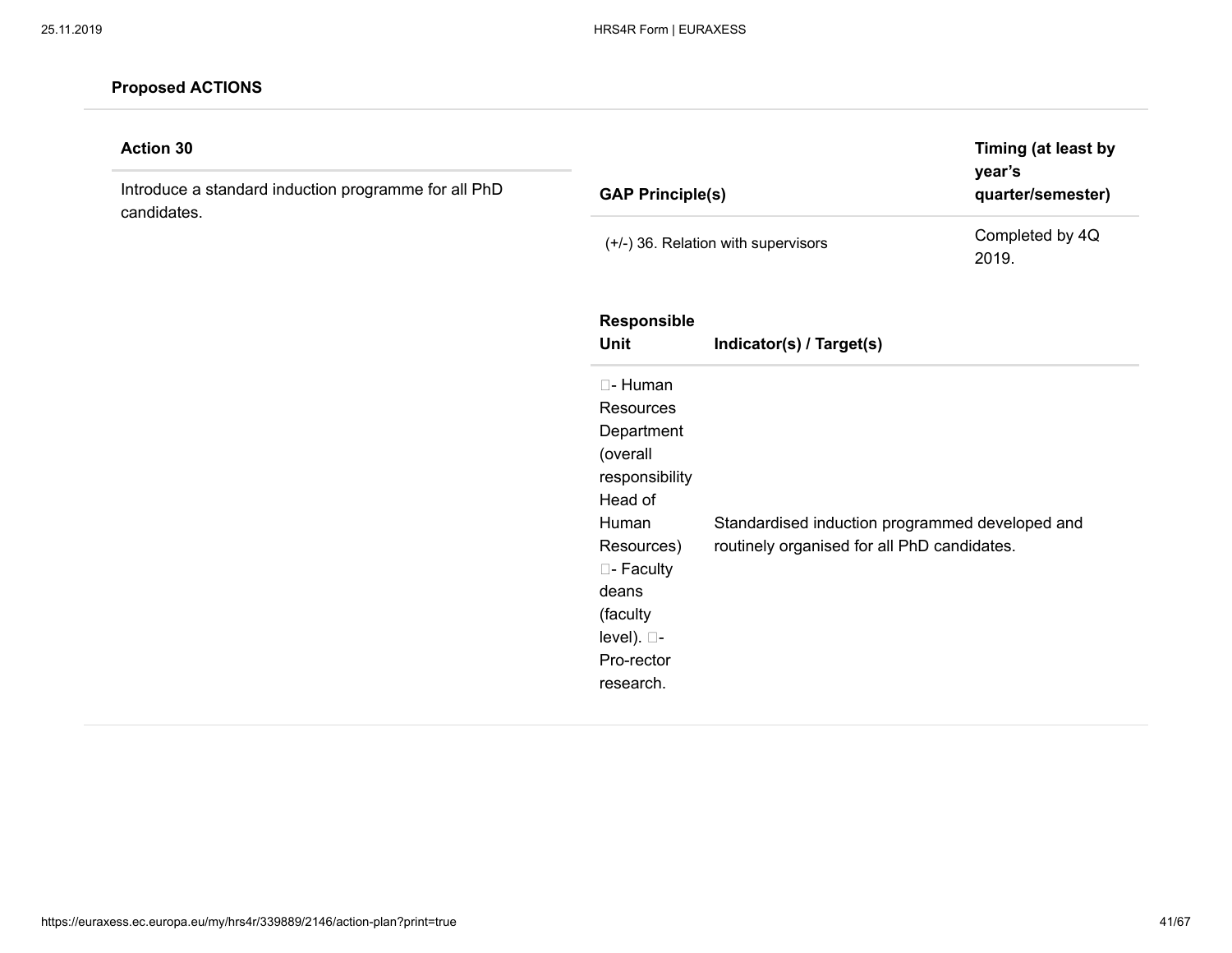| <b>Action 31</b><br>Expand current internal courses on transferable skills for PhD<br>candidates, as measures for young researchers both inside<br>and outside academia. | <b>GAP Principle(s)</b><br>(++) 39. Access to research training and<br>continuous development            |                                                                                                  | Timing (at least by<br>year's<br>quarter/semester) |  |
|--------------------------------------------------------------------------------------------------------------------------------------------------------------------------|----------------------------------------------------------------------------------------------------------|--------------------------------------------------------------------------------------------------|----------------------------------------------------|--|
|                                                                                                                                                                          |                                                                                                          |                                                                                                  | Completed by 2Q<br>2020                            |  |
|                                                                                                                                                                          | Responsible<br>Unit                                                                                      | Indicator(s) / Target(s)                                                                         |                                                    |  |
|                                                                                                                                                                          | □- Human<br><b>Resources</b><br>Department<br>(overall<br>responsibility<br>Head of                      |                                                                                                  |                                                    |  |
|                                                                                                                                                                          | Human<br>Resources)<br>□- Faculty<br>deans<br>(faculty<br>level). $\square$ -<br>Pro-rector<br>research. | Internal courses on transferable skills developed and<br>routinely organised for PhD candidates. |                                                    |  |
| <b>Action 32</b>                                                                                                                                                         | <b>GAP Principle(s)</b>                                                                                  |                                                                                                  | Timing (at least by<br>year's<br>quarter/semester) |  |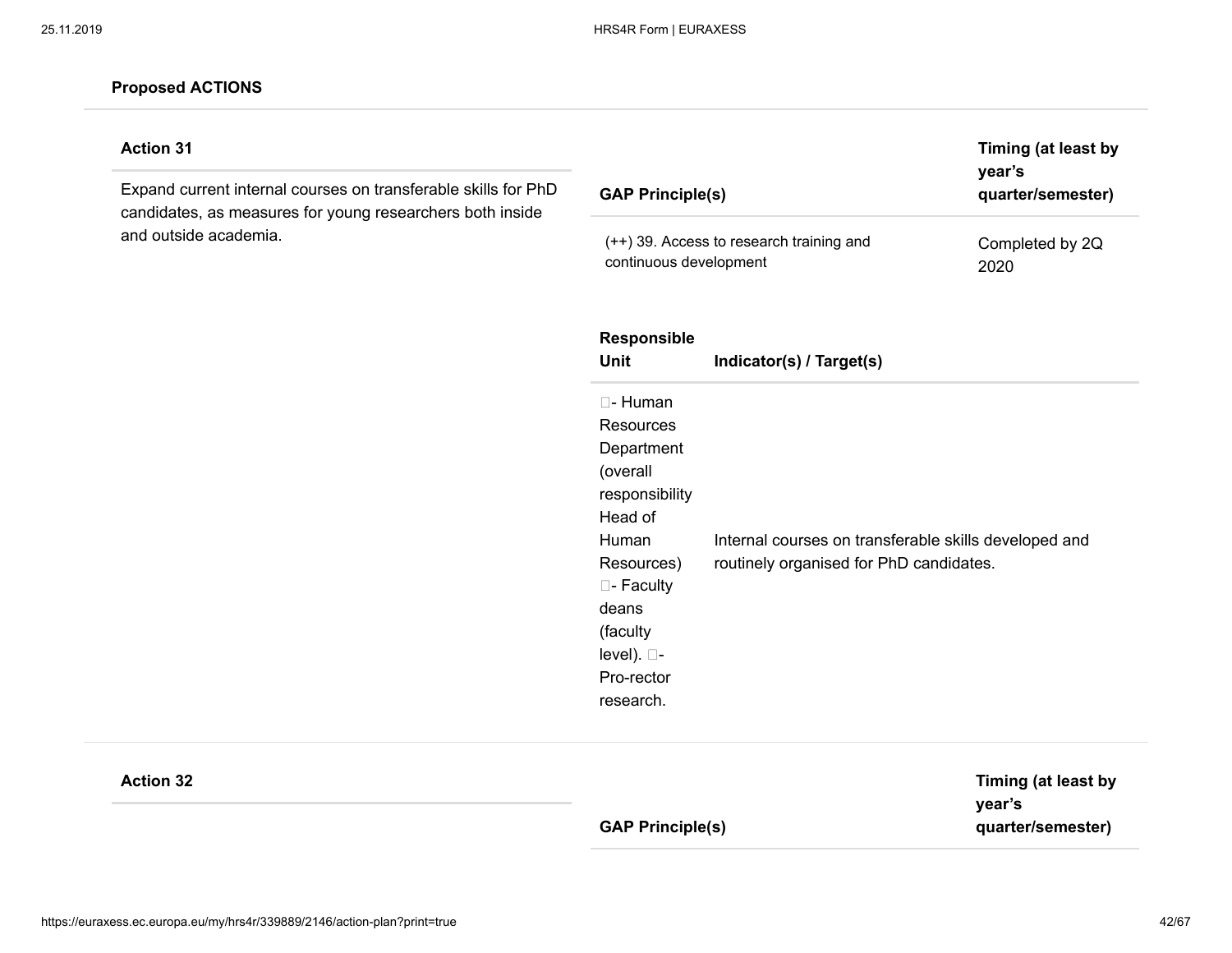and in

| <b>Action 32</b>                                                                                                              |                                                                                                                                                                                         |                                                                            | Timing (at least by<br>year's |
|-------------------------------------------------------------------------------------------------------------------------------|-----------------------------------------------------------------------------------------------------------------------------------------------------------------------------------------|----------------------------------------------------------------------------|-------------------------------|
| Develop a system for mentoring and career advice for "young"<br>researchers, in the start phase of their research careers (R1 | <b>GAP Principle(s)</b>                                                                                                                                                                 |                                                                            | quarter/semester)             |
| and $R2$ ).                                                                                                                   | (+/-) 28. Career development                                                                                                                                                            |                                                                            |                               |
|                                                                                                                               |                                                                                                                                                                                         |                                                                            | Completed by 4Q<br>2021       |
|                                                                                                                               |                                                                                                                                                                                         | (+/-) 30. Access to career advice                                          |                               |
|                                                                                                                               | Responsible<br>Unit                                                                                                                                                                     | Indicator(s) / Target(s)                                                   |                               |
|                                                                                                                               | - Human<br>Resources<br>Department<br>(overall<br>responsibility<br>Head of<br>Human<br>Resources)<br>□- Faculty<br>deans<br>(faculty<br>level). $\square$ -<br>Pro-rector<br>research. | System for mentoring and career advice for young<br>researchers developed. |                               |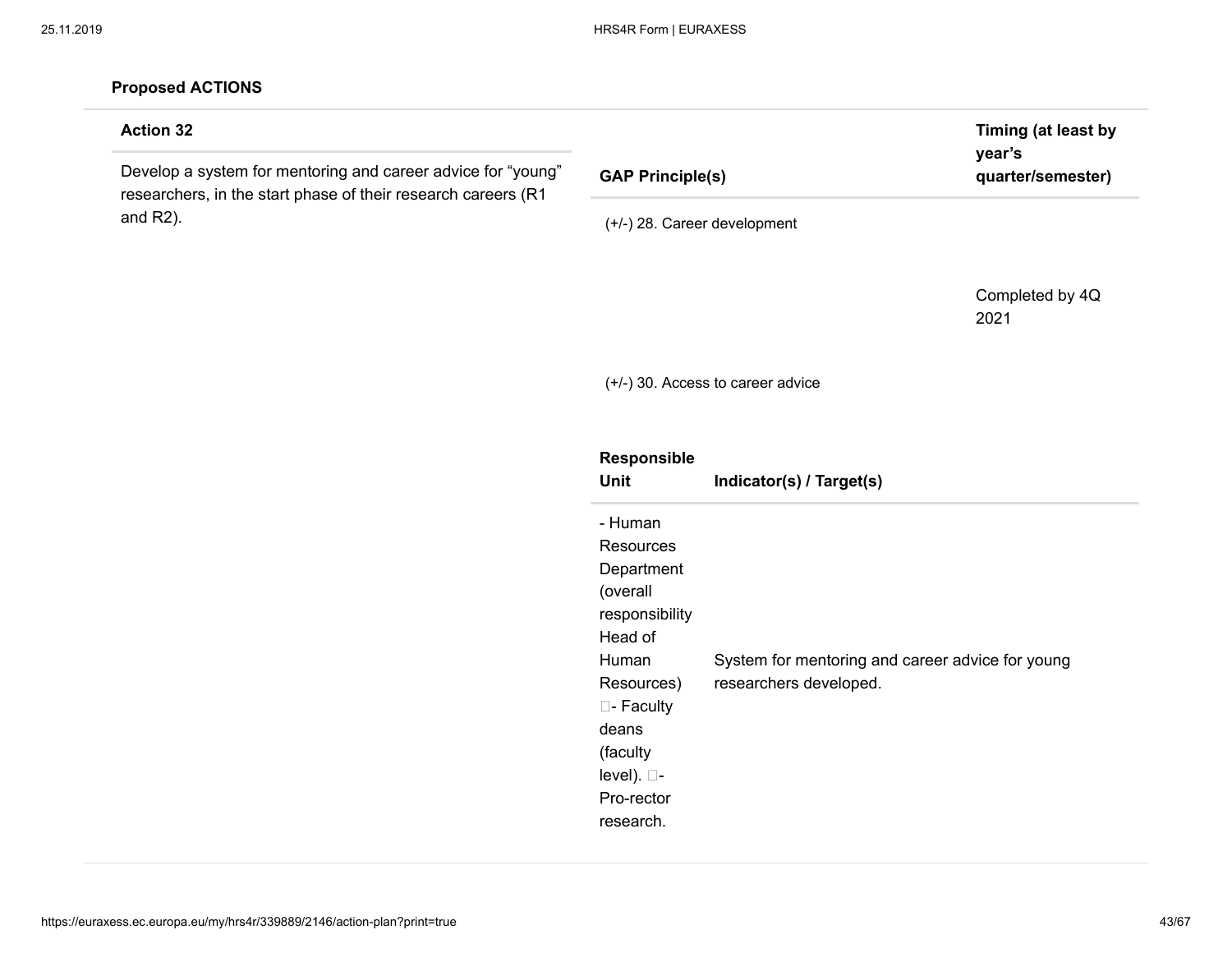| <b>Action 33</b>                                                                                |                                   | Timing (at least by<br>year's                      |                   |  |
|-------------------------------------------------------------------------------------------------|-----------------------------------|----------------------------------------------------|-------------------|--|
| Develop a mentoring scheme for female researchers as a tool<br>to qualify for senior positions. | <b>GAP Principle(s)</b>           |                                                    | quarter/semester) |  |
|                                                                                                 | (++) 27. Gender balance           |                                                    |                   |  |
|                                                                                                 | (+/-) 28. Career development      |                                                    | 2Q 2021           |  |
|                                                                                                 | (+/-) 30. Access to career advice |                                                    |                   |  |
|                                                                                                 | Responsible                       |                                                    |                   |  |
|                                                                                                 | Unit                              | Indicator(s) / Target(s)                           |                   |  |
|                                                                                                 | - Human                           |                                                    |                   |  |
|                                                                                                 | Resources                         |                                                    |                   |  |
|                                                                                                 | Department                        |                                                    |                   |  |
|                                                                                                 | (overall                          |                                                    |                   |  |
|                                                                                                 | responsibility                    |                                                    |                   |  |
|                                                                                                 | Head of                           |                                                    |                   |  |
|                                                                                                 | Human                             |                                                    |                   |  |
|                                                                                                 | Resources)                        | Mentoring scheme for female researchers developed. |                   |  |
|                                                                                                 | □- Faculty                        |                                                    |                   |  |
|                                                                                                 | deans                             |                                                    |                   |  |
|                                                                                                 | (faculty                          |                                                    |                   |  |
|                                                                                                 | level). □-                        |                                                    |                   |  |
|                                                                                                 | Pro-rector                        |                                                    |                   |  |
|                                                                                                 | research.                         |                                                    |                   |  |
|                                                                                                 |                                   |                                                    |                   |  |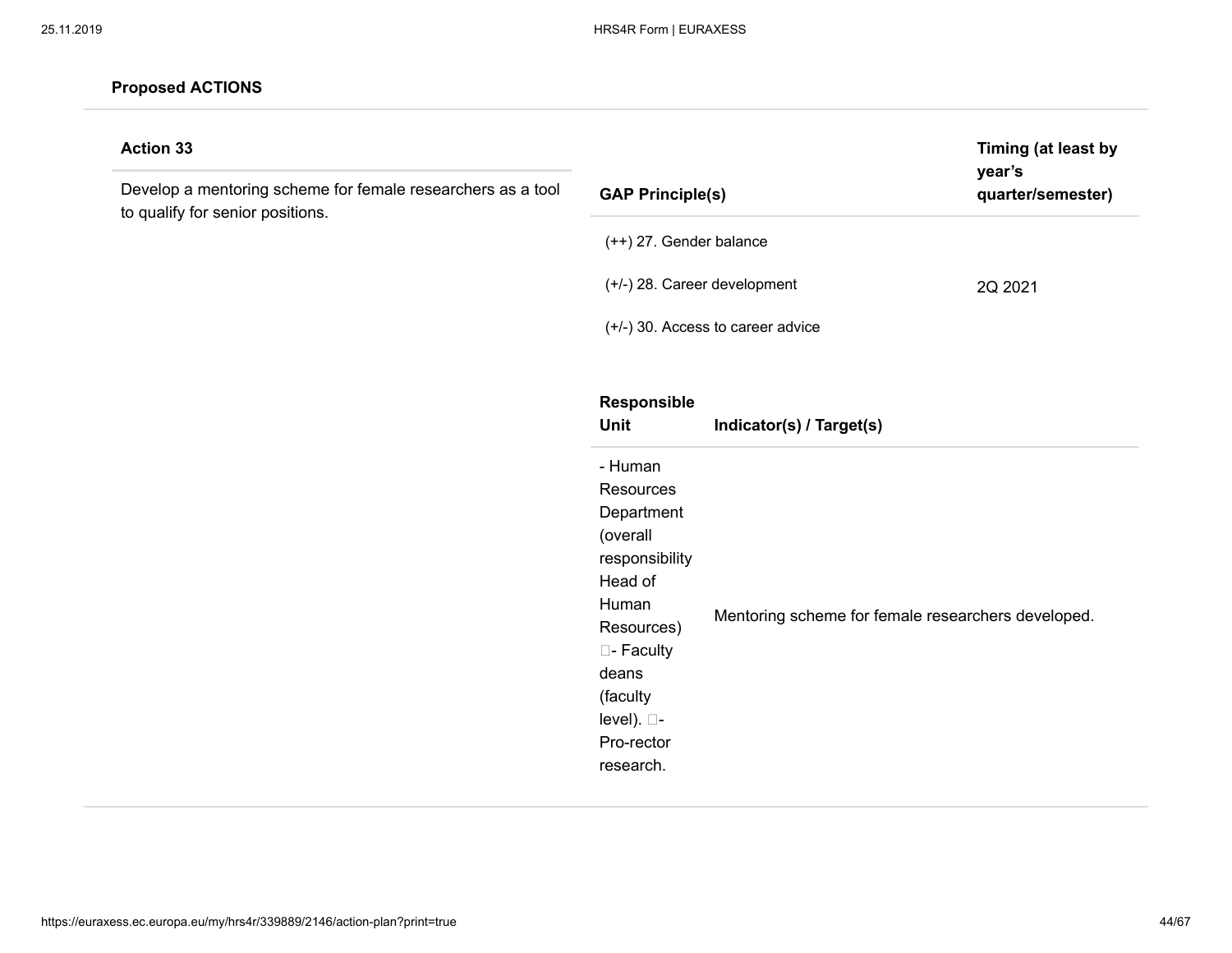| <b>Action 34</b><br>Ensure individual competency plans for all employees to be<br>monitored and discussed annually as part of the | Timing (at least by<br>year's<br><b>GAP Principle(s)</b><br>quarter/semester)                                                                    |                                                                                                               |         |
|-----------------------------------------------------------------------------------------------------------------------------------|--------------------------------------------------------------------------------------------------------------------------------------------------|---------------------------------------------------------------------------------------------------------------|---------|
| appraisal/focus interview.                                                                                                        |                                                                                                                                                  | (+/-) 28. Career development<br>$(+/-)$ 30. Access to career advice                                           | 4Q 2021 |
|                                                                                                                                   | Responsible<br>Unit                                                                                                                              | Indicator(s) / Target(s)                                                                                      |         |
|                                                                                                                                   | - Human<br>Resources<br>Department<br>(overall<br>responsibility<br>Head of<br>Human<br>Resources)<br>□- Faculty<br>deans<br>(faculty<br>level). | Individual competency plans are monitored and discussed<br>annually as part of the appraisal/focus interview. |         |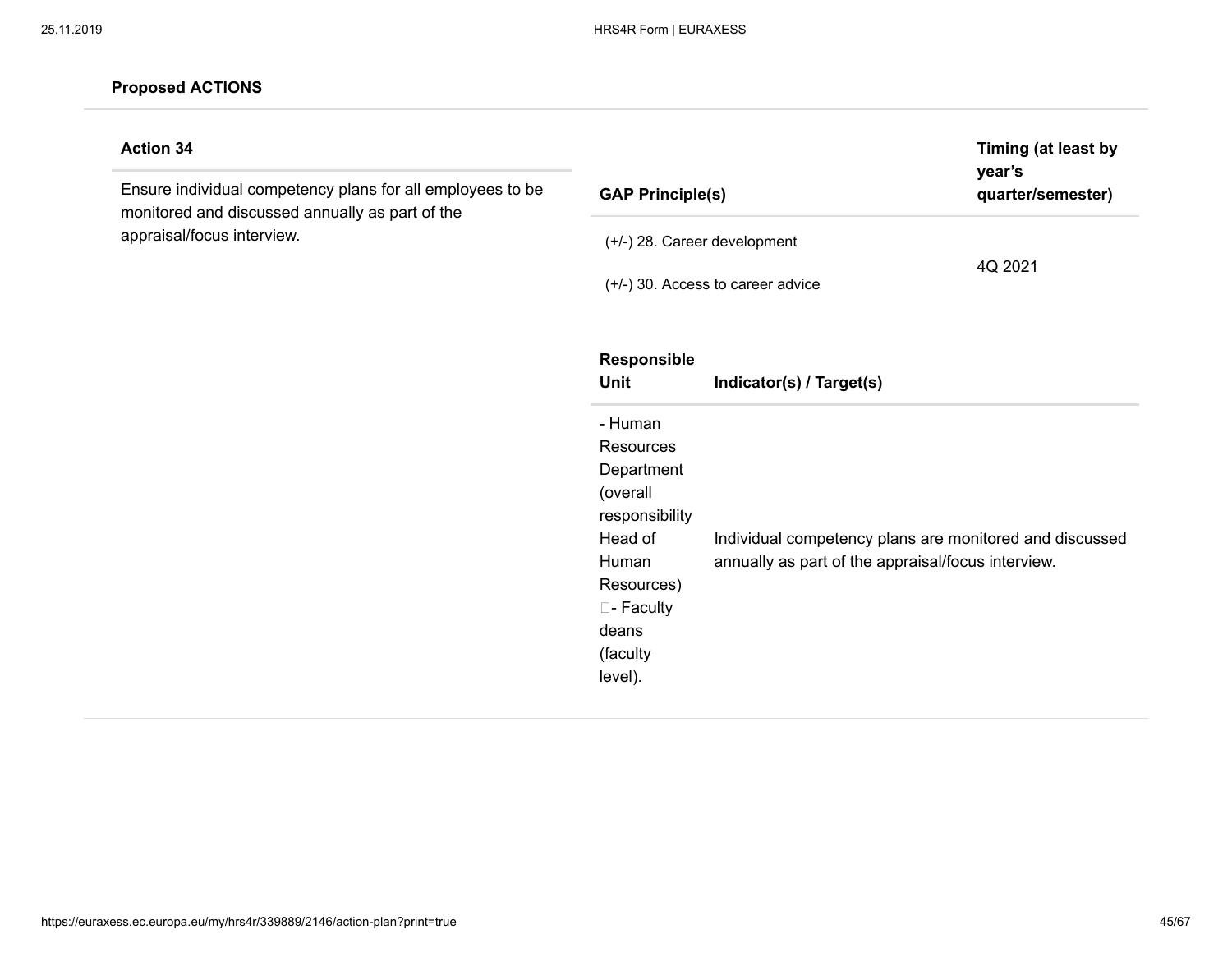| <b>Action 35</b><br>Develop a career paths- and qualifications framework<br>available and communicated to all employees. | Timing (at least by<br>year's<br><b>GAP Principle(s)</b><br>quarter/semester)                                                                                                                           |  |  |
|--------------------------------------------------------------------------------------------------------------------------|---------------------------------------------------------------------------------------------------------------------------------------------------------------------------------------------------------|--|--|
|                                                                                                                          | (+/-) 28. Career development<br>4Q 2020<br>$(+/-)$ 30. Access to career advice                                                                                                                          |  |  |
|                                                                                                                          | <b>Responsible</b><br>Unit<br>Indicator(s) / Target(s)                                                                                                                                                  |  |  |
|                                                                                                                          | - Human<br><b>Resources</b><br>Department<br>Career paths- and qualifications framework available and<br>(overall<br>communicated to all employees.<br>responsibility<br>Head of<br>Human<br>Resources) |  |  |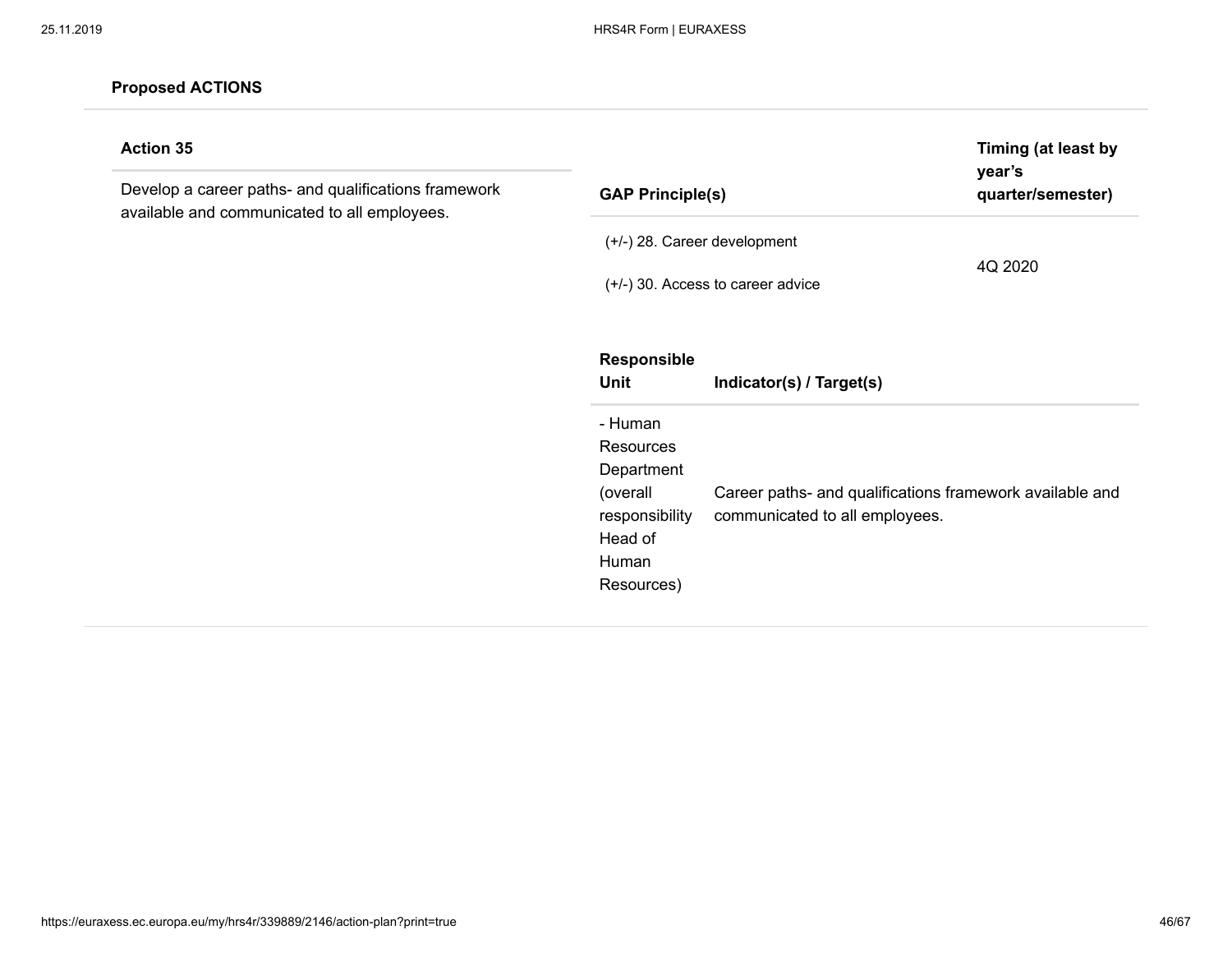| <b>Action 36</b><br>Introduce competency management and employee<br>development as part of regular management training. | Timing (at least by<br>year's<br><b>GAP Principle(s)</b><br>quarter/semester)                                                                                                                          |  |  |
|-------------------------------------------------------------------------------------------------------------------------|--------------------------------------------------------------------------------------------------------------------------------------------------------------------------------------------------------|--|--|
|                                                                                                                         | $(+/-)$ 28. Career development<br>4Q 2020<br>$(+/-)$ 30. Access to career advice                                                                                                                       |  |  |
|                                                                                                                         | Responsible<br>Unit<br>Indicator(s) / Target(s)<br>- Human                                                                                                                                             |  |  |
|                                                                                                                         | <b>Resources</b><br>Department<br>Competency management and employee Development<br>(overall<br>introduced as part of regular management training.<br>responsibility<br>Head of<br>Human<br>Resources) |  |  |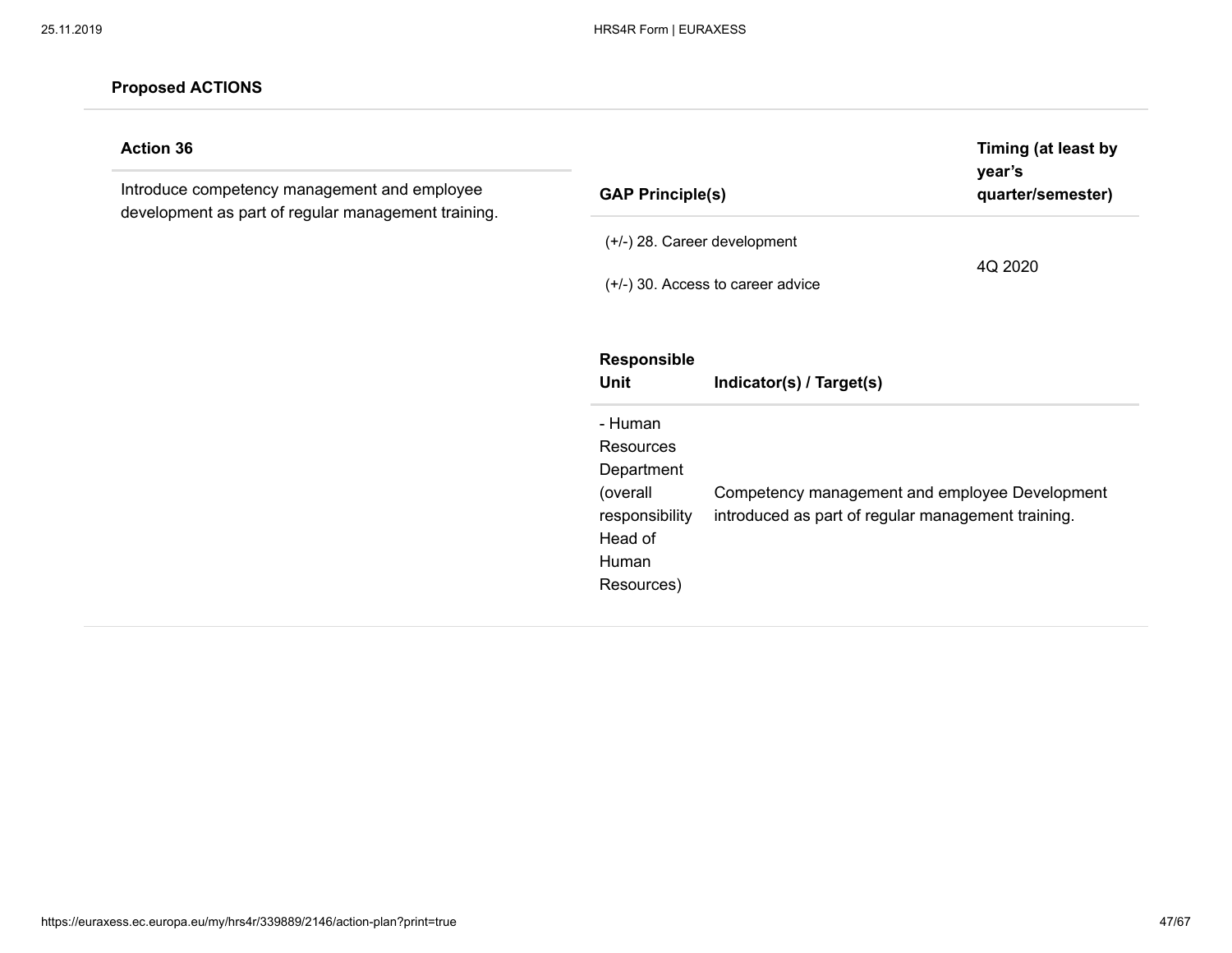### **Action 37**

Offer various courses on a regular basis, e.g. in research skills such as academic writing, dissemination, funding application writing, to both young and established researchers.

| <b>GAP Principle(s)</b>                                                                                                          |                                                        | Timing (at least by<br>year's<br>quarter/semester) |
|----------------------------------------------------------------------------------------------------------------------------------|--------------------------------------------------------|----------------------------------------------------|
| (+/-) 28. Career development                                                                                                     | (+/-) 30. Access to career advice                      | 2Q 2021                                            |
| <b>Responsible</b><br>Unit                                                                                                       | Indicator(s) / Target(s)                               |                                                    |
| - Human<br>Resources<br>Department<br>(overall<br>responsibility<br>Head of<br>Human<br>Resources)<br>□- Pro-rector<br>research. | Courses offered on a regular basis to all researchers. |                                                    |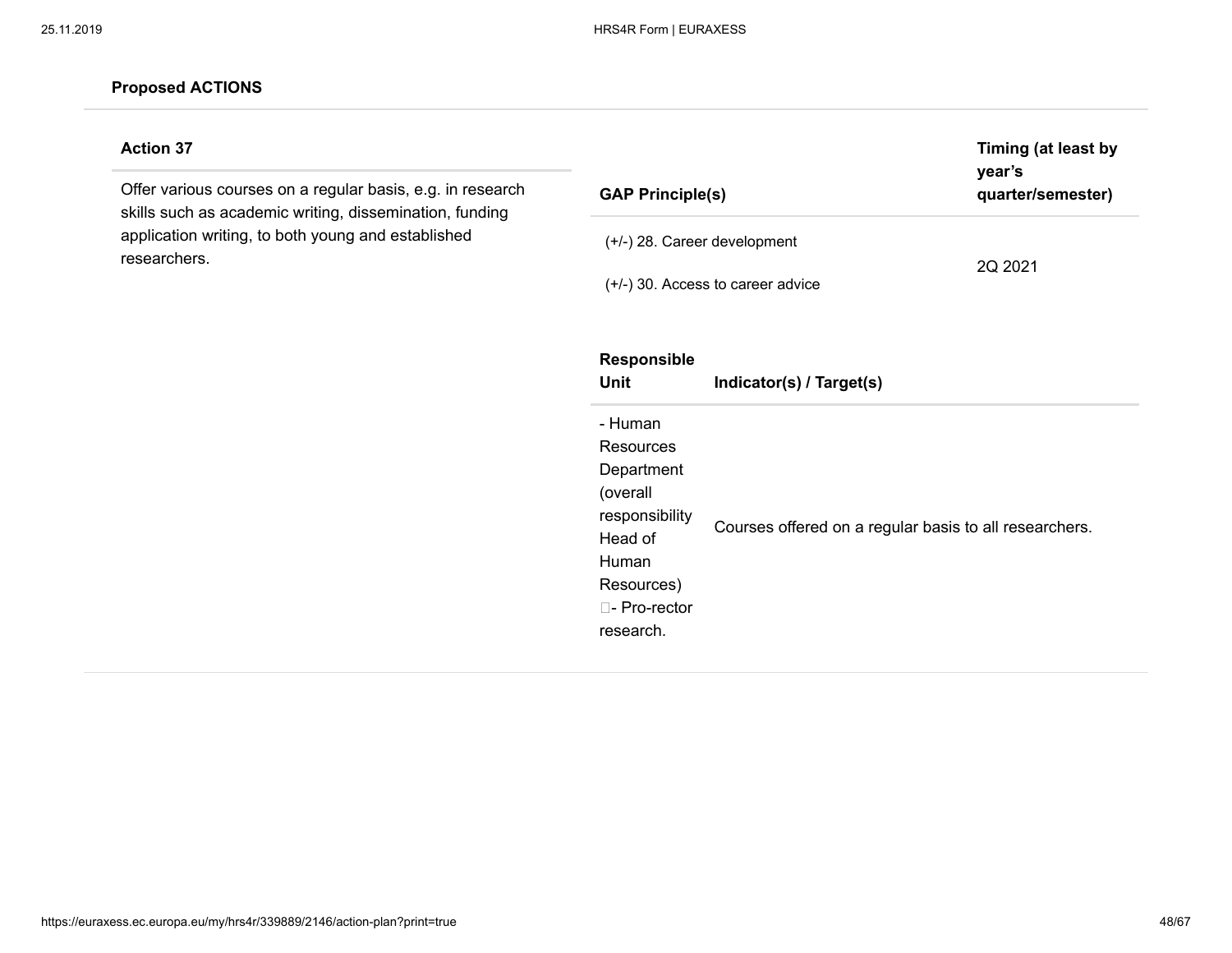| <b>Action 38</b><br>Establish a training programme for young researchers as part<br>of the Transpeer-project (https://transpeerdevelopment.org/). | <b>GAP Principle(s)</b>             | Timing (at least by<br>year's<br>quarter/semester) |  |
|---------------------------------------------------------------------------------------------------------------------------------------------------|-------------------------------------|----------------------------------------------------|--|
|                                                                                                                                                   | $(+/-)$ 28. Career development      |                                                    |  |
|                                                                                                                                                   | $(+/-)$ 30. Access to career advice | 2Q 2021                                            |  |
|                                                                                                                                                   |                                     |                                                    |  |

| <b>Responsible</b><br>Unit                                                                                                             | Indicator(s) / Target(s)        |  |
|----------------------------------------------------------------------------------------------------------------------------------------|---------------------------------|--|
| - Human<br>Resources<br>Department<br>(overall<br>responsibility<br>Head of<br>Human<br>Resources)<br>$\Box$ - Pro-rector<br>research. | Training programme established. |  |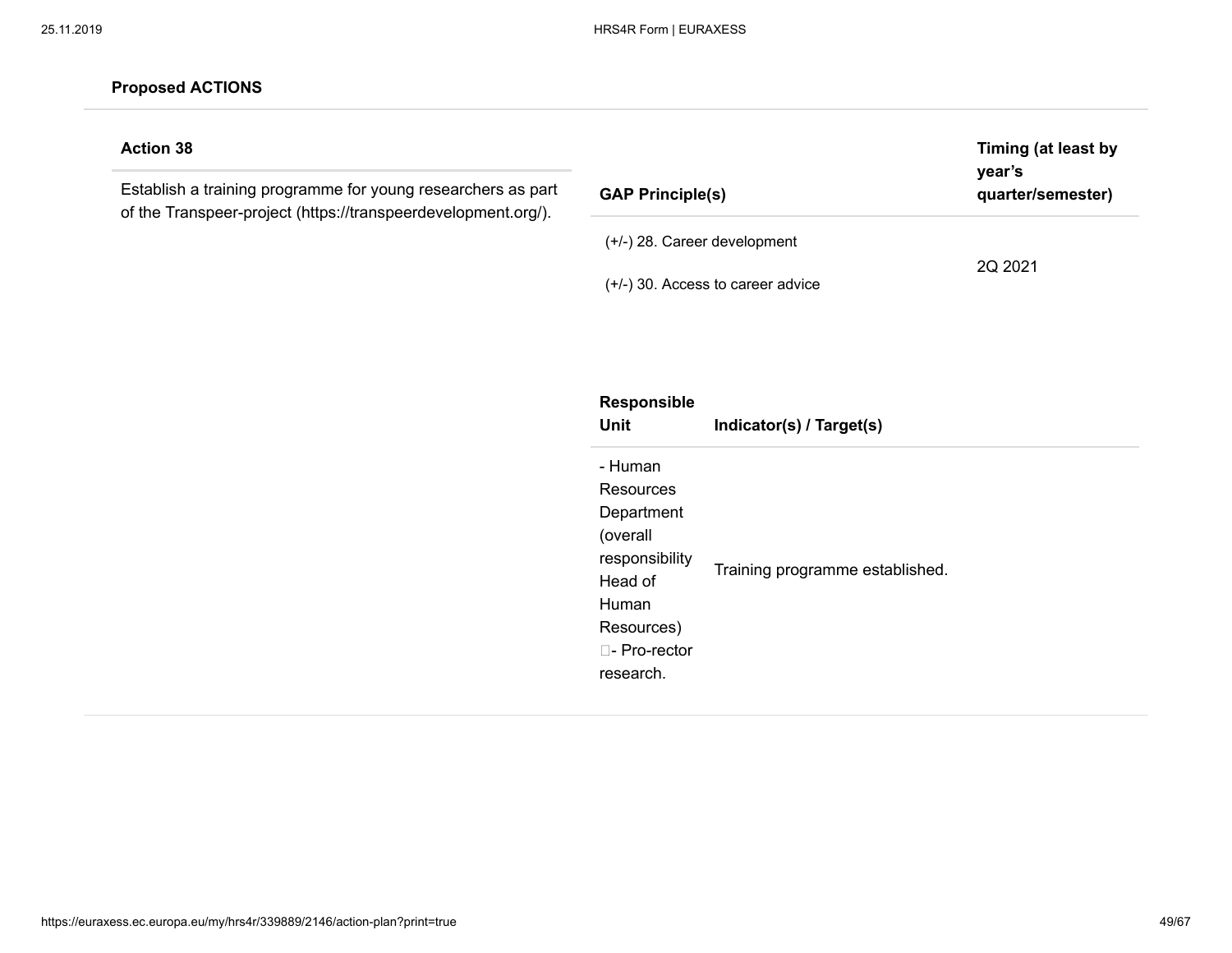### **Action 39**

Develop a «New at INN» welcome package, including a personal welcome letter, a general introduction package including a welcome from both the Rector and the Head of Human Resources, as well as a guide to practical issues and central information areas for new employees. This will be made available in both Norwegian and English.

| <b>GAP Principle(s)</b>                                                                            |                                     | Timing (at least by<br>year's<br>quarter/semester) |  |
|----------------------------------------------------------------------------------------------------|-------------------------------------|----------------------------------------------------|--|
| $(+/-)$ 28. Career development                                                                     | $(+/-)$ 30. Access to career advice | 1Q 2020                                            |  |
| <b>Responsible</b><br>Unit                                                                         | Indicator(s) / Target(s)            |                                                    |  |
| - Human<br>Resources<br>Department<br>(overall<br>responsibility<br>Head of<br>Human<br>Resources) |                                     | Welcome package developed and introduced.          |  |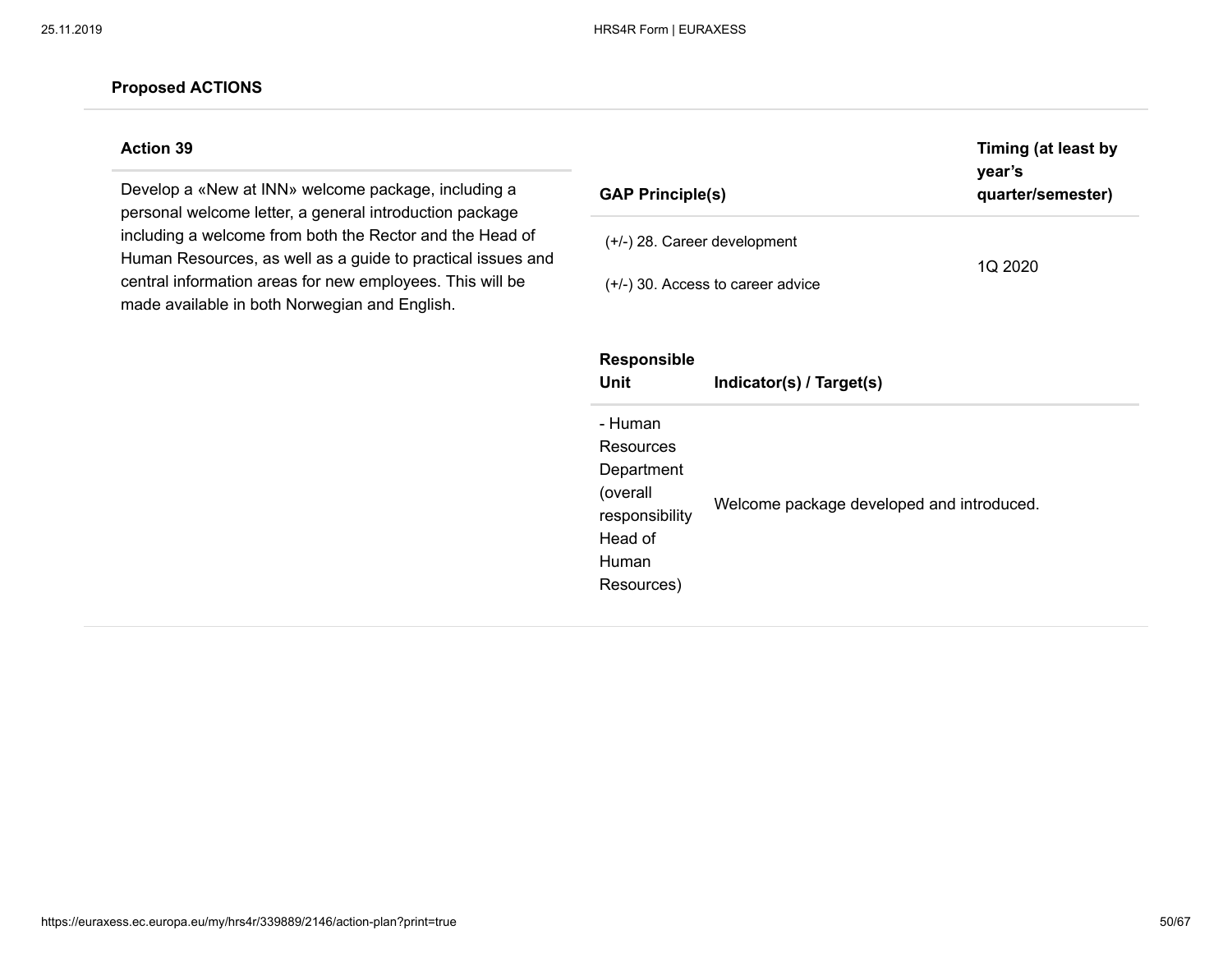| <b>Action 40</b><br>Develop a specific welcome package for foreign employees. | Timing (at least by<br>year's<br><b>GAP Principle(s)</b><br>quarter/semester)                               |                                                                       |         |
|-------------------------------------------------------------------------------|-------------------------------------------------------------------------------------------------------------|-----------------------------------------------------------------------|---------|
|                                                                               | (+/-) 28. Career development                                                                                | $(+/-)$ 30. Access to career advice                                   | Q1 2020 |
|                                                                               | Responsible<br>Unit<br>- Human<br>Resources<br>Department<br>(overall<br>responsibility<br>Head of<br>Human | Indicator(s) / Target(s)<br>Welcome package developed and introduced. |         |
|                                                                               | Resources)                                                                                                  |                                                                       |         |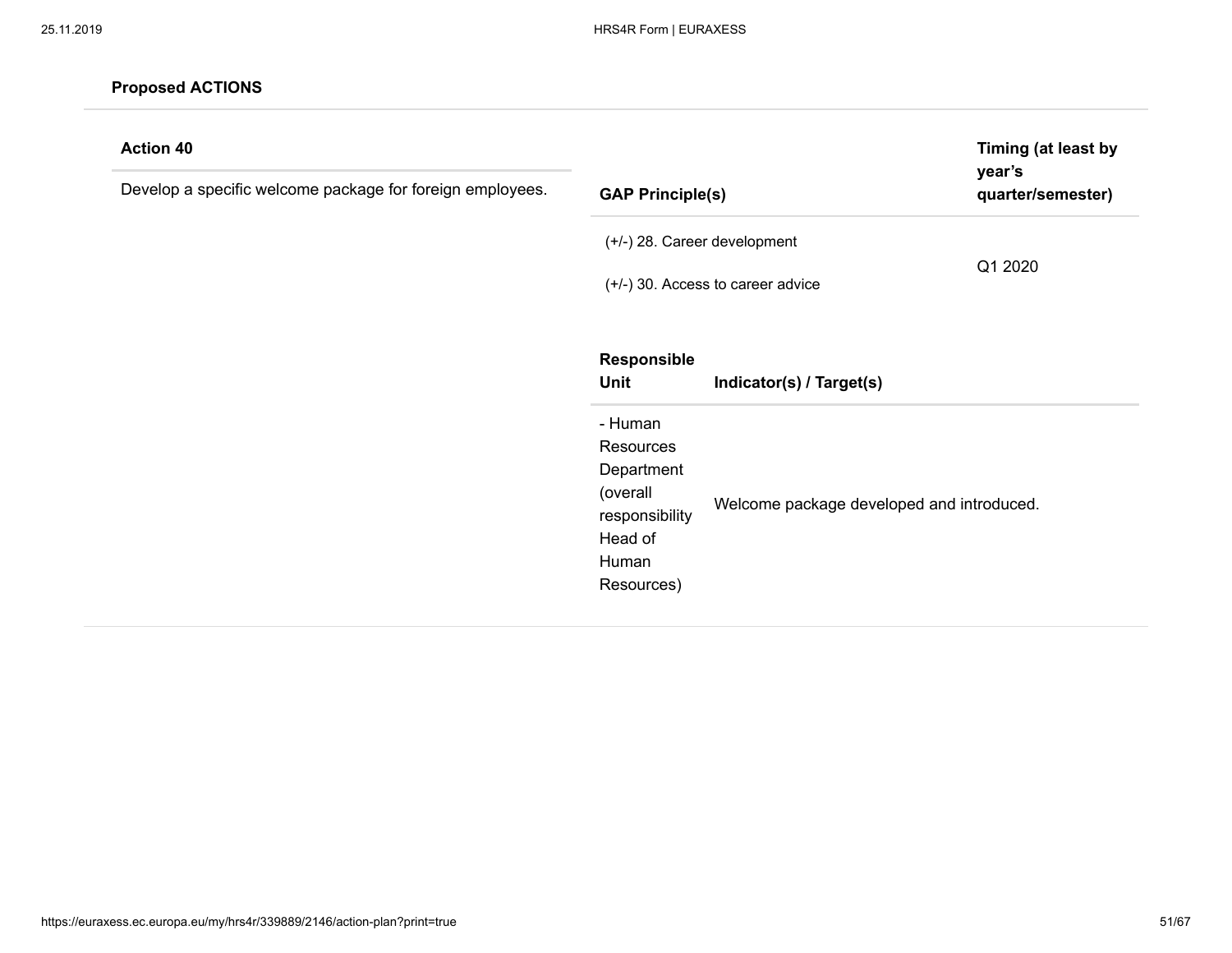#### **Action 41**

Further develop the welcome day offered to all new employees to also offer tailored welcome programmes to several different target groups, ph.d. candidates and young researchers being one of them, foreign staff another.

| <b>GAP Principle(s)</b>                                                                            |                                                    | Timing (at least by<br>year's<br>quarter/semester) |  |
|----------------------------------------------------------------------------------------------------|----------------------------------------------------|----------------------------------------------------|--|
|                                                                                                    | $(+/-)$ 28. Career development                     | 2Q 2020                                            |  |
|                                                                                                    | $(+/-)$ 30. Access to career advice                |                                                    |  |
| <b>Responsible</b><br>Unit                                                                         | Indicator(s) / Target(s)                           |                                                    |  |
| - Human<br>Resources<br>Department<br>(overall<br>responsibility<br>Head of<br>Human<br>Resources) | New and improved welcome day structure introduced. |                                                    |  |

Unselected principles:

(++) 3. Professional responsibility (++) 5. Contractual and legal obligations (++) 10. Non discrimination (++) 11. Evaluation/ appraisal systems

(++) 17. Variations in the chronological order of CVs (Code) (++) 20. Seniority (Code) (++) 21. Postdoctoral appointments (Code)

(++) 22. Recognition of the profession (++) 25. Stability and permanence of employment (++) 33. Teaching

(++) 35. Participation in decision-making bodies (++) 40. Supervision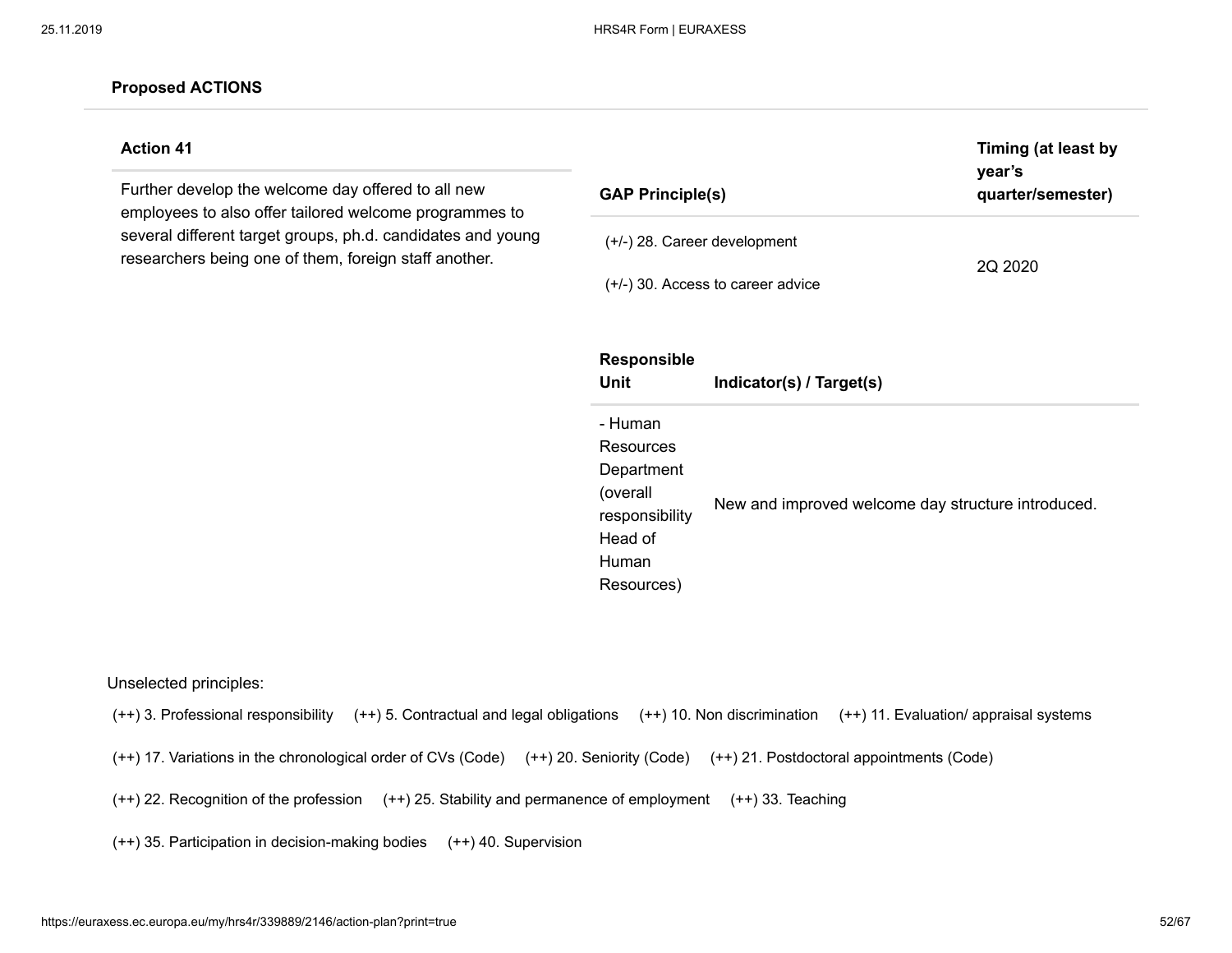The establishment of an Open Recruitment Policy is a key element in the HRS4R strategy. Please also indicate how your organisation will use the Open, Transparent and Merit-Based Recruitment Toolkit and how you intend to implement/are implementing the principles of Open, Transparent and Merit-Based Recruitment. Although there may be some overlap with a range of actions listed above, please provide a short commentary demonstrating this implementation. If the case, please make the link between the OTM-R checklist and the overall action plan. (max. 1000 words) \*

INN University is a public university college established on 1 January 2017, after the merger of two public university colleges. In Norway, government regulations are in place for the recruitment of researchers with requirements and guidelines for applicants and panels. INN University has internal guidelines and checklists ensuring clear OTM-R procedures and practices for all types of positions, together with national legislation governing the area of recruitment in public bodies. As a new institution, we need to develop new institutional strategies and policies in all Human Resources (HR) areas generally, including recruitment policies and procedures. This work has been ongoing since the merger and actively shared within the organisation via management training, HR training, postings of information and guidelines on our internal web sites. HR is responsible for ongoing training and information.

All appointments are formally approved by an appointments committee whose composition is strictly regulated by national laws and internal regulations.

An overall goal for INN University is to ensure that our recruitment process continually meets the statutory professional and ethical standards inherent to a Norwegian public institution and an internationally respected institution. We therefore constantly seek to improve the quality of our recruitment process, with openness and probity being paramount.

INN University has clear guidelines and procedures for recruitment of academic staff, established by the University Board, which are regularly revised to ensure that they always agree with both national legislation (many of the relevant principles are regulated by national labour laws) and the European Framework for Research Careers. The guidelines stipulate an overall assessment with selection criteria including formal academic and professional qualifications, and non-formal qualifications, skills and competences (including personal competences).

Recruitment and selection is open, transparent and merit-based. Along with national legislation that largely regulates recruitment, INN University has rules and procedures for appointments through our recruitment and personnel regulations. Our researchers, including PhD candidates, are civil service employees. Following the Norwegian Civil Service Act, the non-statutory principle that the best-qualified person be appointed applies. Jobs are advertised openly with specified deadlines, clear information on job requirements and working conditions. The recruitment process includes assessment of professional qualifications by an expert committee, and also assessment of personal suitability for the position through interview, references and often trial lectures. The expert committees include diverse expertise and ideally different nationalities. National legislation dictates that applicants and the public are entitled to transparency in the process. Qualified applicants have the right to see their own assessment and, by law, may see the assessment of other candidates. The complaints mechanism is ensured through national laws and regulations (see OTM-R checklist). Equality and diversity policies adhere to national legislation, ensuring non-discrimination. The same recruitment and selection process applies to international candidates.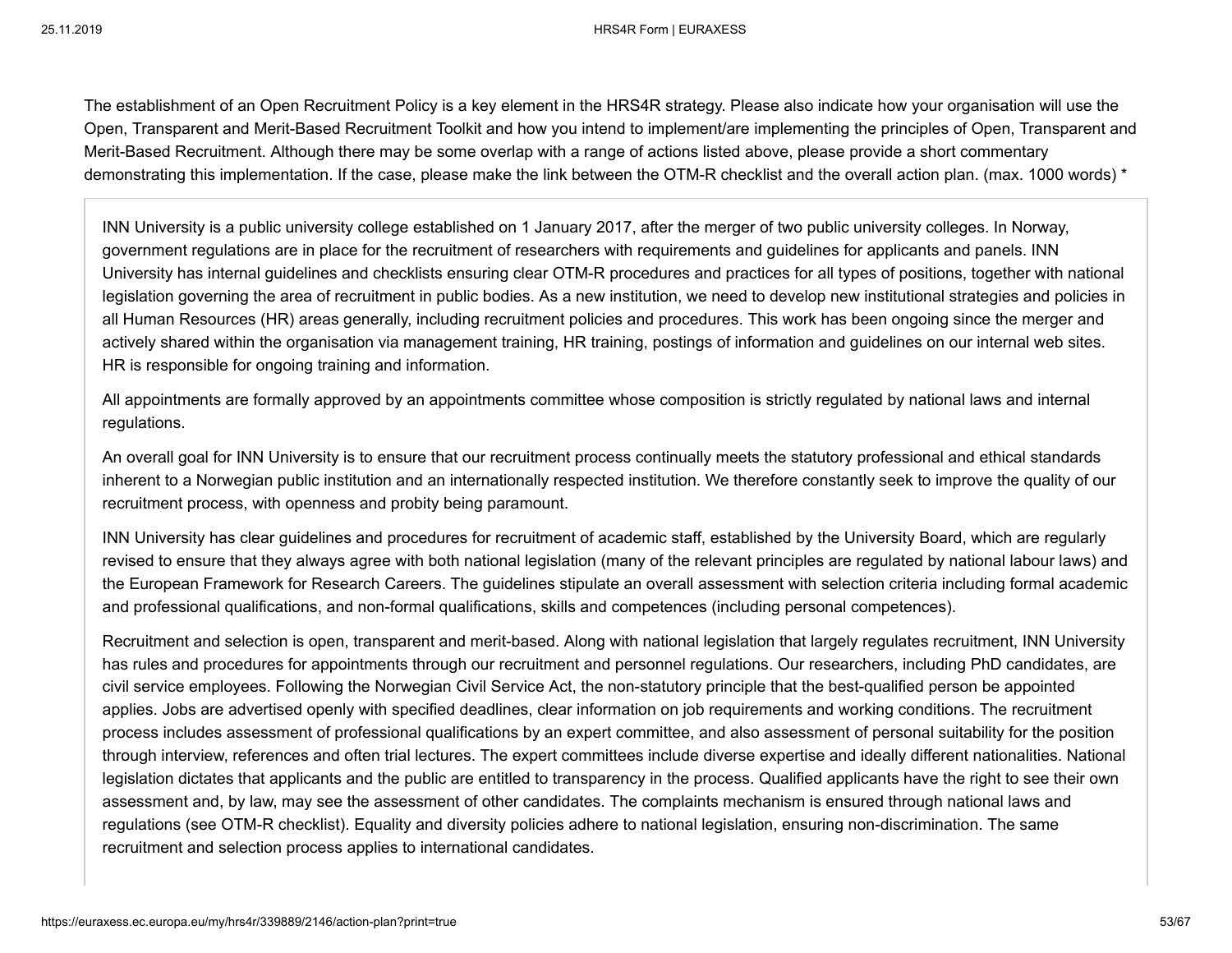INN University recruitment policy incorporates the overall principles of the OTM-R checklist and toolkit and is published on an easily accessible section of our website. The Gap Analysis nevertheless reveals a need for improvement regarding certain aspects of implementation practices in the recruitment and selection process. Most of the areas addressed through the OTM-R checklist are generally well covered. However, there is room for improvement in some areas and we continuously work to improve the quality of our processes: areas of improvement are reflected in the Action Plan.

We are already working to improve our recruitment and onboarding processes. This work will continue as part of the Action Plan. Some points in the checklist have already been reviewed, and measures taken. For example, the language policy in our internal guidelines for recruitment has been revised (advertising, selection and appointment), ensuring that the requirement for Norwegian language proficiency is well documented and thus avoiding Norwegian language skills from becoming an unnecessary barrier to international recruitment. Further, the procedures for appointing expert committees have been revised to further ensure sufficient expertise, diverse representation and gender balance, and avoid any possible conflicts of interest. INN University has a new internationalisation strategy and, as a result, expects an increase in both international recruitment and representation of our researchers in various international projects and settings. Further measures, such as translation of relevant documents into English, are also under development.

INN University already uses an e-recruiting tool to minimise the administrative burden for applicants, allowing electronic submission of all documentation. Applicants receive an automatic notification confirming the reception of their application. However, we recognise the need for better information to candidates about the assessment and selection process in general, both in order to keep candidates well informed throughout the process and to allow them to better prepare for and understand the selection process. Standard information templates will be developed to ensure expedient communication with candidates throughout the recruitment process. We will ensure that all candidates receive adequate information about the timeframe, recruitment principles and procedures, together with general information on employment conditions. This information will be made available in all job advertisements. A description of our recruitment process, guidelines and procedures, as well as our HR policies regarding career paths, competencies and duties, working conditions, gender equality, etc. is available on our website.

Much of the quality control system for recruitment processes in Norwegian academic institutions lies within the national legislation and rules governing the recruitment processes in the public sector. INN University has incorporated an internal quality control system, through guidelines, procedures, and use of specialist HR staff, to ensure that the hiring process meets all legal requirements and quality measures. Quality control will also be ensured through regular participation and observation in recruitment processes by specialist HR staff, together with the continued employment of gap analyses and action plans. INN University senior management will consider the need for further organisational recruitment performance indicators. Currently, as stipulated by national authorities, gender balance in top academic positions is the only recruitment performance indicator.

Going forward, successful implementation of the Action Plan regarding our recruitment process depends on recruitment training and sufficient quality checks by HR staff. There is a general need for further awareness-raising regarding strategies, policies, guidelines and procedures, and recruitment training for both staff and managers, which will be prioritised in the future. We will incorporate the OTM-R toolkit in all future awareness-raising and training programmes in building recruitment competency.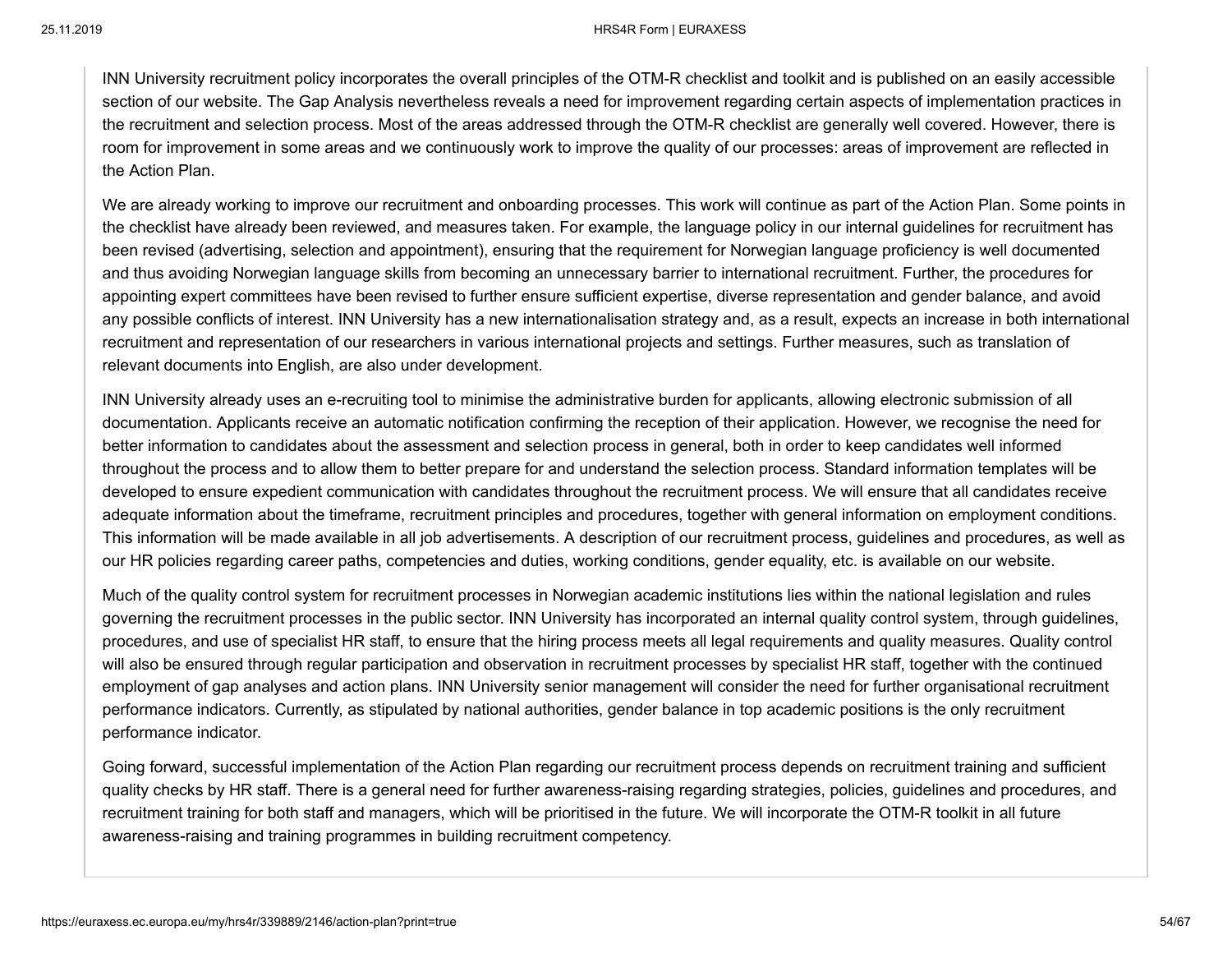If your organisation already has a recruitment strategy which implements the principles of Open, Transparent and Merit-Based Recruitment, please provide the web link where this strategy can be found on your organisation's website:

URL:

https://eng.inn.no/about-inn-university/working-at-inn-university

4. Implementation

General overview of the expected overall implementation process of the action plan: (max. 1000 words)

# **SEE BELOW UNDER POINT 4 IN THE TEXT BOX "Additional remarks/comments about the proposed implementation process" for information on the pre-approval phase and process.**

The HRS4R process will transition from the project organisation of the application phase to the normal line management organisation for the post-approval implementation phase. The implementation process will be integrated into the University's normal working processes as fully as possible. This will be done to ensure the embedding of the HRS4R process into the normal processes and organisation of the University, although dedicated working groups will also be established for specific topics (such as developing training programmes for young researchers), whenever there is a perceived need. We will put special emphasis on involving PhD-students and young researchers (R1 and R2) in the implementation of the "Strategy and Action Plan", including as members of the implementation monitoring team.

The University has put in place an efficient implementation management system, with clearly defined responsible parties and chain of command, an implementation monitoring team, an implementation plan, and regular progress reporting to the Rector and the Committee overseeing the process. The University Board will also be kept regularly updated. This will allow for a smooth implementation of the "Strategy and Action Plan" and any potential course correction to take place when necessary.

The Rector and the Committee overseeing the process will continue their mandate in overseeing the process and its progress. They meet regularly. The Rector and the Committee will delegate the responsibility for the day-to-day implementation and monitoring of the process and progress to the Pro-rector research and the Head of Human Resources, who will ensure good coordination between themselves and will regularly report to the Rector and the Committee on their respective areas of responsibility.

The Pro-rector research and the Head of Human Resources head the implementation management system, as head of their respective normal chains of command. The Pro-rector research and the Head of Human Resources have their respective line organisations/departments, which will be involved in development and follow-up of action points. The implementation plan, based on the "Strategy and Action Plan", has clear actions, responsible parties, indicators and clear timelines with milestones, including timely progress evaluations, both for each individual action and for the four overall thematic headings. We underscore that the University will ensure user involvement in all processes. The HRS4R will be an element to be considered in all relevant processes involving policies and guidelines, as well as procedures and practices.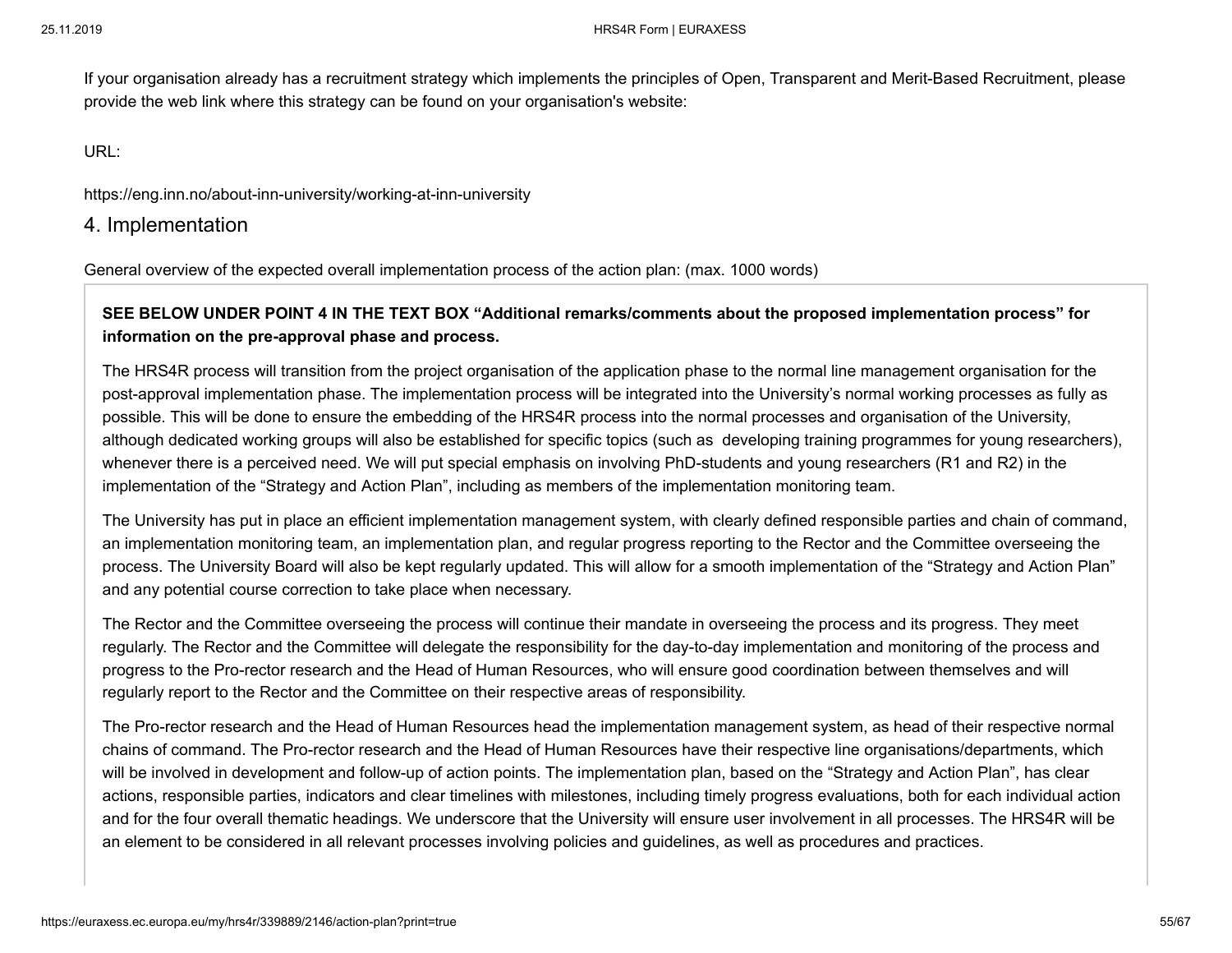#### 25.11.2019 HRS4R Form | EURAXESS

The application-phase working group will be dissolved once the European Commission approves the application. An implementation monitoring team mandated by the Pro-rector research and the Head of Human Resources will be established to closely monitor and follow up the overall implementation of the HRS4R process. The implementation monitoring team is composed of a representative community of researchers (R4 to R1) and other representative staff, such as HR staff, central R&D administration, etc., mirroring in this sense the application-phase working group. We will ensure a good representation of young researchers (R1 and R2), noting the evaluators' comments in this regard and ensuring an increase in the representation in relation to the application-phase working group. The implementation monitoring team will be co-chaired by two members of Pro-rector research and Head of Human Resources staff respectively.

The implementation monitoring team will regularly meet and monitor the Action Plan and its implementation. The co-chairs of the monitoring team will report to their respective line managers, i.e. the Pro-rector research and the Head of Human Resources. This will ensure that the Prorector research and the Head of Human Resources are well informed at all times and able to brief the Rector and the Committee overseeing the process. This will ensure consistency in any corrective action or other course correction and that they can be duly performed. The implementation monitoring team will also evaluate the implementation plan on a regular basis, suggesting revisions as and when deemed necessary.

INN University, as a public institution, has clear and formalised decision-making structures. The University Board, with internal and external members, is the highest decision-making body. Academic staff (researchers) have a lawful right to be represented in decision-making bodies. According to national legislation, INN University staff in teaching and research positions are therefore represented, through the organisation's codetermination system, in all decision-making bodies, including the University Board, and high-level committees. The research community will therefore be involved in the HRS4R implementation process through this system regarding implementation leading to changes in policies, guidelines and formal structures and systems. The three central university wide committees with wide researcher and staff representation, described in the checklist below, will continue to play an important role in ensuring that the researcher community is involved in the implementation. In addition, the newly established faculty level advisory boards with researcher representation will be another important arena regarding implementation.

To ensure that all staff is continuously involved in the implementation, we will have regular focus group engagements/interviews (with particular emphasis on R1 and R2) as well as research staff and other staff surveys. In addition, the University will maintain, as part of its systematic HR work, the regular dialogue we have with all staff regarding working environment and working conditions. This is done through the annual staff appraisal/focus interviews and the annual working environment survey, a legal requirement. The action points in the Action Plan include elements such as workshops, awareness raising campaigns etc. where the research community will be actively involved through participation.

The HRS4R implementation process is a priority for the University, anchored at the University Board, senior management and staff levels, and we will purposefully use this process to improve and become an even better place to work for researchers. INN University is an active supporter of strengthening researchers' working conditions and is dedicated to implementing the Charter and Code. The further development of researcher careers and working conditions is a key aim and the goal of several ongoing organisational development projects, such as a skills development strategy.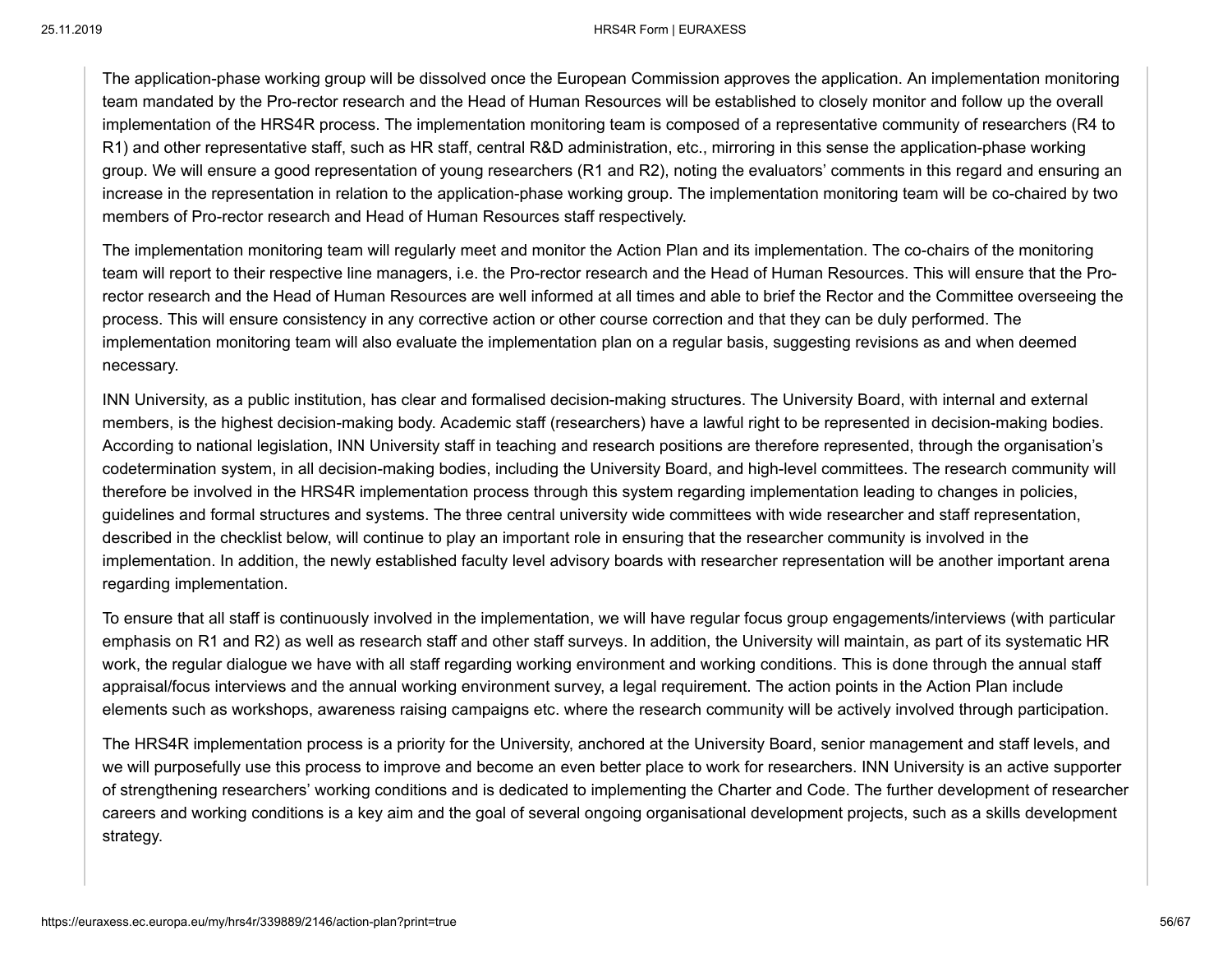**SEE BELOW UNDER POINT 4 IN THE TEXT BOX "Additional remarks/comments about the proposed implementation process" for information on the pre-approval phase and process.**

Make sure you also cover all the aspects highlighted in the checklist below, which you will need to describe in detail:

**Note:**Click on each question of the checklist to open the editor.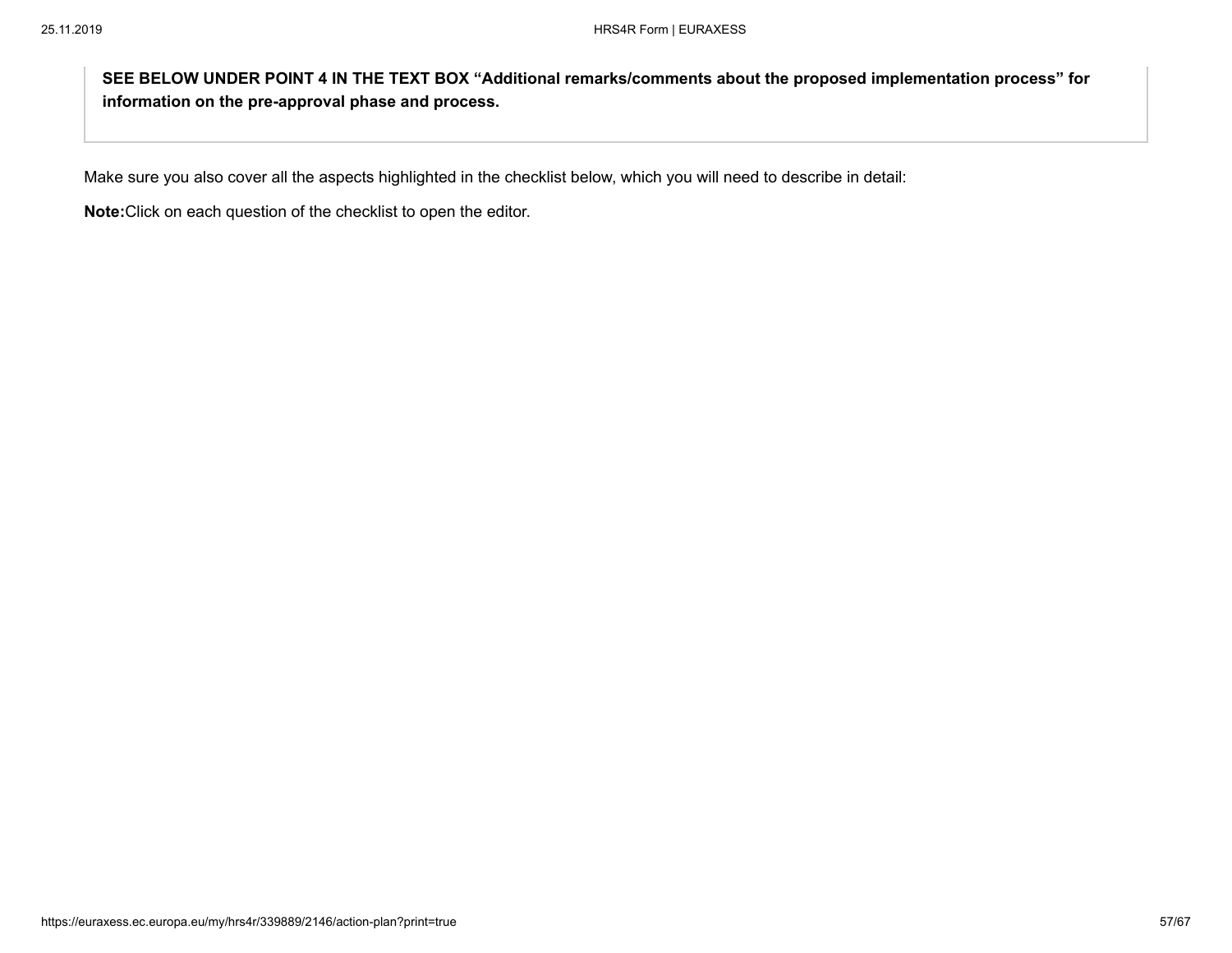How will the implementation committee and/or steering group regularly oversee progress?<sup>\*</sup>

Detailed description and duly justification (max. 500 words)

The HRS4R process will transition from the project organisation of the application phase to the normal line management organisation for the post-approval implementation phase. See also the Overall description of the implementation process.

The Rector and the Committee overseeing the process will continue their mandate in overseeing the process and its progress. They meet regularly. The Rector and the Committee will delegate the responsibility for the day-to-day implementation and monitoring of the process and progress to the Pro-rector research and the Head of Human Resources, who will ensure good coordination between themselves and will regularly report to the Rector and the Committee on their respective areas of responsibility. The Pro-rector research and the Head of Human Resources head the implementation management system, as head of their respective normal chains of command. The Pro-rector research and the Head of Human Resources have their respective line organisations/departments, which will be involved in development and follow-up of action points. The implementation plan, based on the "Strategy and Action Plan", has clear actions, responsible parties, indicators and clear timelines with milestones, including timely progress evaluations, both for each individual action and for the four overall thematic headings. We underscore that the University will ensure user involvement in all processes.

The application-phase working group will be dissolved once the European Commission approves the application. An implementation monitoring team mandated by the Pro-rector research and the Head of Human Resources will be established to closely monitor and follow up the overall implementation of the HRS4R process. The implementation monitoring team is composed of a representative community of researchers (R4 to R1) and other representative staff, such as HR staff, central R&D administration, etc., mirroring in this sense the application-phase working group. We will ensure a good representation of young researchers (R1 and R2), noting the evaluators' comments in this regard and ensuring an increase in the representation in relation to the application-phase working group. The implementation monitoring team will be co-chaired by two members of Pro-rector research and Head of Human Resources staff respectively.

The implementation monitoring team will regularly meet and monitor the Action Plan and its implementation. The co-chairs of the monitoring team will report to their respective line managers, i.e. the Pro-rector research and the Head of Human Resources. This will ensure that the Pro-rector research and the Head of Human Resources are well informed at all times and able to brief the Rector and the Committee overseeing the process. This will ensure consistency in any corrective action or other course correction and that they can be duly performed. The implementation monitoring team will also evaluate the implementation plan on a regular basis, suggesting revisions as and when deemed necessary.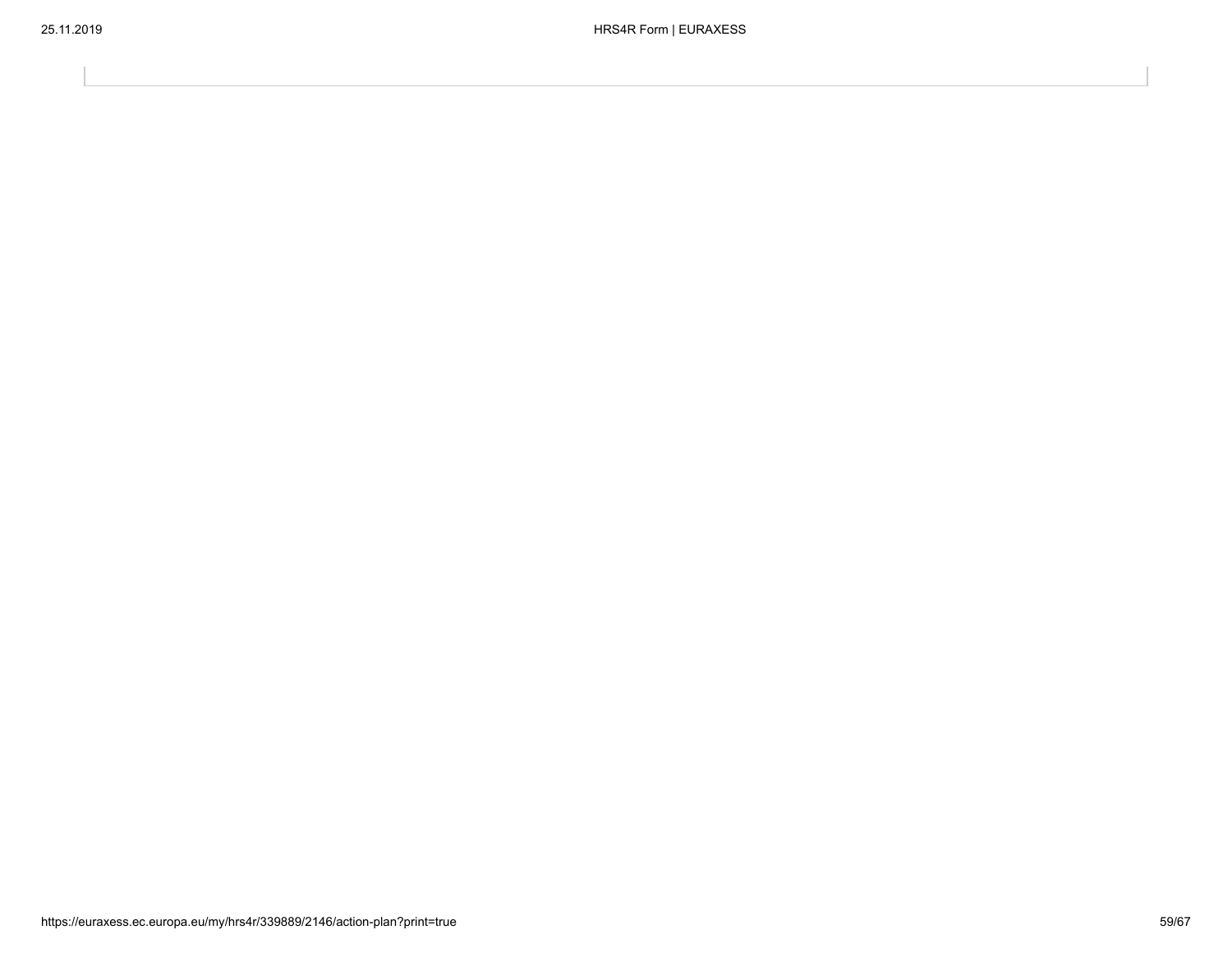How do you intend to involve the research community, your main stakeholders, in the implementation process?<sup>\*</sup>

Detailed description and duly justification (max. 500 words)

There are two elements to this involvement, i.e. pre- and post-approval implementation phase. The first concerns the elaboration of the Action Plan. The second concerns involvement during the actual implementation process, once the European Commission approves the application.

#### 1) Elaboration of the Action Plan

The research community has been involved in the elaboration of the Action Plan via various consultation events and means, as described in more detail in the Process description. To ensure that the opinions of the research community were taken into account, a number of consultation events were carried out before preparing the Gap Analysis and Action Plan. The various consultation events and means have directly nourished the Action Plan.

A summary of the Action Plan and its action points is published on the internal Charter and Code website. A discussion forum function allows staff and leaders to continuously comment and relay these to the Committee overseeing the process.

The Action Plan has been presented and discussed in three central university wide committees, which are another channel to involve the research community. All three committees have wide researcher and other staff representation:

- The IDF meetings are formal meetings between employee organisations/trade unions and INN University as the employer. Trade unions/employee organisations in Norway participate in decision-making bodies and processes. This is regulated by law and is an important means of involving all employees, including researchers, in the processes and decisions of the institution.

- The R&D Committee, with academic staff representation, is an advisory and executive body for the Rector in research policy and research strategic issues. The Pro-rector research leads the committee.

- The Education Committee, with academic staff representation by the faculty Vice Deans education, is an advisory and executive body for the Rector in matters of study and education. The Pro-rector education leads the committee.

#### 2) Actual implementation phase

Academic staff (researchers) have a lawful right to be represented in decision-making bodies. According to national legislation, INN University staff in teaching and research positions are therefore represented, through the organisation's codetermination system, in all decision-making bodies, including the University Board, and high-level committees (including on the appointments committee). The research community will therefore be involved in the HRS4R implementation process through this system regarding implementation leading to changes in policies, guidelines and formal structures and systems.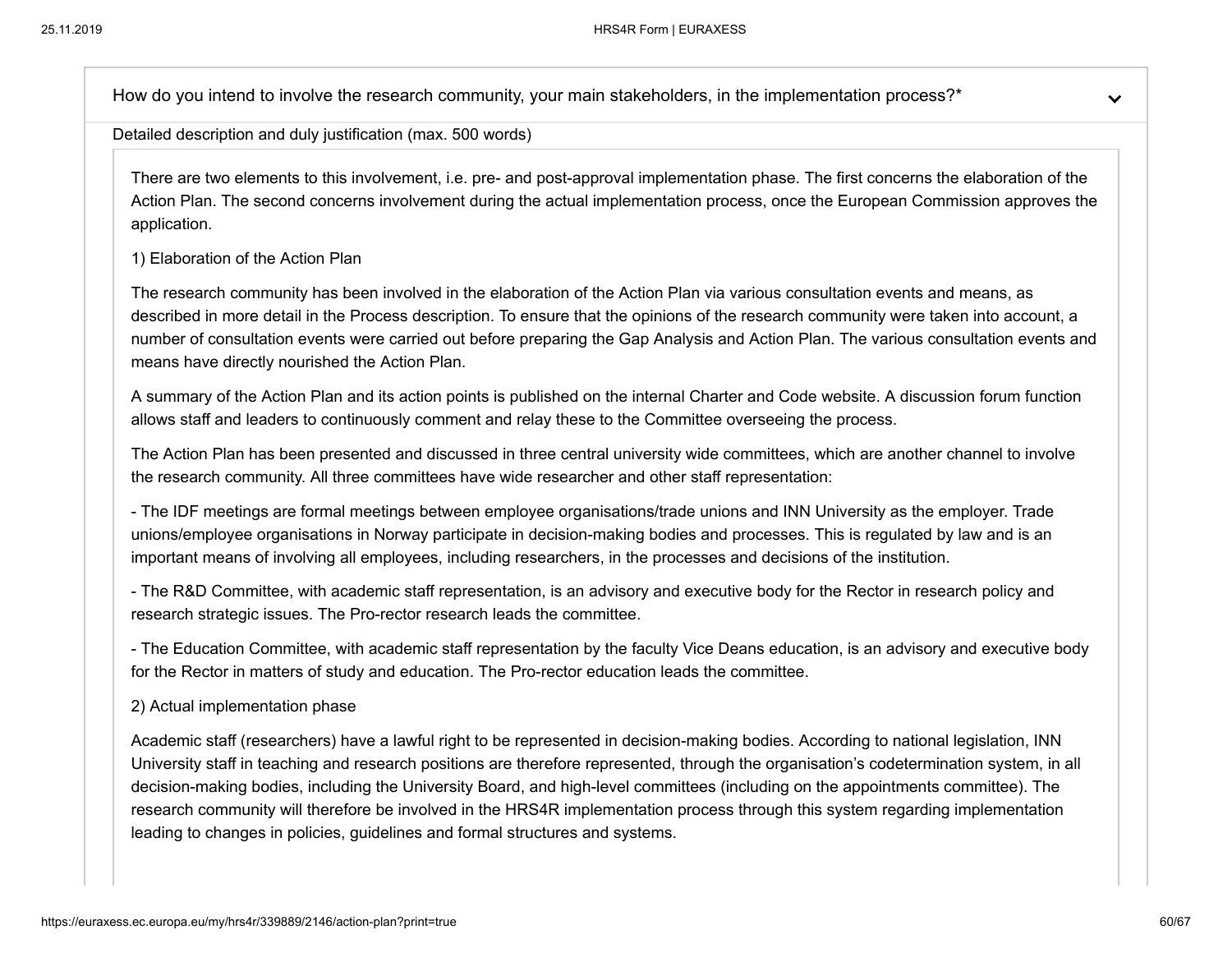The three central university wide committees with wide researcher and staff representation, see above, will continue to play an important role in ensuring that the researcher community is involved in the implementation. In addition, the newly established faculty level advisory boards with researcher representation will be another important arena regarding implementation. We will put special emphasis on involving PhD-students and young researchers (R1 and R2) in the implementation of the "Strategy and Action Plan", including as members of the implementation monitoring team.

The Action points in the Action Plan include workshops, awareness raising campaigns etc. where the research community will be actively involved through participation.

The forum functionality on the internal dedicated Charter and Code website allows staff and leaders to comment and continuously relay these to the Committee overseeing the process.

The faculties are expected to ensure awareness and implementation on all levels, including providing regular information to staff. Staff and leaders will have the opportunity to comment and relay these to the Committee overseeing the process.

We underscore that the University will ensure user involvement in all processes. The implementation monitoring team will also evaluate the implementation plan on a regular basis, suggesting revisions as and when deemed necessary.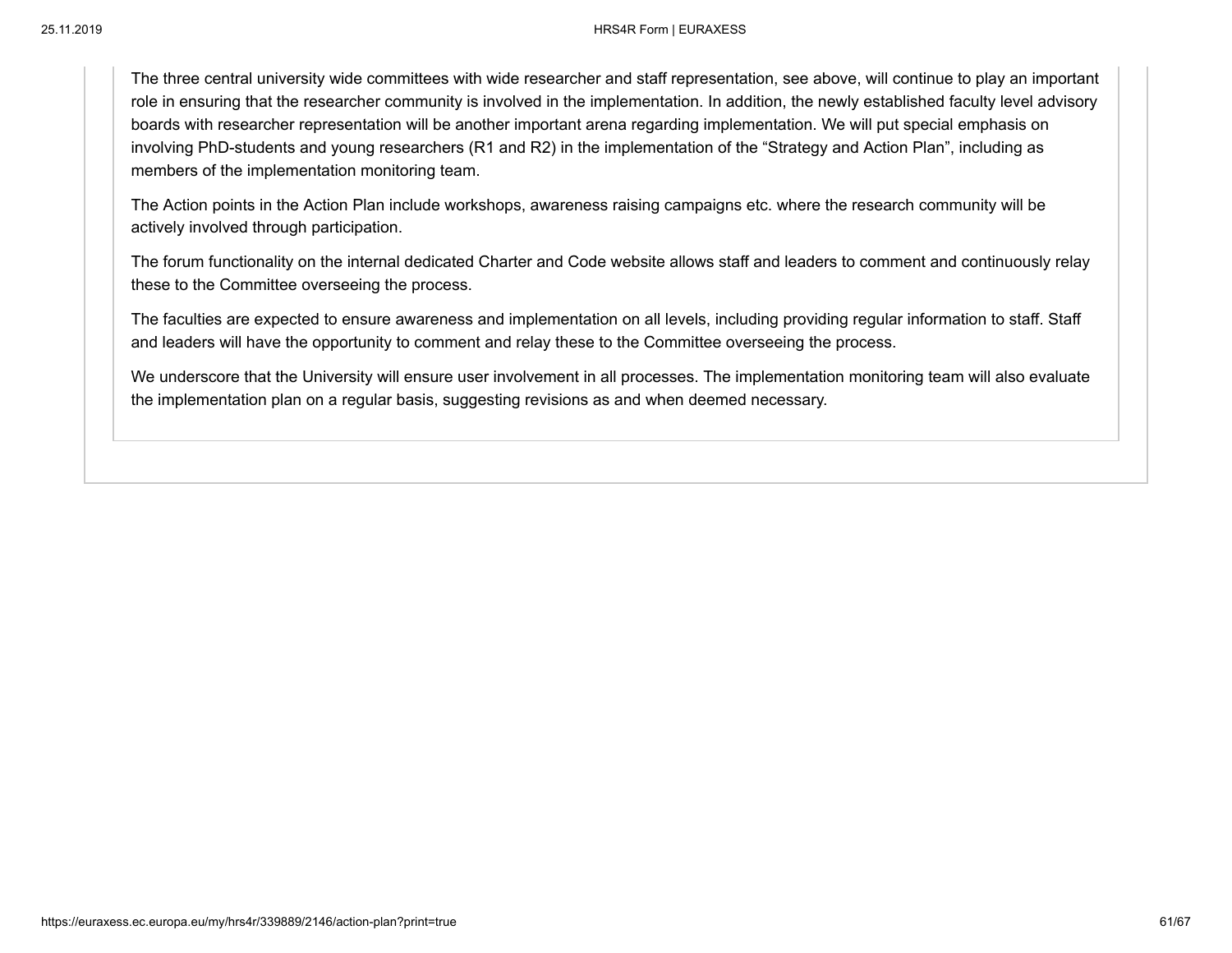How do you proceed with the alignment of organisational policies with the HRS4R? Make sure the HRS4R is recognized in the \* organisation's research strategy, as the overarching HR policy.

Detailed description and duly justification (max. 500 words)

The HRS4R process is strongly emphasised by the University Board, senior management and across the organisation. It is well anchored among staff and leaders through the consultation process.

In the HRS4R process, the University has been very conscious of and put emphasis on considering the realities of the newly established institution and to fully involve all its staff, leadership and entities, i.e. all faculties, institutes and all campuses. Both the two former institutions had initiated the HRS4R process, but INN University has been very conscious to initiate and implement an entirely new process, taking into account the realities of the new organisation.

The University has consciously used the process as part of the necessary post-merger alignment of organisational policies and guidelines, and will continue to do so. This includes ensuring consistent understanding of policies and guidelines to secure homogeneous practices and implementation. The timing of the process is thus propitious to align these revised or new policies and guidelines with the HRS4R. This includes the Research Strategy and the overarching HR Strategy.

The implementation phase of the HRS4R will follow in the normal line management organisation. The HRS4R will be an element that will be considered in all relevant processes involving policies and guidelines, as well as procedures and practices. This will be ensured by the Head of Human Resources and the Pro-rector research, who are responsible for the day-to-day implementation and progress in their respective areas of responsibility.

INN University, as a public institution, has clear and formalised decision-making structures. The University Board, with internal and external members, is the highest decision-making body. Academic staff (researchers) have a lawful right to be represented in decisionmaking bodies. According to national legislation, INN University staff in teaching and research positions are therefore represented, through the organisation's codetermination system, in all decision-making bodies, including the University Board, and high-level committees. The research community will therefore be involved in the HRS4R implementation process through this system regarding implementation leading to changes in policies, guidelines and formal structures and systems.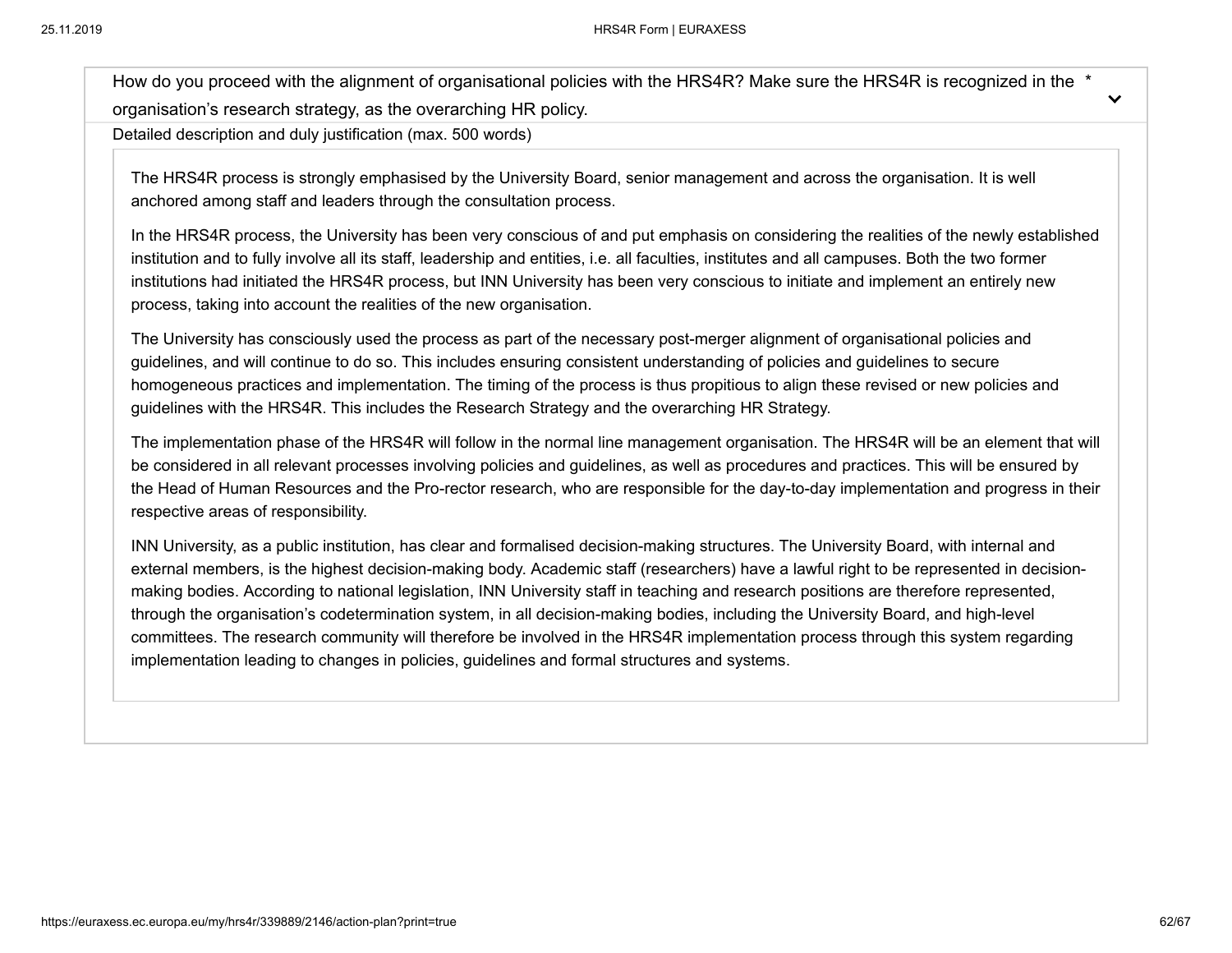How will you ensure that the proposed actions are implemented?\*

Detailed description and duly justification (max. 500 words)

The Board of INN University, where staff are represented, endorsed the Charter and Code principles and committed the University to get involved in the process of implementing a Human Resources Strategy for Researchers in the institution. The Board mandated the Rector to initiate and oversee the process to obtain the European Commission's "HR Excellence in Research" certification and logo. The Board has been kept informed at regular intervals of progress on the Gap Analysis and the Action Plan. The Board will continue to be kept informed on the implementation of the proposed actions. The process is thus clearly anchored at the highest level and is a high priority for the University. This will ensure the necessary focus; impetus and that personnel and other resources are earmarked to implement the proposed actions. In addition, the anchoring of the process in the organisation during the elaboration of the Gap Analysis and Action Plan has ensured a high awareness and interest among all staff and leadership, which will aid during the implementation phase.

The University has put in place an efficient implementation management system, with clearly defined responsible parties and chain of command, an implementation plan, and regular progress reporting to the Rector and the Committee overseeing the process. This will allow for a smooth implementation and any potential course correction to take place as soon as necessary.

The Pro-rector research and the Head of Human Resources head the implementation management system, as head of their respective normal chains of command. The implementation plan, based on the Action Plan, has clear actions, responsible parties, indicators and clear timelines with milestones, both for each individual action and for the four overall thematic headings.

The Pro-rector research and the Head of Human Resources will jointly establish and staff a team, consisting of all relevant stakeholders (special emphasis on involving younger researchers), to monitor and follow-up the overall implementation of the HRS4R process, also ensuring the former are at all times well informed and able to brief the Rector and the Committee overseeing the process.

The process will to the extent possible be integrated into the University's normal working processes and to a lesser extent use specially set-up working groups, etc. This is done to ensure the embedment of the HRS4R process into the normal processes and organisation of the University. Purposely set up working groups will nonetheless be established for specific topics. A working group consisting of the Human Resources Department, the Pro-rector research and some/all faculty research Vice Deans will e.g. map training needs and establish various training courses for improving researchers' skills, at all levels of a research career.

The responsible parties, i.e. the Pro-rector research and the Head of Human Resources, will be responsible for organising and carrying out future reviews, both internal and external. The monitoring team will be actively involved in this work, both in the planning and implementation. We underscore that the University will ensure user involvement in all processes.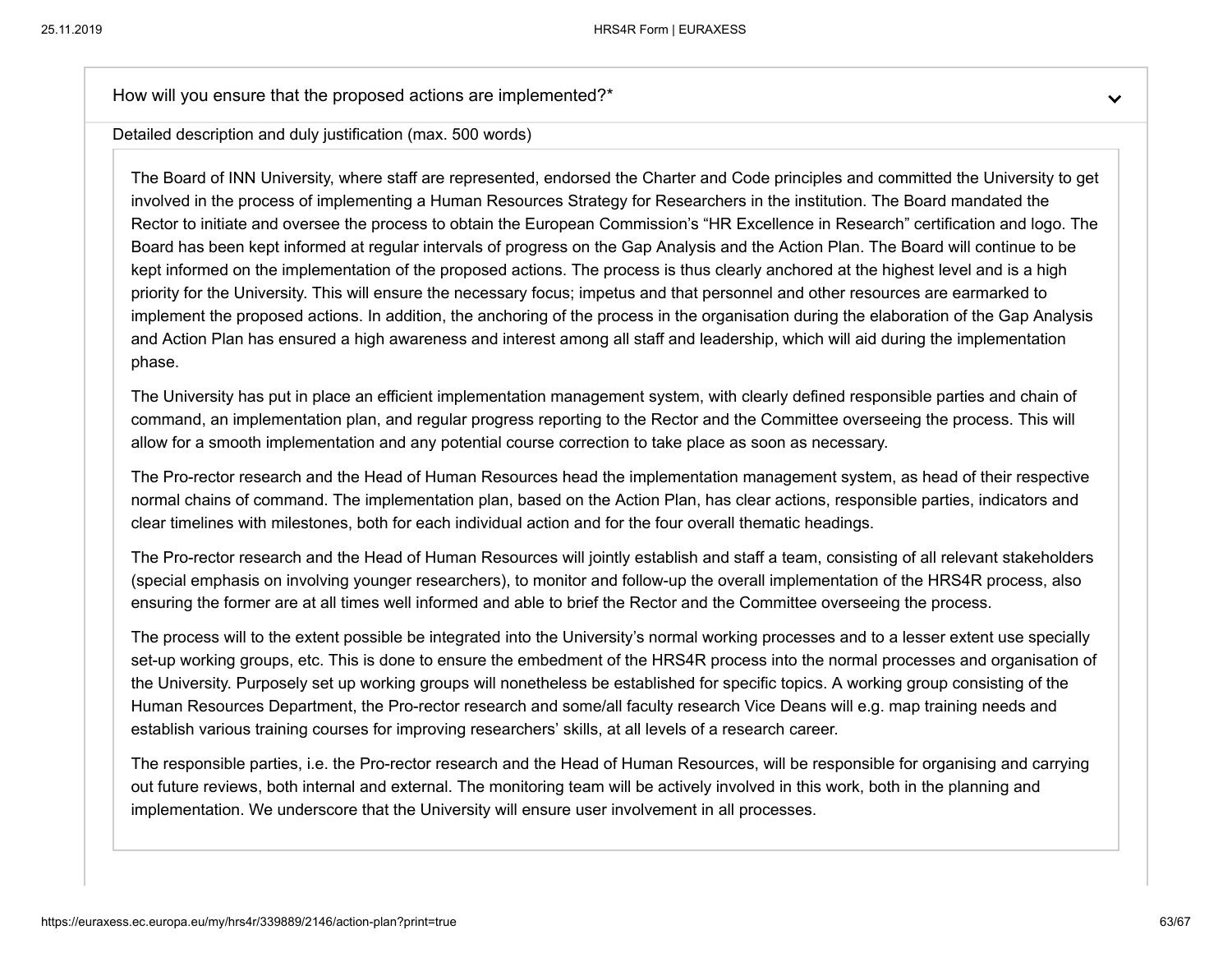How will you monitor progress (timeline)?\*

Detailed description and duly justification (max. 500 words)

Progress (timeline) will be monitored through the same system as for the implementation of actions, i.e. through a system of clearly defined responsible parties, implementation plan with indicators and a clear timeline with milestones, including regular progress evaluations, and regular progress reporting up the chain of command.

We have carefully chosen metrics to measure progress (timeline), emphasising schedule variance metrics. As implementation moves forward, we will be able to track performance. The schedule metrics enable us to see how we are doing at a glance and whether we are on track to hit our targets. We will use a dashboard and through regular reporting from the working level to the monitoring team ensure that it is continuously updated. This will allow for early course correction if necessary. The monitoring team will regularly meet and review status.

See the point "How will you ensure that the proposed actions are implemented?" above for further information.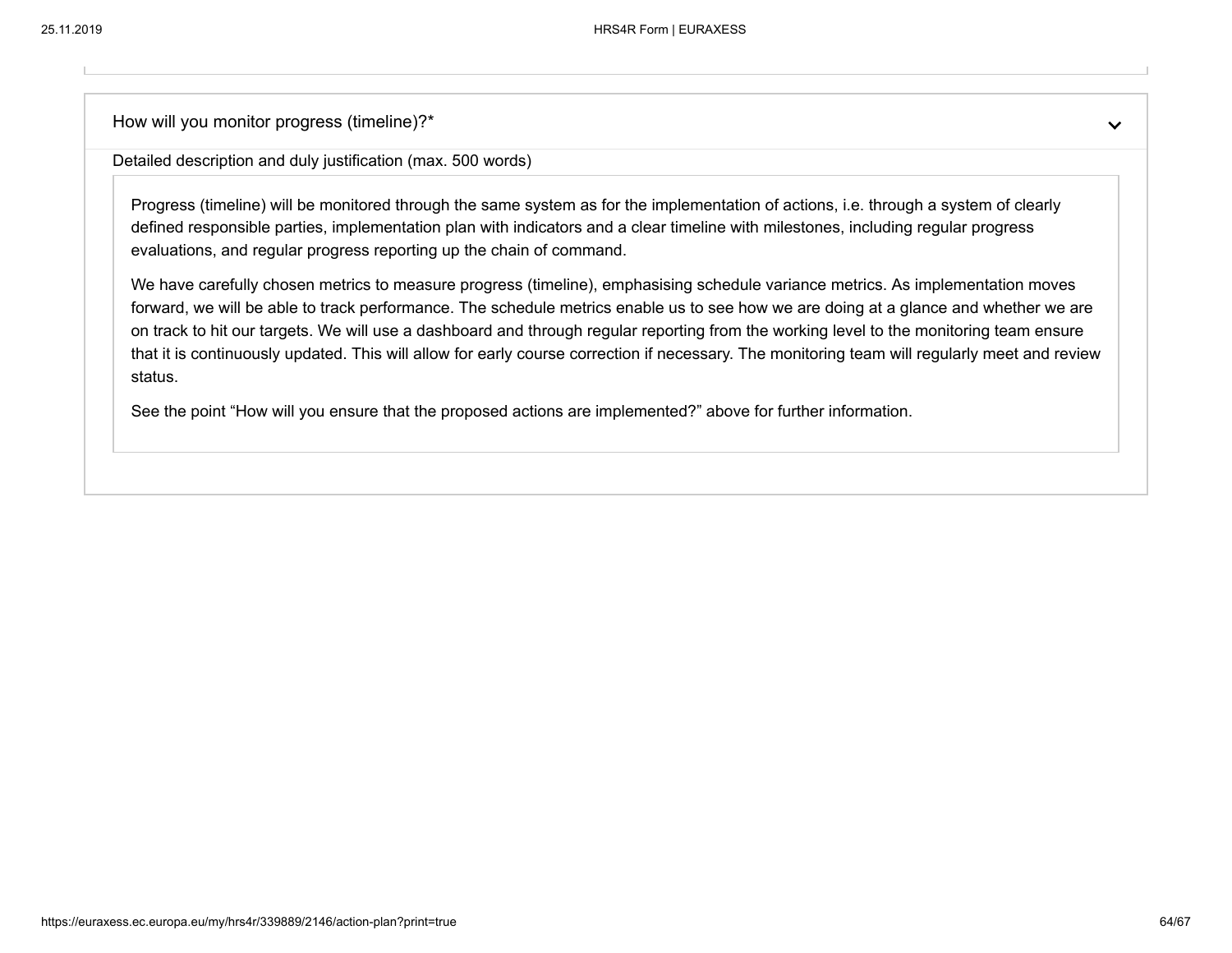How will you measure progress (indicators) in view of the next assessment?\*

Detailed description and duly justification (max. 500 words)

Progress (indicators) will be monitored through the same system as for the implementation of actions, i.e. through a system of clearly defined responsible parties, implementation plan with indicators and a clear timeline with milestones, including regular progress evaluations, and regular progress reporting up the chain of command. The indicators have been purposefully designed to either be clearly set in time, e.g. a specific workshop, or clearly measurable at defined points of time during the implementation phase, e.g. halfway reporting.

Progress and performance must be measured to attest a development in a (long-term) implementation such as the HRS4R. With few, but carefully selected indicators, it is possible to get a good overview on the progress and performance. We will measure progress over time against various objectives providing information relevant to policy. We will measure performance against a target to evaluate the effect of policy actions and plans. Only well selected indicators can assist the process to maintain a focus on the important work areas and take strategic decisions to address problem areas. That makes a process sustainable and allows the responsible persons to act. All our indicators are SMART (specific, measurable, achievable, relevant and time-bound).

See the point "How will you ensure that the proposed actions are implemented?" above for further information.

Additional remarks/comments about the proposed implementation process: (max. 1000 words)

**SEE ABOVE UNDER POINT 4 IN THE TEXT BOX "General overview of the expected implementation process" for information on the post-approval implementation phase and process.**

#### **THE PROCESS**

Inland Norway University of Applied Sciences (INN University) is a public university college that was established on 1 January 2017, after the merger of two public university colleges (Hedmark University of Applied Sciences and Lillehammer University College). The University operates on six campuses in south-eastern Norway and has approximately 14 000 students and 1 300 employees. INN University, as a public institution, complies with all national legislation and regulations and its staff, as civil service employees, are well protected and enjoy good working conditions.

ᄉ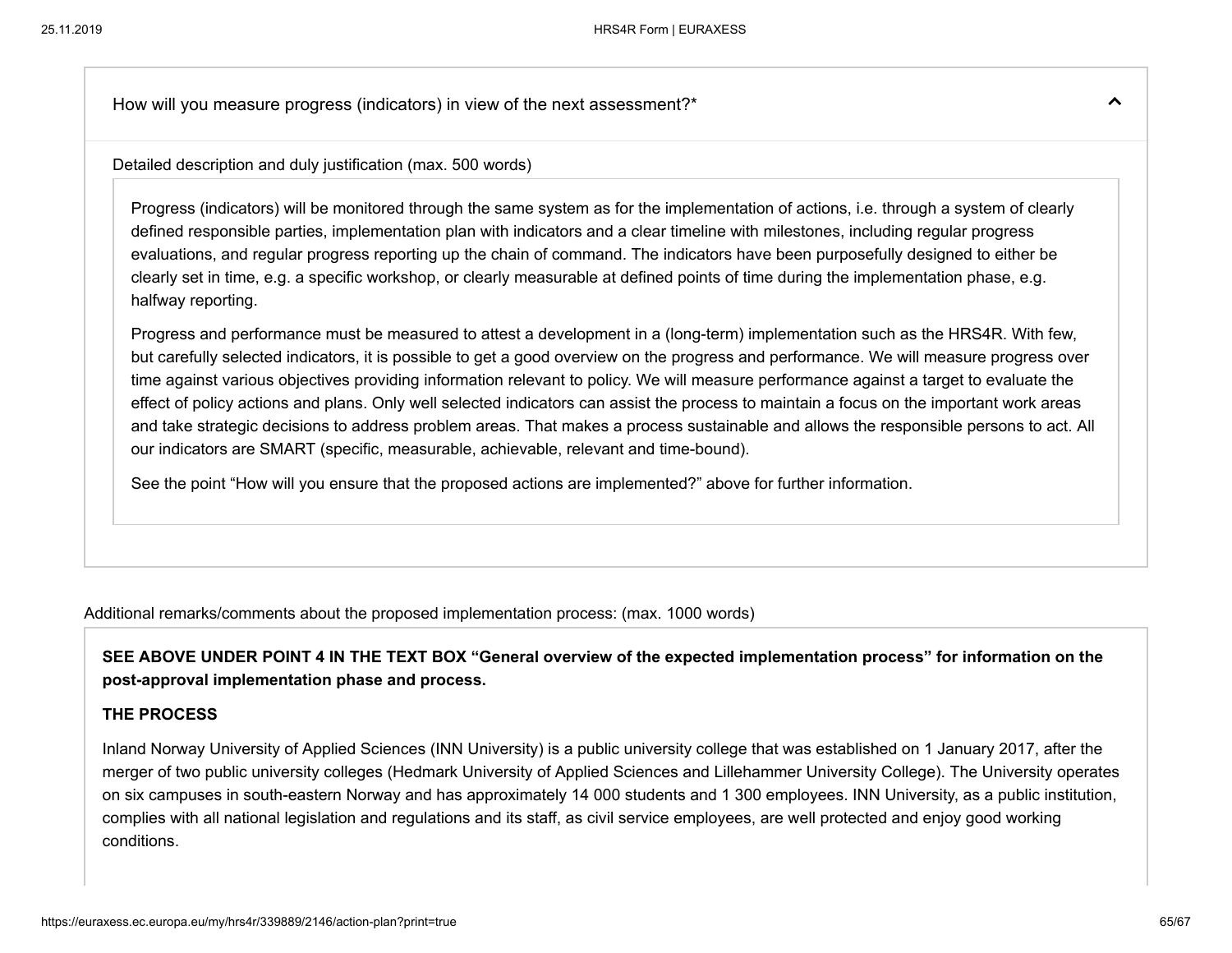#### 25.11.2019 HRS4R Form | EURAXESS

INN University offers 35 one-year study programmes, 48 Bachelor programmes, 30 Master programmes and 4 PhD programmes (plus one in cooperation with the Norwegian University of Science and Technology) in addition to a number of teacher education and further education programmes. The academic offer covers a vast number of subject areas, ranging from ecology and agricultural sciences to law and economics. The Norwegian Film School, one of the University's faculties, is Norway's national film school.

In the HRS4R process, the University has been very conscious of and put emphasis on considering the realities of the newly established institution and to fully involve all its academic staff, leadership and entities, i.e. all faculties, institutes and all campuses. In this regard, the HRS4R process has been an excellent means to create awareness in the organisation of the importance of pulling together and ensuring a common identity. Both the two former institutions had initiated the HRS4R process, but INN University has been very conscious to initiate and implement an entirely new process, taking into account the realities of the new organisation. The University has consciously used the process as part of the necessary post-merger alignment of organisational policies and guidelines, and will continue to do so. This includes ensuring consistent understanding of policies and guidelines to secure homogeneous practices and implementation. The timing of the process is thus propitious to align these revised or new policies and guidelines with the HRS4R.

INN University is currently in the process of applying to the Norwegian Ministry of Education and Research for full university accreditation, with the aim of becoming a full university by 2020. As a full university, INN University aims to increase its recognition, visibility and authority, both nationally and internationally. INN University already offers education and research at the level of comparable institutions with university status. The process of becoming a full university is a means of building an even stronger and better environment for research and development through improving conditions for researchers, building strong PhD programmes, and emphasising national and international cooperation and recruitment. The University accreditation process has served as yet another impetus to focus on the improvements opportunities inherent in the HRS4R process.

A Working Group was established for the HRS4R process with a project leader and a wide and representative selection of staff, with representation of all levels of a research career. The Working Group did not work in isolation and tasked, involved and relied on input on specific topics, such as ethics and Intellectual Property Rights, from persons throughout the University. The Committee overseeing the process acted as a reference group, provided input and commented on the reports. The action points and principles of the Charter & Code have been communicated in forums at all levels throughout the institution and acknowledged by senior management as an important part of the strategy for the internationalisation of INN University.

The process of developing the Action Plan was initiated by carrying out a Gap Analysis in which the current situation and improvement areas at INN University were analysed by the Working Group with regard to all the 40 principles of the Charter and Code. To ensure that the opinions of the target group were taken into account, a number of consultation events were carried out before preparing the Charter & Code Gap Analysis and Action Plan. The information we wished to obtain through the various consultation events and means concerned the respondents' opinion on the level of compliance with the 40 principles, including ideas for improvements. INN University took this opportunity to do a thorough analysis of its current policies, systems and practices and identify areas of improvement. The various consultation events and means gave us valuable input on areas for improvement.